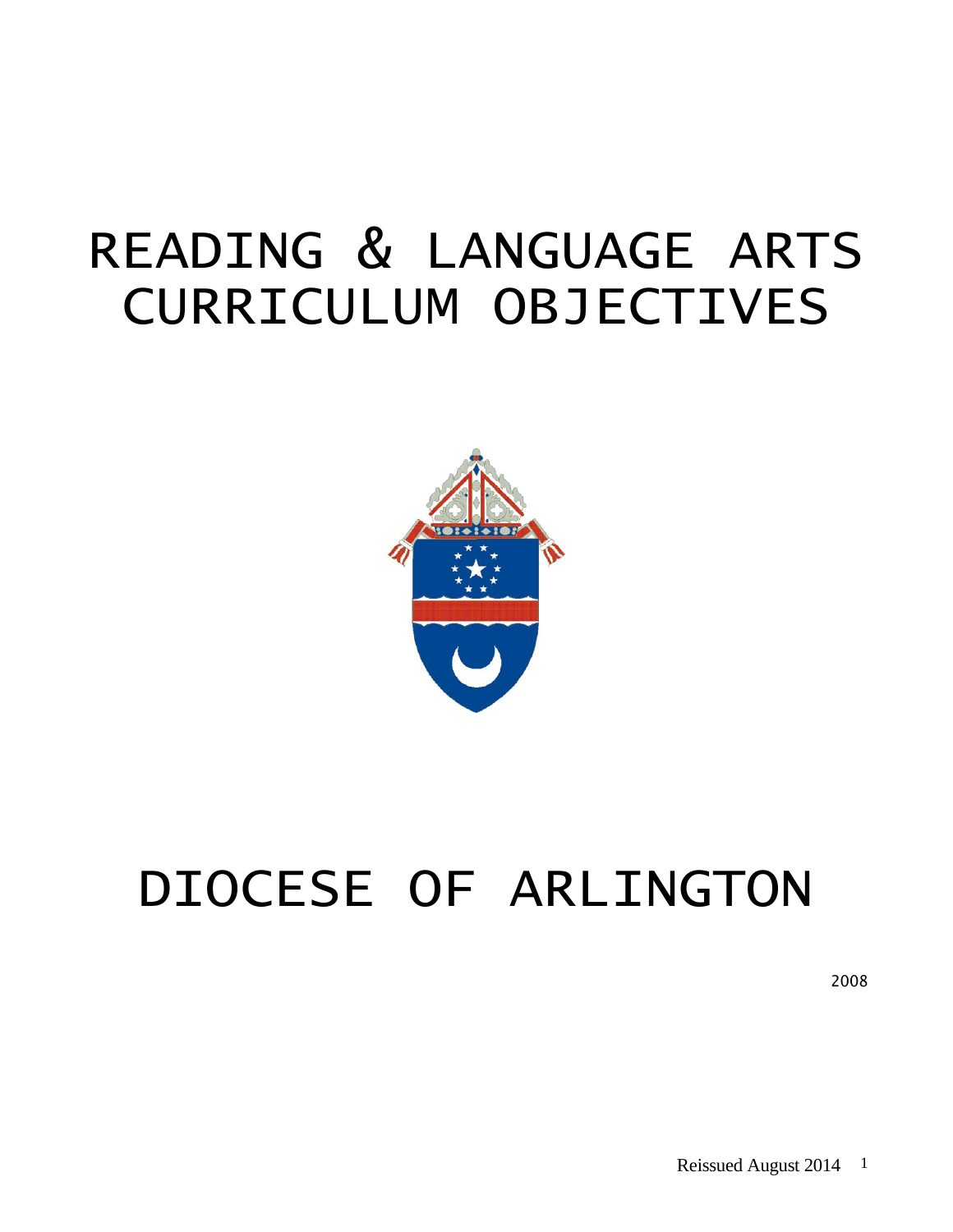# READING/LANGUAGE ARTS PHILOSOPHY (Literacy/English)

The language arts program is the foundation of academic instruction in the Catholic elementary school. Retaining our Catholic identity is critical in the selection of reading and writing materials that we utilize with the students. Success in all areas of learning relies on competency in the four areas of language: reading, writing, speaking and listening. In working toward this goal, recognition of varying learning styles, developmental levels and teaching methods, including the use of technology, is essential.

Language mastery best develops when a program provides systematic and sequential skills instruction along with the opportunity to interact with a variety of literary genres. Familiarity with the scope and sequence of skills as well as with an assortment of materials is a requirement for successful instruction.

The implementation of a sound language arts program must be carefully formulated, articulated and integrated into each content area of the curriculum. This approach will help to build confidence and support for each student.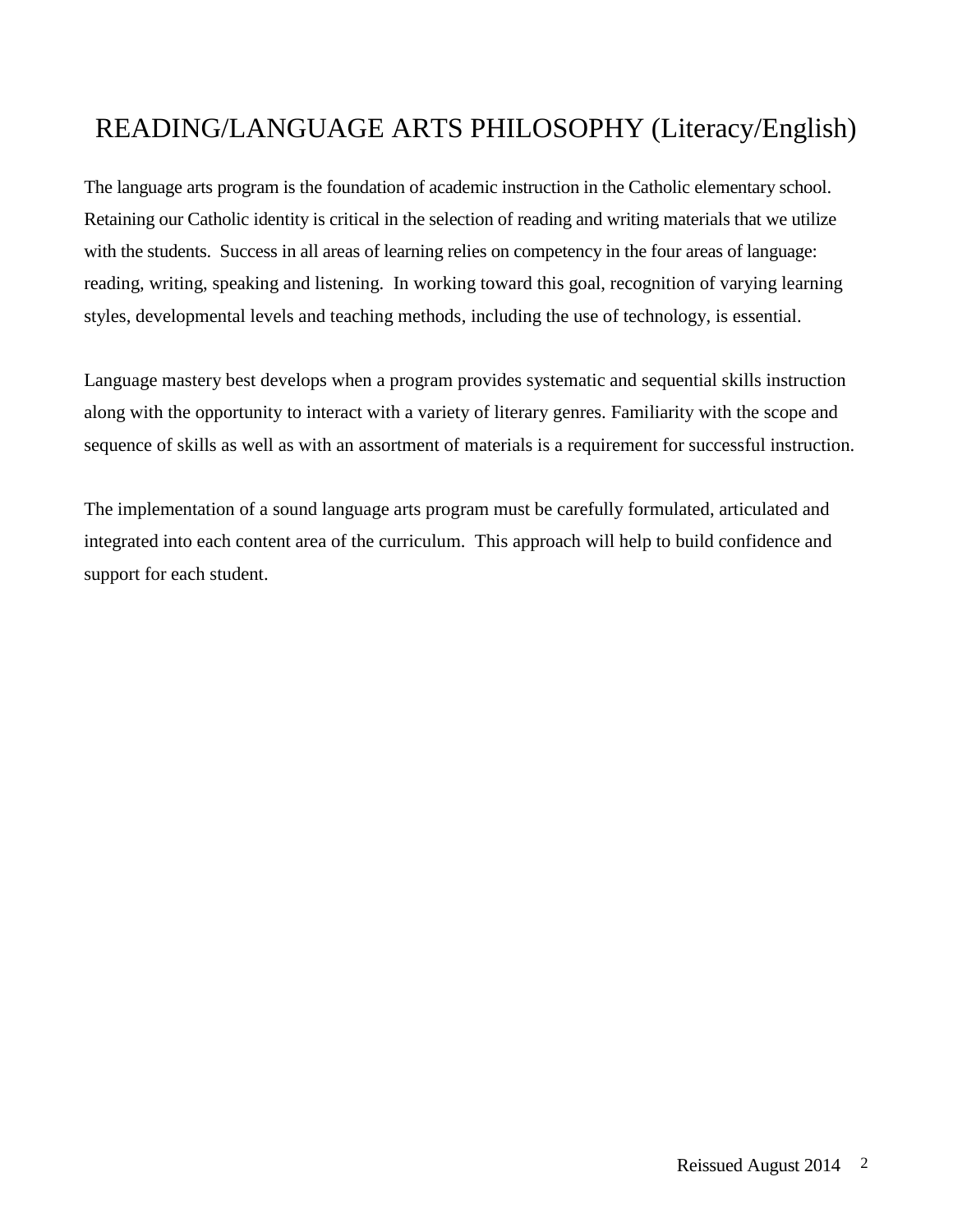#### **READING/LANGUAGE ARTS INSTRUCTIONAL PRINCIPLES**

- 1. The reading/language arts program incorporates the receptive language arts:
	- A. listening
	- B. reading
		- AND

the expressive language arts:

- A. speaking
- B. writing.
- 1.1 Instruction in the four reading/language arts areas is always integrated among the four areas.
- 1.2 Modeling is an important form of classroom support for literacy learning.
- 2. Reading/language arts instruction is integrated and may include isolated skill instruction, when appropriate.
	- 2.1 Reading and writing are taught together.
	- 2.2 Vocabulary can be taught in isolation, as well as in the context of the reading/writing selection of various subject areas.
	- 2.3 Spelling is taught in the context of phonics and vocabulary instruction.
- 3. Reading/ language arts skills are taught in grades K through 8 on a daily basis.
- 4. Reading/language arts skills are applied in all the curriculum areas daily.
- 5. Reading/language arts skills incorporate the concept of metacognition. Students are encouraged to self-correct, to develop habits of mind and study skills that foster independent thinking, and to employ strategies for higher order thinking skills.
- 6. Written composition emerges from the reading/language arts program. It is essential in every subject area.
	- 6.1 Instruction in written composition includes writing practical assignments (answers to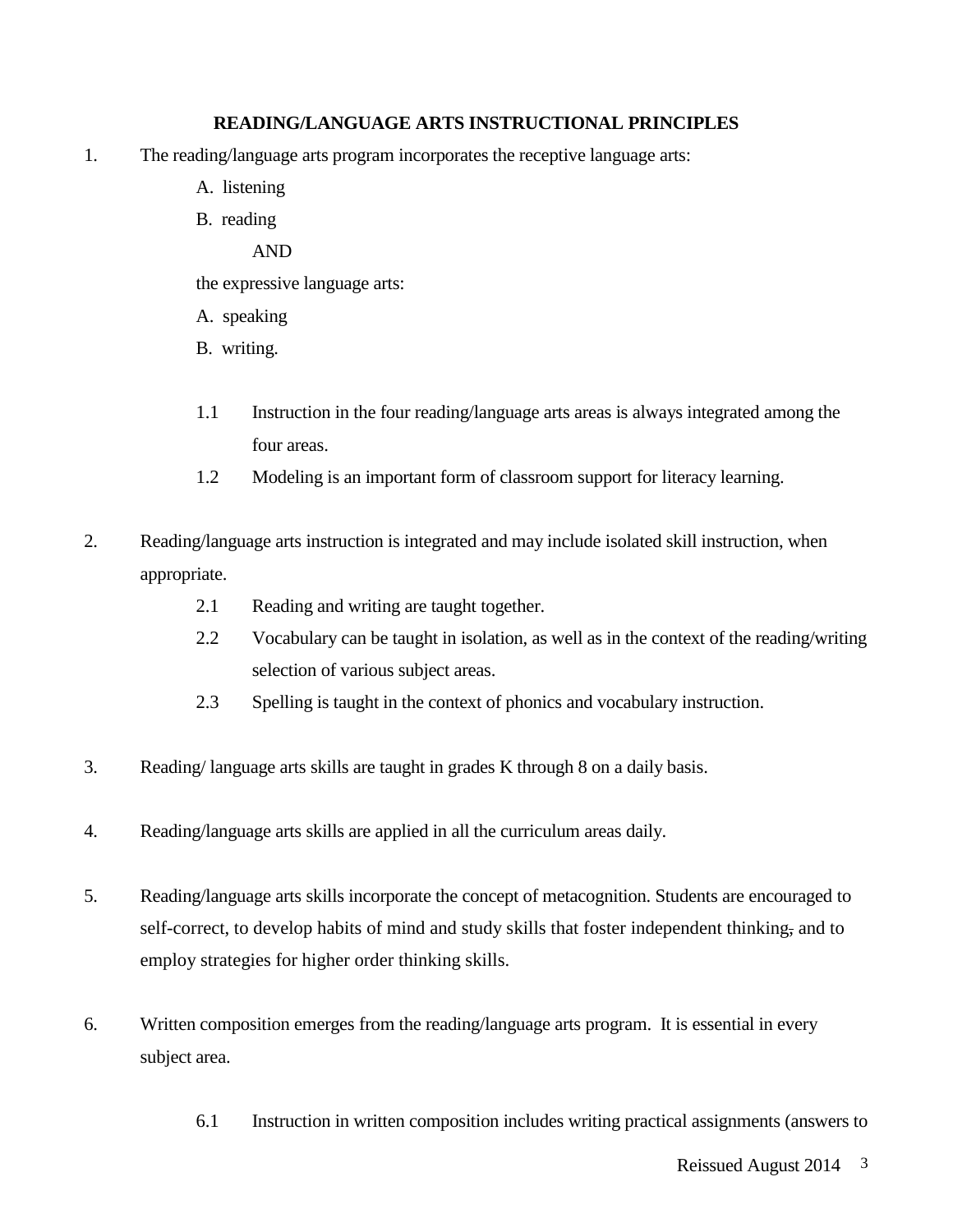questions, reports, papers, etc.) as well as creative writing.

- 6.2 Grammar and writing mechanics are taught in context as well as through formal instruction and practice.
- 6.3 Journal writing should take place on a regular basis.
- 6.4 Content area teachers bear the responsibility to teach students the writing styles and patterns of their particular subject.
- 6.5 The librarian/media specialist will support research skills taught by the classroom teacher by providing resources, expertise and guidance to the students and teachers.
- 7. Quality literature appropriate to the child's maturity and developmental level forms a basis for an effective reading/language arts program.

Reading is a life-long means of learning and personal enjoyment.

- 7.1 Teachers at all grade levels and in all subject areas should read regularly to students from different genres.
- 7.2 Students are required to spend some time each day reading silently.
- 7.3 Instruction in the use of the library and book selection is integrated into the reading/language arts program.
- 8. Use of technology and media is incorporated into the reading/language arts instruction.
- 9. Reading/language arts instruction includes evaluation of television, movies, live theater, and other visual media.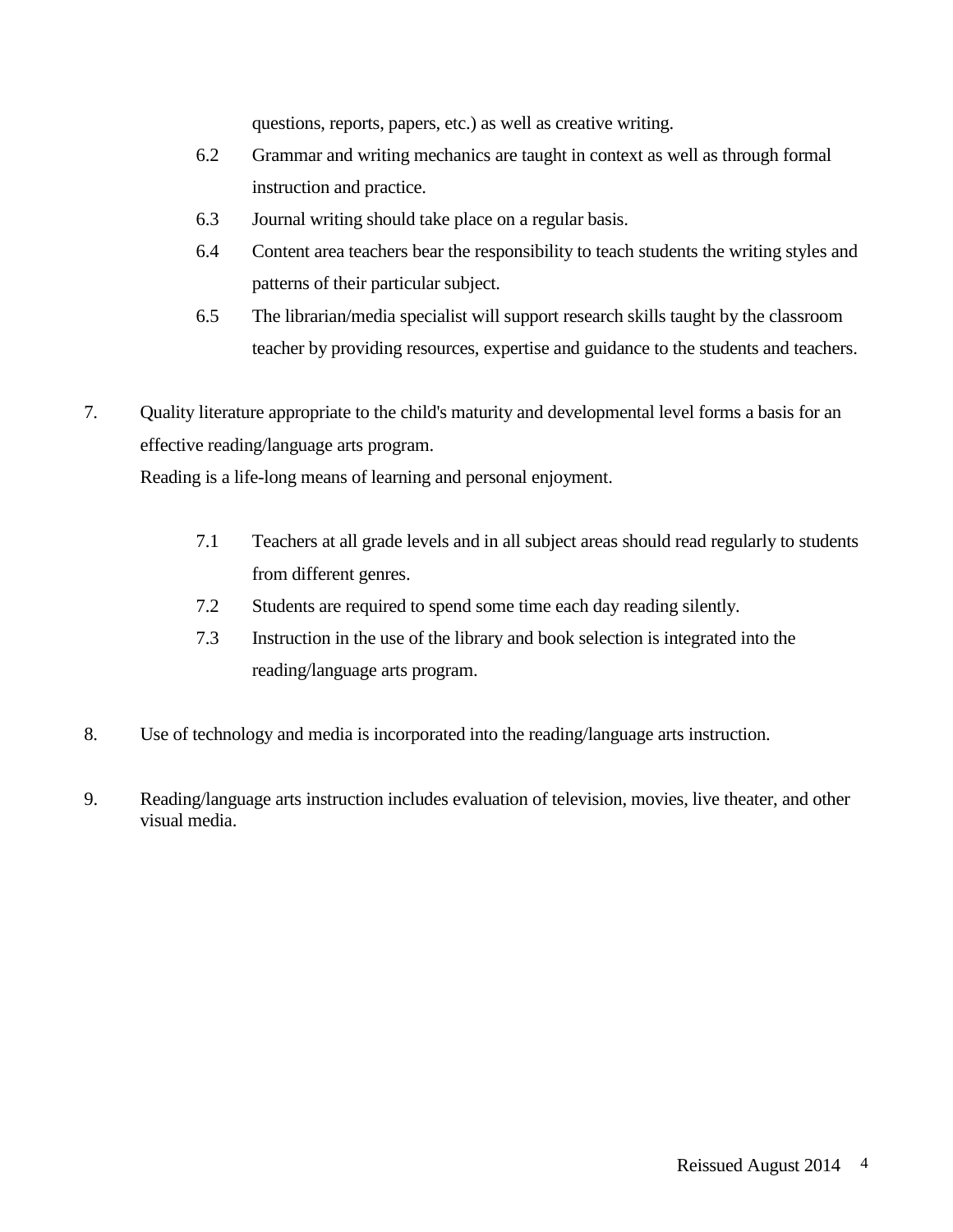# READING/LANGUAGE ARTS CURRICULUM OBJECTIVES Diocese of Arlington

#### KINDERGARTEN

Kindergarten marks the beginning of the reading and writing program. The student will engage in a variety of activities which will introduce and extend emergent literacy skills. Students will be using developmentally appropriate materials to foster fluency, expression and comprehension.

The following key should guide you in planning your curriculum as you see what is (N) new to students entering your grade, what you will be (E) expanding on from the previous year, what materials they should (M) master by the end of the year, and finally, material that they have mastered in past years and you should hold them (A) accountable to knowing in their current grade.

# **ORAL LANGUAGE**

|     | R/L.K.1      | The student will develop listening and speaking skills                                                       |
|-----|--------------|--------------------------------------------------------------------------------------------------------------|
| (N) | R/L.K.1.A.   | Follow one-step and two-step oral directions                                                                 |
| (N) | R/L.K.1.B    | Participate in choral reading and recite short poems, rhymes, and songs                                      |
| (N) | R/L.K.1.C    | Communicate with peers and adults in social settings and in learning experiences:                            |
| (N) | R/L.K.1.C.1  | Begin to follow implicit rules for conversation (e.g., taking turns and staying<br>on topic)                 |
| (N) | R/L.K.1.C.2  | Begin to use voice level, phrasing, sentence structure, and intonation<br>appropriate for language situation |
| (N) | R/L.K.1.C.3  | Listen and speak in informal conversations with peers and adults                                             |
| (N) | R/L.K.1.C.4  | Share written work with peers                                                                                |
| (N) | R/L.K.1.C.5  | Obtain information by asking questions (including how and why questions)<br>and making observations          |
| (N) | R/L.K.1.C.6  | Use number words                                                                                             |
| (N) | R/L.K.1.C.7  | Use words to describe/name people, places, and things (nouns)                                                |
| (N) | R/L.K.1.C.8  | Use words to describe location [directional words/prepositions], size, color,<br>and shape (adjectives)      |
| (N) | R/L.K.1.C.9  | Use words to describe actions (verbs)                                                                        |
| (N) | R/L.K.1.C.10 | Ask about words not understood                                                                               |
|     | R/L.K.2      | The student will develop phonemic awareness                                                                  |
| (N) | R/L.K.2.A    | Recognize and generate rhyming words                                                                         |
| (N) | R/L.K.2.B    | Recognize beginning and ending sounds of single-syllable word                                                |
| (N) | R/L.K.2.C    | Produce beginning and ending sounds of single-syllable word                                                  |
| (N) | R/L.K.2.D    | Sort words orally according to beginning or ending sounds                                                    |
| (N) | R/L.K.2.E    | Blend sounds orally to make words                                                                            |
| (N) | R/L.K.2.F    | Divide single-syllable words orally into sounds                                                              |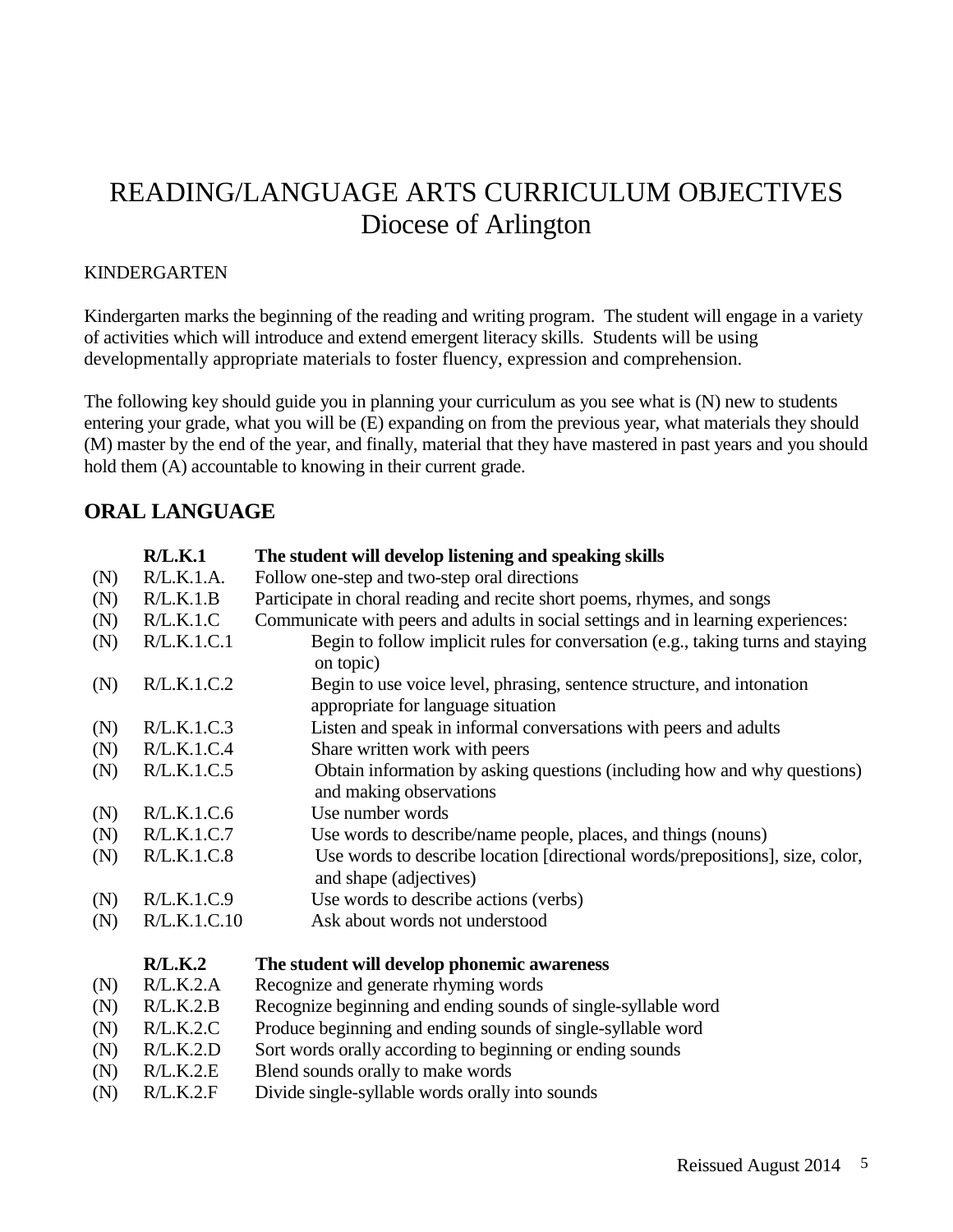## **READING/LITERATURE**

- **R/L.K.3 The student will develop print awareness**
- (N) R/L.K.3.A Understand that print conveys meaning
- (N) R/L.K.3.B Identify common logos and signs
- (N) R/L.K.3.C Understand that printed materials must be held in correct position
- (N)  $R/L.K.3.D$ Identify the front cover, back cover and title page of a book
- (N)  $R/L.K.3.E$ Follow words from left to right and top to bottom on a printed page
- (M) R/L.K.3.F Differentiate between words and letters
- (M) R/L.K.3.G Match voice with print, associating oral phonemes, syllables, words, and phrases with their written forms
	- $R/L.K.3.H$ Recognize any 20 Dolch sight words in the primary level

#### **R/L.K.4 The student will demonstrate comprehension of stories**

- (N)  $R/L.K.4.A$ Use pictures to make predictions about story content
- (N) R/L.K.4.B Retell familiar stories using beginning, middle, and end
- (N) R/L.K.4.C Dramatize and role play familiar stories
- (N)  $R/L.K.4.D$ Begin to identify fiction and nonfiction
- (N) R/L.K.4.E Explain the roles of author and illustrator
- (N) R/L.K.4.F Use story language in discussions and retellings
- (N) R/L.K.4.G Discuss main ideas, characters, settings, and events
- (N)  $R/L.K.4.H$ Compare and contrast familiar stories, characters, settings and events
- (N) R/L.K.4.I Read emergent-reader texts with purpose and understanding to build fluency

**R/L.K.5 The student will develop an understanding of basic phonetic principles**

- (N) R/L.K.5.A Understand that letters represent sounds
- (N) R/L.K.5.B Identify consonant sounds
- (N) R/L.K.5.C Begin to identify vowel sounds

# **WRITING/GRAMMAR**

- **R/L.K.6 The student will identify and form letters of the alphabet**
- (N) R/L.K.6.A Identify uppercase and lowercase letters
- (N) R/L.K.6.B Begin to print uppercase and lowercase letters in correct formation
- (N) R/L.K.6.C Write name using uppercase and lowercase letters correctly
- (N) R/L.K.6.D Write left to right and top to bottom

#### **R/L.K.7 The student will begin to communicate through writing**

- (N) R/L.K.7.A Use pictures and/or letters and phonetically spelled words to write about experiences, stories, people, objects, or events
- (N) R/L.K.7.B Share the content and meaning of his/her written work

# **TECHNOLOGY**

**(N) R/L.K.8 The student will explore the uses of available technology in the reading/language arts program.**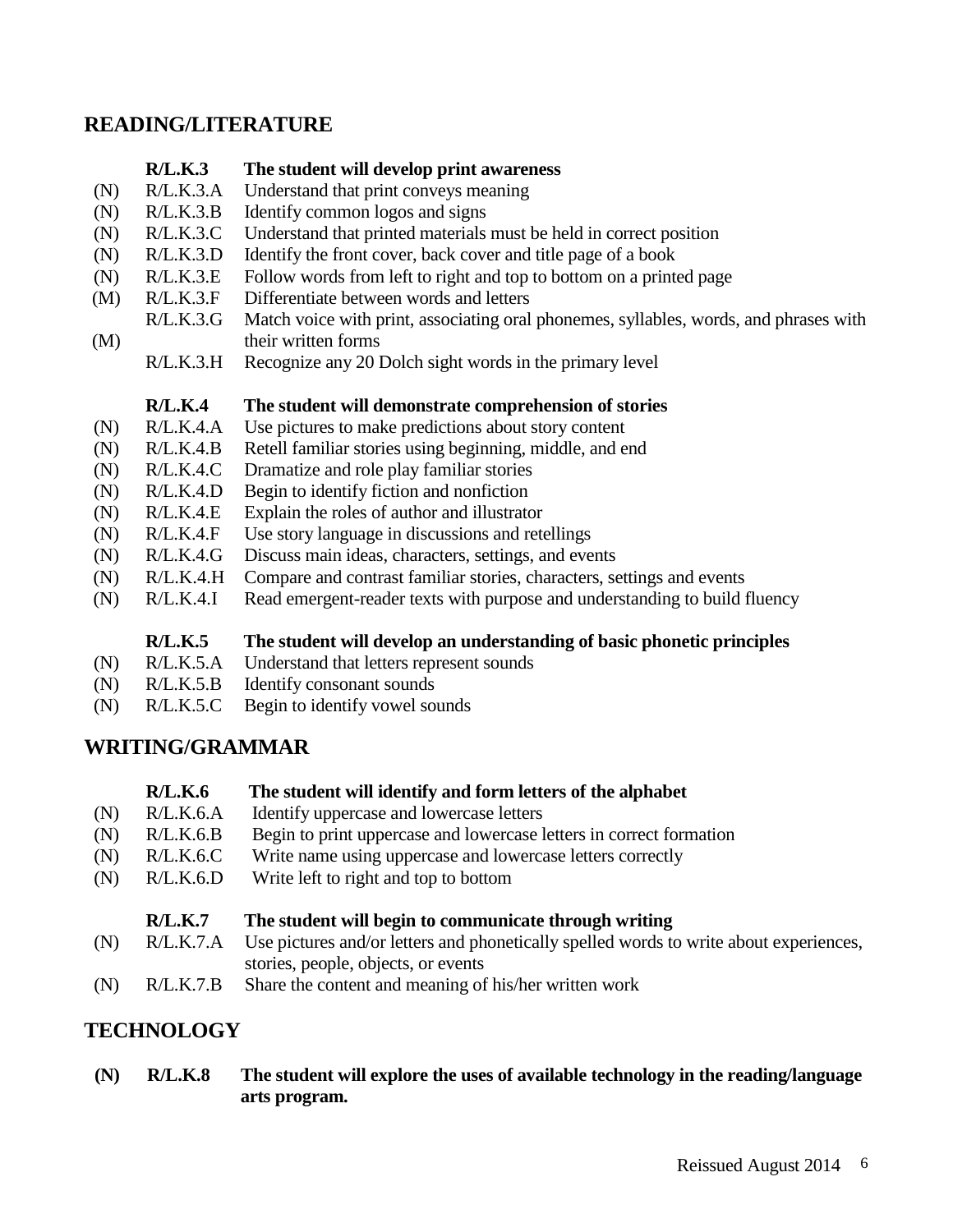# READING/LANGUAGE ARTS CURRICULUM Diocese of Arlington

Grade 1

First grade students will be taught reading and writing together. When young children perceive a purpose for reading and writing, they achieve greater success. Therefore, integration of listening, speaking, reading and writing activities occur daily. Students will be using developmentally appropriate materials to foster fluency, expression and comprehension.

The following key should guide you in planning your curriculum as you see what is (N) new to students entering your grade, what you will be (E) expanding on from the previous year, what materials they should (M) master by the end of the year, and finally, material that they have mastered in past years and you should hold them (A) accountable to knowing in their current grade.

# **ORAL LANGUAGE**

|     | R/L.1.1     | The student will develop listening skills                                                                          |
|-----|-------------|--------------------------------------------------------------------------------------------------------------------|
| (N) | R/L.1.1.A   | Develop an appreciation for the value of listening to a variety of media<br>including books, video and audio tapes |
| (M) | R/L.1.1.B   | Respond to questions                                                                                               |
| (E) | R/L.1.1.C   | Respond to stories presented orally                                                                                |
| (E) | R/L.1.1.D   | Follow oral directions                                                                                             |
| (E) | R/L.1.1.E   | Develop listening skills                                                                                           |
| (E) | R/L.1.1.F   | Become an active listener for student-shared stories                                                               |
|     | R/L.1.2     | The student will speak effectively                                                                                 |
| (E) | R/L.1.2.A   | Develop articulation skills                                                                                        |
| (E) | R/L.1.2.A.1 | Speak clearly                                                                                                      |
| (E) | R/L.1.2.A.2 | Use appropriate volume and pitch                                                                                   |
| (E) | R/L.1.2.A.3 | Speak at an understandable rate                                                                                    |
| (E) | R/L.1.2.B   | Participate in classroom discussions                                                                               |
| (E) | R/L.1.2.C   | Participate in oral language activities (choral speaking, recitation)                                              |
| (E) | R/L.1.2.D   | Ask questions during instruction                                                                                   |
| (M) | R/L.1.2.E   | Speak in complete sentences including descriptive vocabulary                                                       |
| (M) | R/L.1.2.F   | Produce sounds in first, middle, and last position of one and two syllable words                                   |
| (M) | R/L.1.2.G   | Give simple two-step oral directions                                                                               |
| (N) | R/L.1.2.H   | Use singular and plural nouns                                                                                      |
|     |             |                                                                                                                    |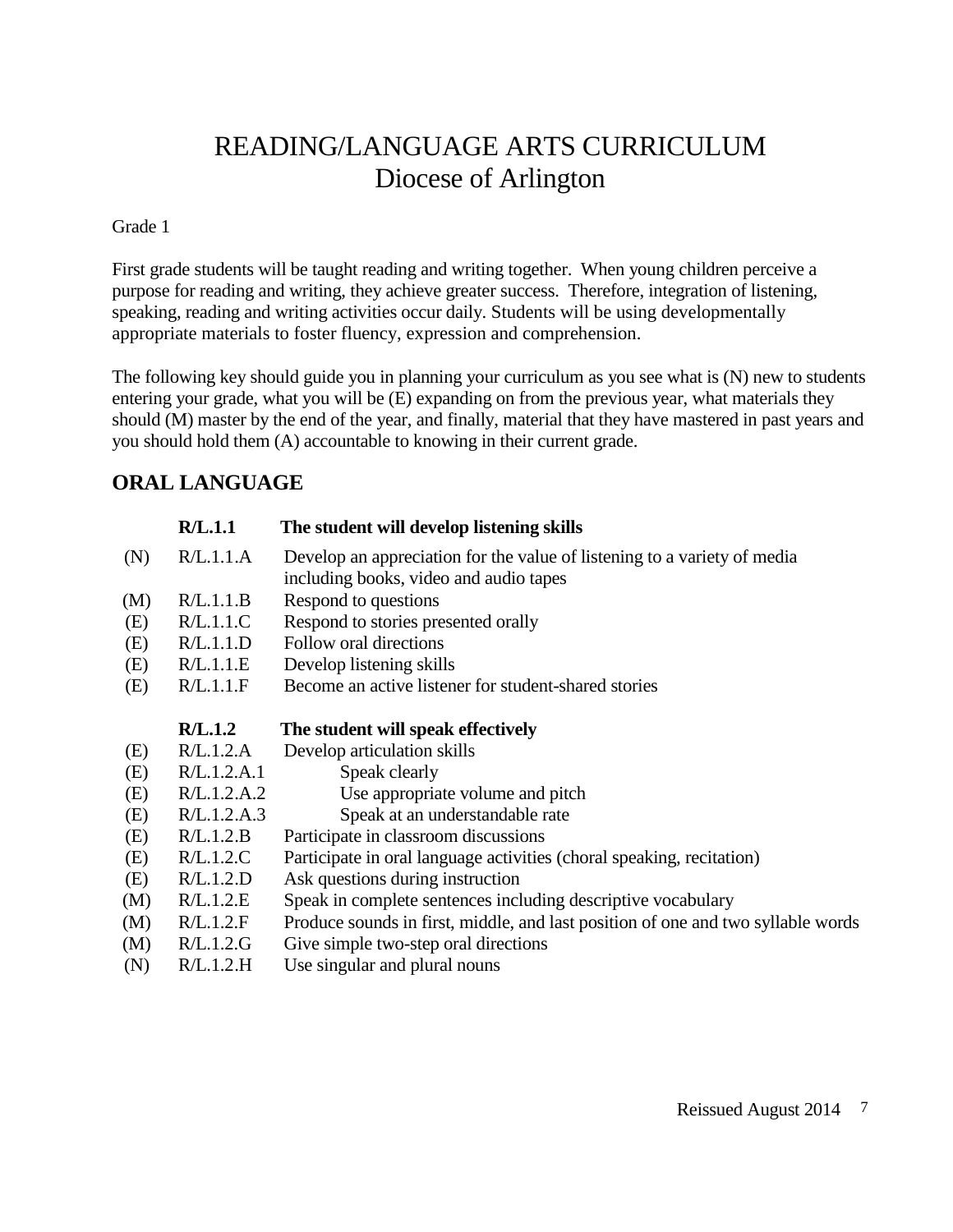# **READING/LITERATURE**

|     | R/L.1.3      | The student will employ strategies of phonics to decode words and           |
|-----|--------------|-----------------------------------------------------------------------------|
|     |              | increase vocabulary                                                         |
| (M) | R/L.1.3.A    | Recognize Dolch sight words list from the primer and first grade level      |
|     |              | with 80% accuracy                                                           |
| (M) | R/L.1.3.B    | Identify sounds in first, middle, and last position of one and two syllable |
|     |              | words (including consonant blends)                                          |
| (N) | R/L.1.3.C    | Use phonics to decode new words                                             |
| (N) | R/L.1.3.C.1  | Initial, final and medial consonants                                        |
| (N) | R/L.1.3.C.2  | <b>Consonant blends/clusters</b>                                            |
| (N) | R/L.1.3.C.3  | Consonant digraphs                                                          |
| (E) | R/L.1.3.C.4  | Short vowels                                                                |
| (N) | R/L.1.3.C.5  | Long vowels                                                                 |
| (N) | R/L.1.3.C.6  | Vowels influenced by l and w                                                |
| (N) | R/L.1.3.C.7  | Vowel digraph - regular (ai, ea, ie, ee, oa, ay)                            |
| (N) | R/L.1.3.C.8  | Vowel digraph - irregular (oo, au, aw, ow, ei, ea)                          |
| (N) | R/L.1.3.C.9  | Vowel diphthongs - oi, oy, ou, ow, ew                                       |
| (N) | R/L.1.3.C.10 | R controlled vowels - ir, er, ur, ar, or                                    |
| (N) | R/L.1.3.C.11 | Hard and soft c and g                                                       |
| (N) | R/L.1.3.C.12 | Silent letters (kn, wr)                                                     |
| (E) | R/L.1.3.D    | Use letter-sound associations                                               |
| (E) | R/L.1.3.E    | Use picture clues                                                           |
| (N) | R/L.1.3.F    | Use context clues                                                           |
| (N) | R/L.1.3.G    | Use punctuation as a guide to sentence meaning                              |
| (N) | R/L.1.3.H    | Develop word meanings (synonyms, homonyms, antonyms, and multiple           |
|     |              | meaning words)                                                              |
| (N) | R/L.1.3.I    | Recognize and utilize structural analysis                                   |
| (N) | R/L.1.3.I.1  | Singular and plural words                                                   |
| (N) | R/L.1.3.I.2  | Compound words                                                              |
| (N) | R/L.1.3.I.3  | Contractions                                                                |
| (E) | R/L.1.3.I.4  | Base (root) words, prefixes, and suffixes                                   |
| (N) | R/L.1.3.I.5  | Possessives                                                                 |
| (N) | R/L.1.3J     | Create rhyming words orally                                                 |
|     | R/L.1.4      | The student will use strategies to comprehend a variety of printed          |
|     |              | <b>Material</b>                                                             |
| (N) | R/L.1.4.A    | Preview the selection                                                       |
| (N) | R/L.1.4.B    | Set the purpose for reading                                                 |
| (E) | R/L.1.4.C    | Recognize a selection as fiction or nonfiction                              |
|     | R/L.1.4.D    | Recall the sequence of story events, summarize                              |
|     | R/L.1.4.E    | Identify the main idea, characters and setting of a story                   |
|     | R/L.1.4.F    | Make predictions and inferences                                             |
|     | R/L.1.4.G    | Identify relationships between characters                                   |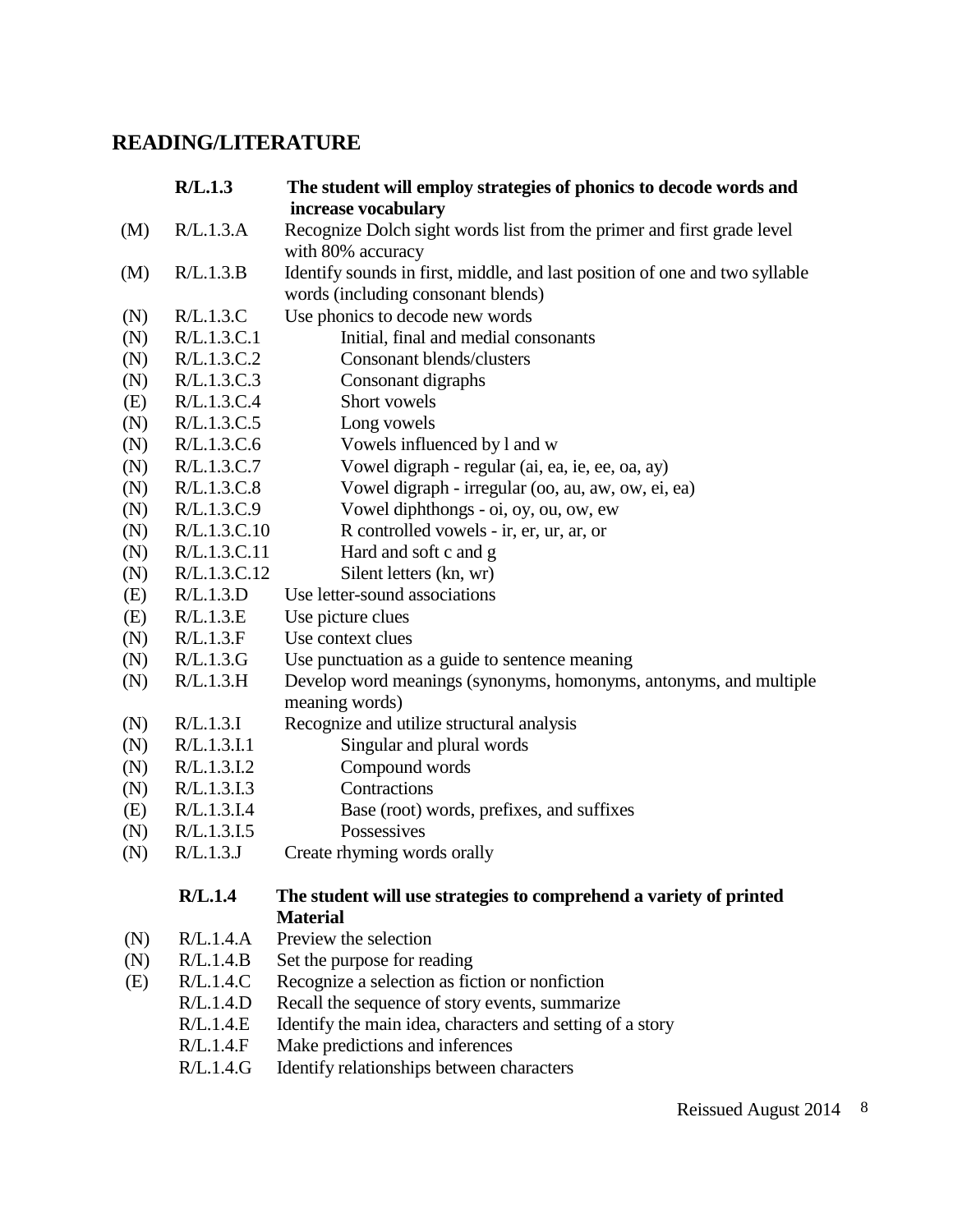- (N)  $R/L.1.4.H$ Identify cause and effect
- (N) R/L.1.4.I Identify pronoun referents
- (N) R/L.1.4.J Relate previous experiences to literature
	- R/L.1.4.K Identify basic similarities in and differences between two texts on the same topic (e.g., in illustrations, descriptions, or procedures).
	- **R/L.1.5 The student will use reading strategies to read with fluency and Expression and understanding.**
- (N)  $R/L1.5.A$ Use titles and pictures
- (N)  $R/L1.5.B$ Use knowledge of sentence structure
- (N) R/L1.5.C Re-read and self-correct
- (N)  $R/L.1.5.D$ Identify words and phrases in stories or poems that suggest feelings or appeal to the senses.

### **WRITING/GRAMMAR**

- **R/L.1.6 The student will write daily**
- (N) R/L.1.6.A Employ prewriting strategies
- (N) R/L.1.6.1 Generate ideas (brainstorm, make lists, etc.)
- (N) R/L.1.6.2 Choose and narrow topics
- (N) R/L.1.6.3 Identify purpose and audience
- (N) R/L.1.6.B Select writing form
- (N) R/L.1.6.B.1 Journal
- (N) R/L.1.6.B.2 Paragraph
- (N) R/L.1.6.B.3 Thank you note
- (N) R/L.1.6.B.4 Poems
- (N) R/L.1.6.B.5 Friendly letters
- (N) R/L.1.6.B.6 Invitations
- (N) R/L.1.6.B.7 Book report
- (N) R/L.1.6.B.8 **Stories**
- (N) R/L.1.6.B.9 Sentence dictation
- (N) R/L.1.6.B.10 Simple Demonstration/Directions
- (N) R/L.1.6.C Write a first draft and revise it
	- R/L.1.6.D Publish written product twice a year

#### **R/L.1.7 The student will apply grammatical rules when writing**

- (N) R/L.1.7.A Proofread to correct grammar, syntax, spelling, and punctuation
- (N) R/L.1.7.A.1 Write in complete sentences
- (N) R/L.1.7.A.2 Spell CVC, CVCe patterns and high frequency words correctly
- (N) R/L.1.7.A.3 Use declarative, interrogative, exclamatory, and imperative sentences
- (N) R/L.1.7.A.4 Use period, question mark, exclamation point
- (N) R/L.1.7.A.5 Use apostrophe in contractions
- (N) R/L.1.7.A.6 Use capital letter for the pronoun I, the first word in a sentence, proper nouns, days of the week, and months of the year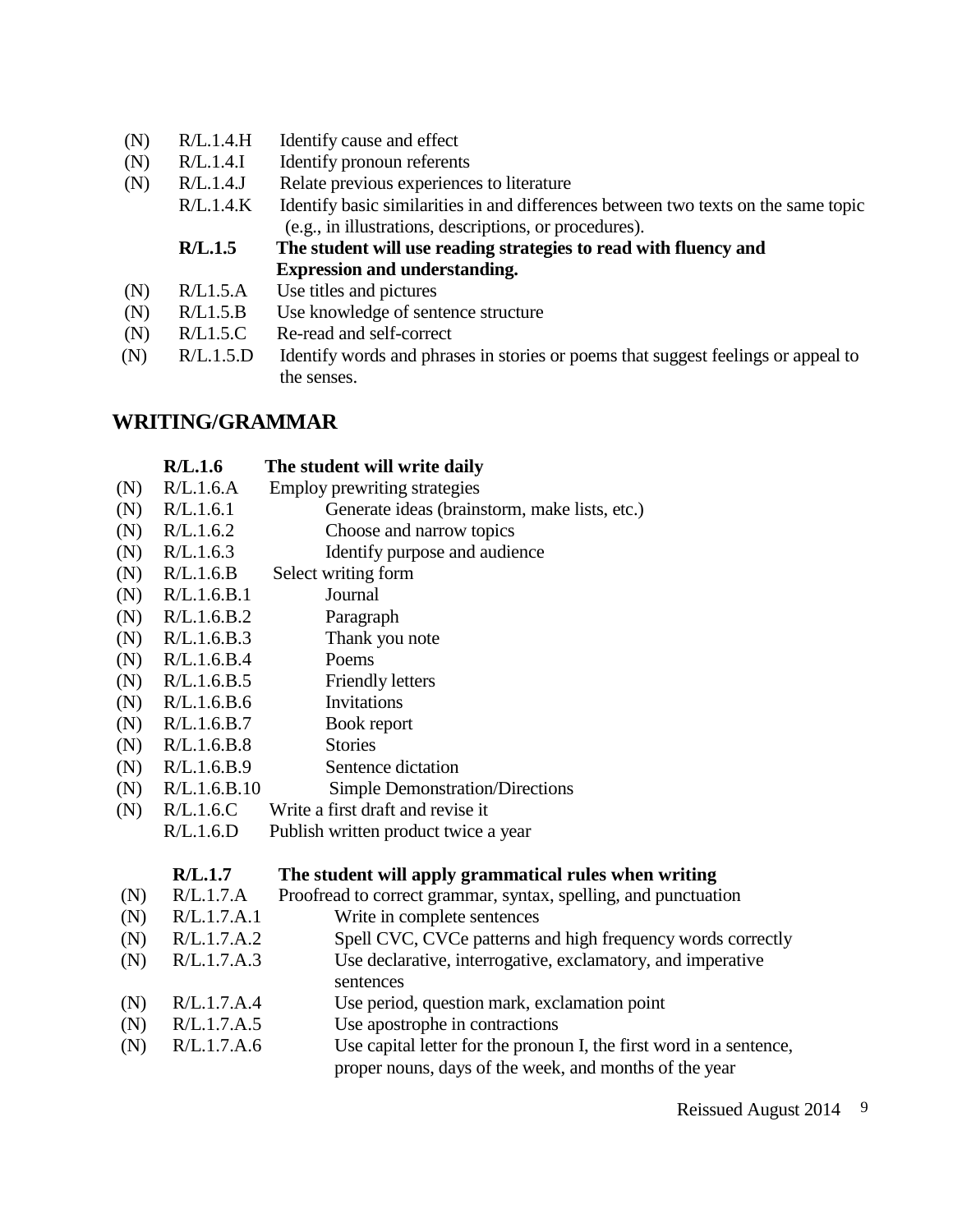| (N) | R/L.1.7.B | Use correct sentence structure: simple, compound, declarative, interrogative,<br>exclamatory, and imperative                                        |
|-----|-----------|-----------------------------------------------------------------------------------------------------------------------------------------------------|
| (N) | R/L.1.7.C | Identify and use nouns: common, proper, singular, plural and possessive with<br>matching verbs in basic sentences                                   |
| (N) | R/L.1.7.D | Identify and use pronouns (personal, possessive and indefinite) (e.g., I, me, my;<br>they, them, their, anyone, everything): person, number, gender |
| (N) | R/L.1.7.E | Identify and use adjectives: describe person, place or thing (e.g., articles,<br>demonstratives)                                                    |
| (N) | R/L.1.7.F | Identify and use action verbs                                                                                                                       |
| (N) | R/L.1.7.G | When posed with a question, use stated question as part of the answer                                                                               |
|     |           |                                                                                                                                                     |
|     | R/L.1.8   | The student will use correct spelling                                                                                                               |
| (N) | R/L.1.8.A | Spell words using a multi-sensory approach                                                                                                          |
| (N) | R/L.1.8.B | Spell words following phonetic rules                                                                                                                |
| (N) | R/L.1.8.C | Spell words following structural principles                                                                                                         |
| (N) | R/L.1.8.D | Spell words that are used in content areas                                                                                                          |
| (N) | R/L.1.8.E | Read and spell common high frequency sight words (Dolch List)                                                                                       |
|     | R/L1.9    | The student will print legibly                                                                                                                      |
| (E) | R/L1.9.A  | Form letters correctly                                                                                                                              |
| (N) | R/L1.9.B  | Space words and sentences                                                                                                                           |

#### **RESEARCH**

#### **R/L.1.10 The student will locate information in reference books**

- (N) R/L.1.10.A Develop alphabetical sequence
- (N) R/L.1.10.B Develop pictionary/dictionary skills
- (N) R/L.1.10.C Note format and parts of books
- (N) R/L.1.10.D Examine pictures, charts, maps and graphs

# **TECHNOLOGY**

### **R/L.1.11 The student will explore the uses of available technology in the reading/language arts program.**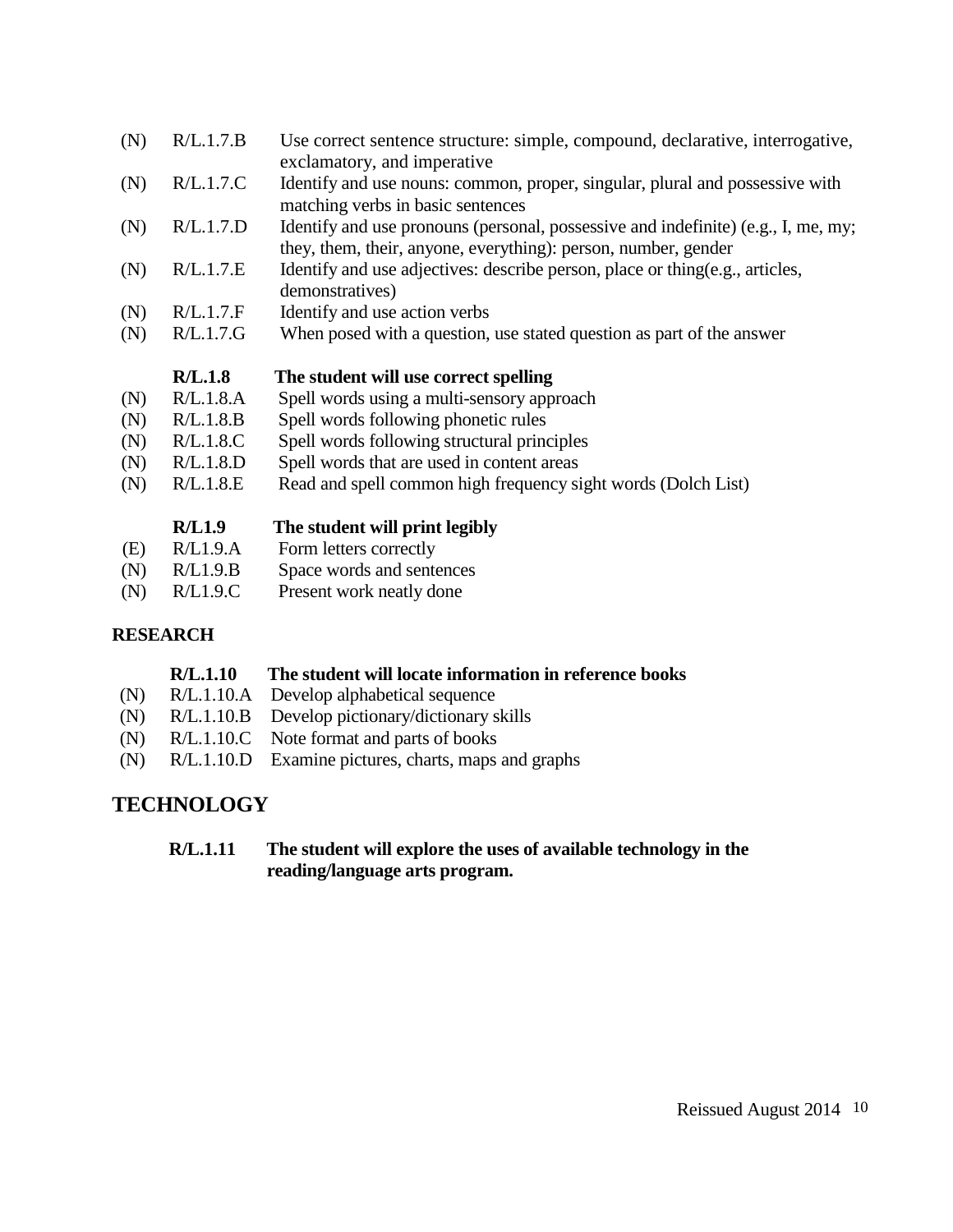# READING/LANGUAGE ARTS CURRICULUM Diocese of Arlington

Grade 2

Second grade students will be taught reading and writing together. When young children perceive a purpose for reading and writing, they achieve greater success. Therefore, integration of listening, speaking, reading and writing activities occur daily.

Students will be using developmentally appropriate materials to foster fluency, expression and comprehension.

The following key should guide you in planning your curriculum as you see what is (N) new to students entering your grade, what you will be (E) expanding on from the previous year, what materials they should (M) master by the end of the year, and finally, material that they have mastered in past years and you should hold them (A) accountable to knowing in their current grade.

# **ORAL LANGUAGE**

|     | R/L2.1      | The student will develop listening skills                                                                                                               |
|-----|-------------|---------------------------------------------------------------------------------------------------------------------------------------------------------|
| (E) | R/L2.1.A    | Develop an appreciation for the value of listening                                                                                                      |
| (E) | R/L2.1.B    | Respond to questions                                                                                                                                    |
| (E) | R/L2.1.C    | Respond to stories presented orally                                                                                                                     |
| (E) | R/L2.1.D    | Follow and give multi-step oral directions                                                                                                              |
| (E) | R/L2.1.E    | Develop listening skills                                                                                                                                |
| (E) | R/L2.1.F    | Become an active listener for student-shared stories                                                                                                    |
|     | R/L.2.2     | The student will speak effectively                                                                                                                      |
| (E) | R/L.2.2.A   | Develop articulation skills                                                                                                                             |
| (E) | R/L.2.2.A.1 | Speak clearly                                                                                                                                           |
| (E) | R/L.2.2.A.2 | Use appropriate volume and pitch                                                                                                                        |
| (E) | R/L.2.2.A.3 | Speak at an understandable rate                                                                                                                         |
| (E) | R/L.2.2.B   | Participate in classroom discussion for a variety of purposes: to inform,                                                                               |
|     |             | to persuade and to entertain.                                                                                                                           |
| (E) | R/L.2.2.C   | Create and participate in oral presentations, poetry reciting,                                                                                          |
|     |             | puppet shows, riddle telling, role playing, and choral speaking                                                                                         |
| (N) | R/L.2.2.D   | Ask questions and paraphrase statements of others to clarify                                                                                            |
|     |             | information                                                                                                                                             |
| (A) | R/L.2.2.E   | Convey meaning through expression and use of complete sentences                                                                                         |
| (N) | R/L.2.2.F   | Use newly acquired vocabulary and spelling words                                                                                                        |
| (E) | R/L.2.2.G   | Identify and use synonyms and antonyms in oral communication                                                                                            |
| (N) | R/L.2.2.H   | Retell and summarize stories                                                                                                                            |
| (N) | R/L.2.2.I   | Use increasingly complex sentence structures including conjunctions (e.g.,<br>and, but, or, so, because), prepositional phrases, in oral communications |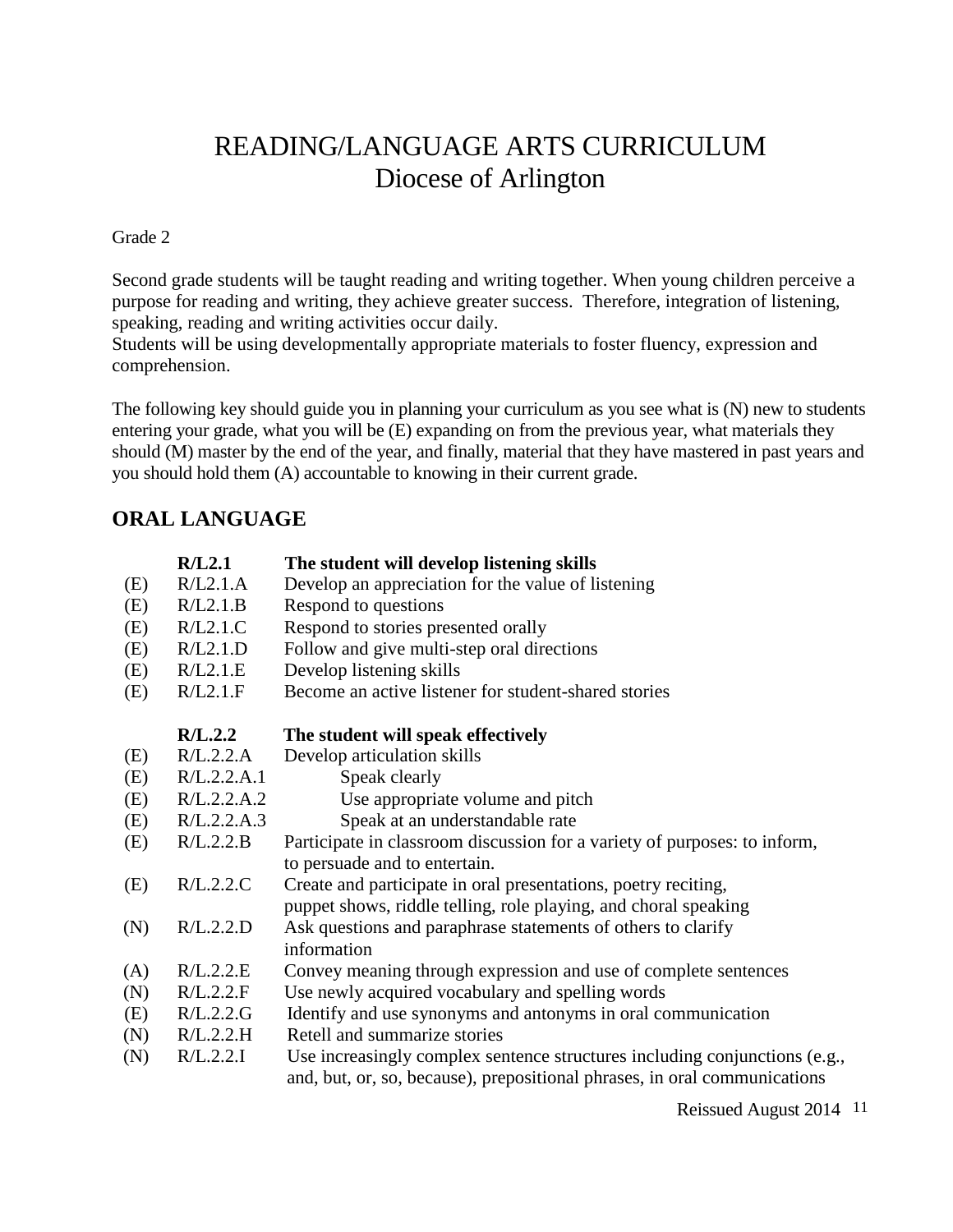| (N) | R/L.2.2J | Tell the story of a picture, event, or personal experience |  |  |  |  |
|-----|----------|------------------------------------------------------------|--|--|--|--|
|     |          |                                                            |  |  |  |  |

(N) R/L.2.2.K Interact in whole group or cooperative learning groups as a leader and/or participant

# **READING/LITERATURE**

|     | R/L.2.3     | The student will employ phonics to decode words and increase<br><b>Vocabulary</b> |
|-----|-------------|-----------------------------------------------------------------------------------|
| (M) | R/L.2.3.A.  | Read sight words with 80% mastery                                                 |
| (E) | R/L.2.3.B   | Use phonetic, context and picture clues to decode new words                       |
| (E) | R/L.2.3.B.1 | Initial, final, and medial consonants                                             |
| (E) | R/L.2.3.B.2 | Two/three letter consonant blends                                                 |
| (E) | R/L.2.3.B.3 | Consonant digraphs in all positions                                               |
| (E) | R/L.2.3.B.4 | Short and long vowels                                                             |
| (E) | R/L.2.3.B.5 | Vowels influenced by l, w, and r                                                  |
| (N) | R/L.2.3.B.6 | Inflectional endings                                                              |
| (E) | R/L.2.3.B.7 | Vowel digraphs and diphthongs                                                     |
| (E) | R/L.2.3.B.8 | Hard and soft c and g                                                             |
| (E) | R/L.2.3.B.9 | Silent letters                                                                    |
| (E) | R/L.2.3.C   | Work towards fluent reading                                                       |
| (E) | R/L.2.3.C.1 | Reads and rereads stories, poems and passages with fluency and                    |
|     |             | expression                                                                        |
| (E) | R/L.2.3.C.2 | Self-corrects when necessary                                                      |
| (E) | R/L.2.3.D   | Connect spelling patterns to sound patterns                                       |
| (E) | R/L.2.3.E   | Use punctuation as a guide to meaning                                             |
| (E) | R/L.2.3.F   | Develop word meanings                                                             |
| (E) | R/L.2.3.F.1 | Synonyms                                                                          |
| (E) | R/L.2.3.F.2 | Homonyms                                                                          |
| (E) | R/L.2.3.F.3 | Antonyms                                                                          |
| (E) | R/L.2.3.F.4 | Homographs                                                                        |
| (N) | R/L.2.3.G   | Recognize words may have multiple meanings in both oral and written forms         |
| (N) | R/L.2.3.H   | Understand figurative language (idioms, dialects, metaphors, and similes)         |
| (N) | R/L.2.3.I   | Recognize and utilize structural analysis                                         |
| (E) | R/L.2.3.I.1 | Plurals                                                                           |
| (E) | R/L.2.3.I.2 | Compound words                                                                    |
| (E) | R/L.2.3.I.3 | Contractions                                                                      |
| (E) | R/L.2.3.I.4 | Base (root) words                                                                 |
| (E) | R/L.2.3.I.5 | Prefixes                                                                          |
| (E) | R/L.2.3.I.6 | <b>Suffixes</b>                                                                   |
| (E) | R/L.2.3.I.7 | Syllabication rules: divide compound words and separate root from affix           |
| (N) | R/L.2.3.I.8 | Possessive forms                                                                  |
| (N) | R/L/2.3.I.9 | Abbreviations                                                                     |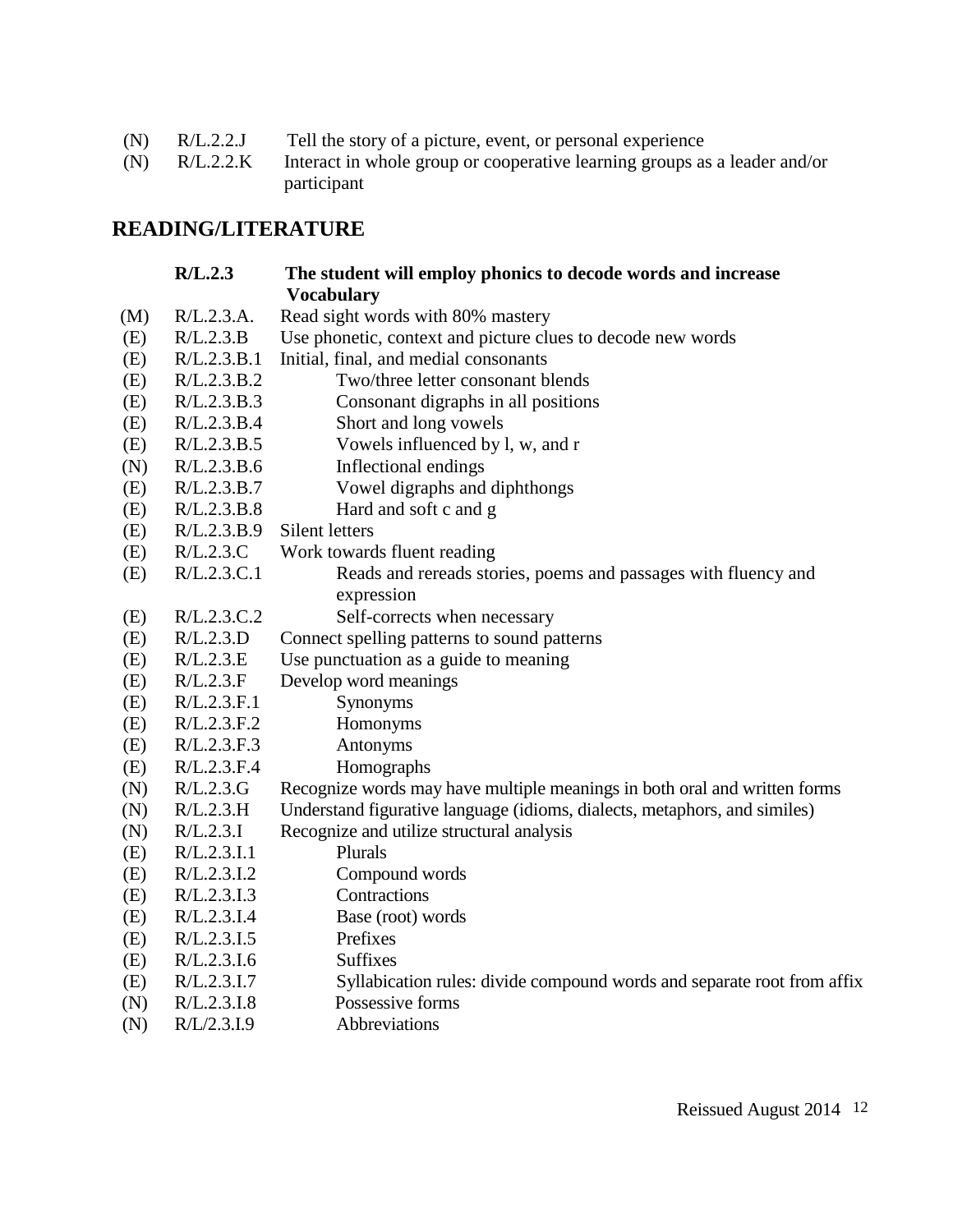|     | R/L2.4      | The student will demonstrate comprehension of literature selections in |
|-----|-------------|------------------------------------------------------------------------|
|     |             | fiction and nonfiction                                                 |
| (E) | R/L2.4.A    | Use appropriate prereading strategies                                  |
| (E) | R/L2.4.A.1  | Preview the selection to develop a purpose for reading                 |
| (E) | R/L2.4.A.2  | Relate previous experiences to the topic                               |
| (N) | R/L2.4.A.3  | Predict and pose questions before and while reading the selection      |
| (N) | R/L2.4.B    | Use appropriate strategies while reading orally and silently           |
| (N) | R/L2.4.C    | Analyze literary elements                                              |
| (N) | R/L2.4.C.1  | Character, plot, setting, theme                                        |
| (N) | R/L2.4.C.2  | Recognize use of narrator in a play                                    |
| (N) | R/L2.4.C.3  | Understand who is telling the story                                    |
| (N) | R/L2.4.C.4  | Recognize literary genre (fiction, nonfiction, fantasy, folktales,     |
|     |             | fables, fairy tales, poetry, biographies, and autobiographies)         |
| (N) | R/L2.4.D    | Respond to literature orally and in writing                            |
| (N) | R/L2.4.D.1  | Make inferences                                                        |
| (N) | R/L2.4.D.2  | Make, confirm and revise predictions                                   |
| (E) | R/L2.4.E    | Organize information/content of a selection                            |
| (E) | R/L2.4.E.1  | Main idea and supporting details                                       |
| (E) | R/L2.4.E.2  | Cause and effect                                                       |
| (N) | R/L2.4.E.3  | Problem/solution                                                       |
| (N) | R/L2.4.E.4  | Categories (classification)                                            |
| (E) | R/L2.4.E.5  | Sequence of events                                                     |
| (N) | R/L2.4.E.6  | Steps in a process                                                     |
| (N) | R/L2.4.E.7  | Comparison and contrast                                                |
| (N) | R/L2.4.E.8  | Spatial relationships                                                  |
| (N) | R/L2.4.E.9  | Use of illustrations, photographs, captions, headings                  |
| (N) | R/L2.4.E.10 | Summarize                                                              |
| (E) | R/L2.4.F    | Monitor comprehension; reread and self-correct if necessary            |

# **WRITING/GRAMMAR**

|     | R/L.2.5     | The student will write, revise, and edit daily in a variety of forms |
|-----|-------------|----------------------------------------------------------------------|
| (E) | R/L.2.5.A   | Employ prewriting strategies                                         |
| (E) | R/L.2.5.A.1 | Generate ideas (brainstorm, make lists, etc.)                        |
| (N) | R/L.2.5.A.2 | Graphic organizers                                                   |
| (E) | R/L.2.5.A.3 | Choose and narrow topic                                              |
| (E) | R/L.2.5.A.4 | Identify purpose and audience                                        |
| (E) | R/L.2.5.B   | Use a variety of writing forms                                       |
| (E) | R/L.2.5.B.1 | Journals                                                             |
| (E) | R/L.2.5.B.2 | Paragraphs                                                           |
| (E) | R/L/2.5.B.3 | Thank you note                                                       |
| (E) | R/L.2.5.B.4 | Poems                                                                |
| (E) | R/L.2.5.B.5 | <b>Friendly letters</b>                                              |
|     |             |                                                                      |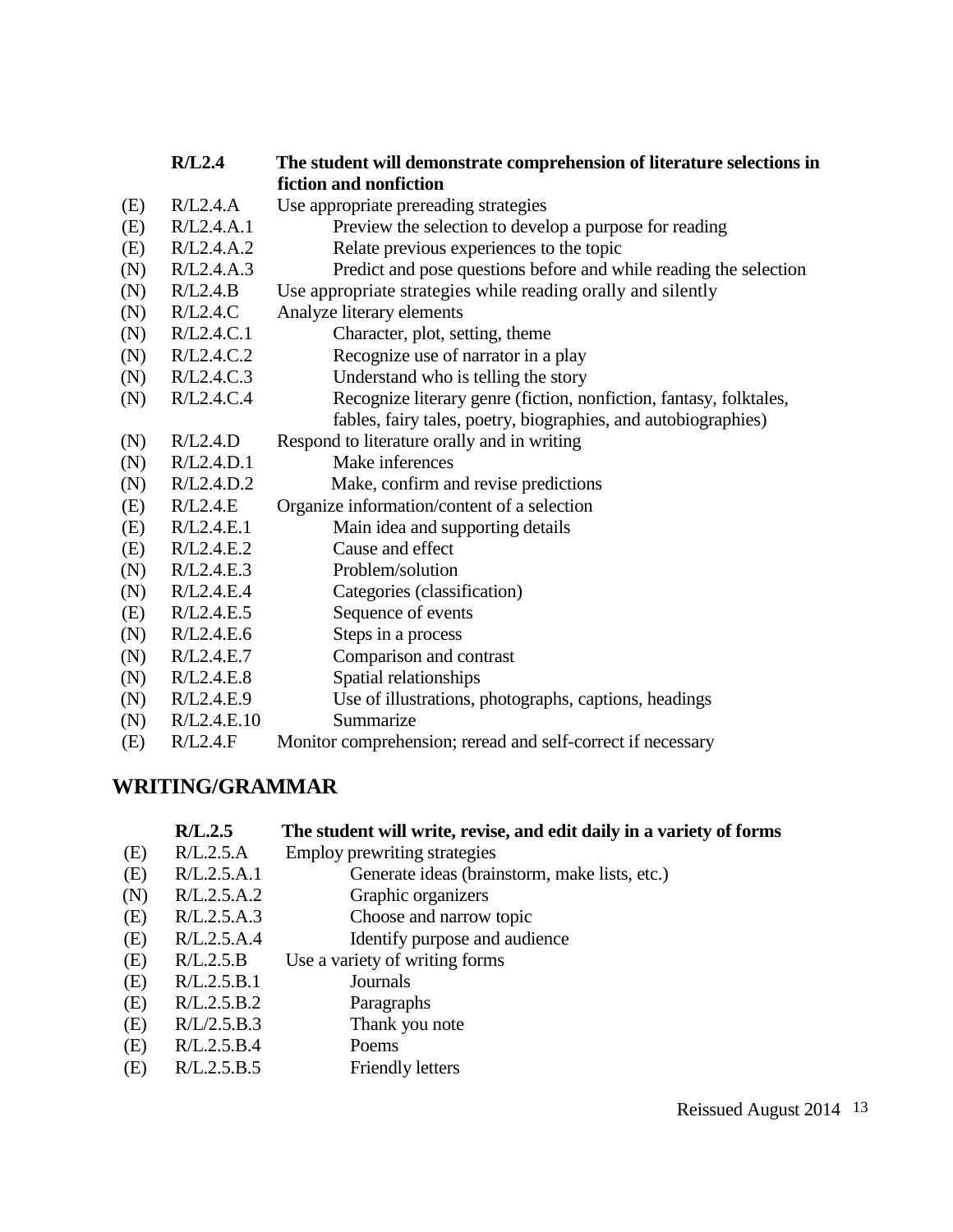| (E) | R/L.2.5.B.6  | Invitations                                                                     |
|-----|--------------|---------------------------------------------------------------------------------|
| (E) | R/L.2.5.B.7  | Book reports                                                                    |
| (E) | R/L.2.5.B.8  | <b>Stories</b>                                                                  |
| (E) | R/L.2.5.B.9  | Sentence dictation                                                              |
| (N) | R/L.2.5.B.10 | Address simple envelopes                                                        |
| (N) | R/L.2.5.B.11 | Simple directions                                                               |
| (E) | R/L.2.5.C    | Write a first draft of a paragraph then revise it for clarity, content, and     |
|     |              | details                                                                         |
| (N) | R/L.2.5.D    | Organize writing to include beginning, middle, and end                          |
| (N) | R/L.2.5.E    | Begin every sentence in a paragraph with a different word                       |
| (D) | R/L.2.5.F    | Publish a written product per semester                                          |
|     | R/L.2.6      | The student will apply grammatical rules when writing                           |
| (E) | R/L.2.6.A    | Proofread to correct grammar, syntax, spelling, and punctuation                 |
| (E) | R/L.2.6.A.1  | Write in complete sentences                                                     |
| (E) | R/L.2.6.A.2  | Spell CVC, CVCe patterns and high frequency words correctly                     |
| (E) | R/L.2.6.A.3  | Use capital letters correctly                                                   |
| (E) | R/L.2.6.A.4  | Use period, question mark, exclamation point                                    |
| (N) | R/L.2.6.A.5  | Use comma (in friendly letter, address, date, salutation, and closing)          |
| (E) | R/L.2.6.A.6  | Use an apostrophe in contractions                                               |
| (N) | R/L.2.6.A.7  | Use an apostrophe in possession                                                 |
| (N) | R/L.2.6.A.8  | Use quotation marks                                                             |
| (N) | R/L.2.6.A.9  | Underline book titles                                                           |
| (N) | R/L.2.6.A.10 | Indent                                                                          |
| (N) | R/L.2.6.B    | When posed with a question, use stated question as part of the answer           |
| (E) | R.L.2.6.C    | Use correct sentence structure: use declarative, interrogative, imperative,     |
|     |              | and exclamatory sentence                                                        |
|     | R/L.2.6.D    | Identify and use nouns                                                          |
| (E) | R/L.2.6.D.1  | Common, proper, singular, plural, and collective                                |
| (N) | R/L.2.6.D.2  | Singular and plural possessive                                                  |
|     | R/L.2.6.E    | Identify and use pronouns: person, number, gender                               |
| (E) | R/L.2.6.F    | Identify and use adjectives: Descriptive, comparative and superlative (er, est) |
| (N) |              |                                                                                 |
| (N) | R/L.2.6.G    | Identify and use verbs                                                          |
| (N) | R/L.2.6.G.1  | Action: present, past and future tenses                                         |
| (N) | R/L.2.6.G.2  | Singular and plural                                                             |
| (N) | R/L.2.6.G.3  | Subject/predicate agreement                                                     |
| (N) | R/L.2.6.H    | Identify and use adverbs                                                        |
|     | R/L.2.7      | The student will use correct spelling                                           |
| (E) | R/L.2.7.A    | Spell words using a multi-sensory approach                                      |
| (E) | R/L.2.7.B    | Spell words following phonetic rules                                            |
| (E) | R/L.2.7.C    | Spell words following structural principles                                     |
| (E) | R/L.2.7.D    | Spell words that are used in content areas                                      |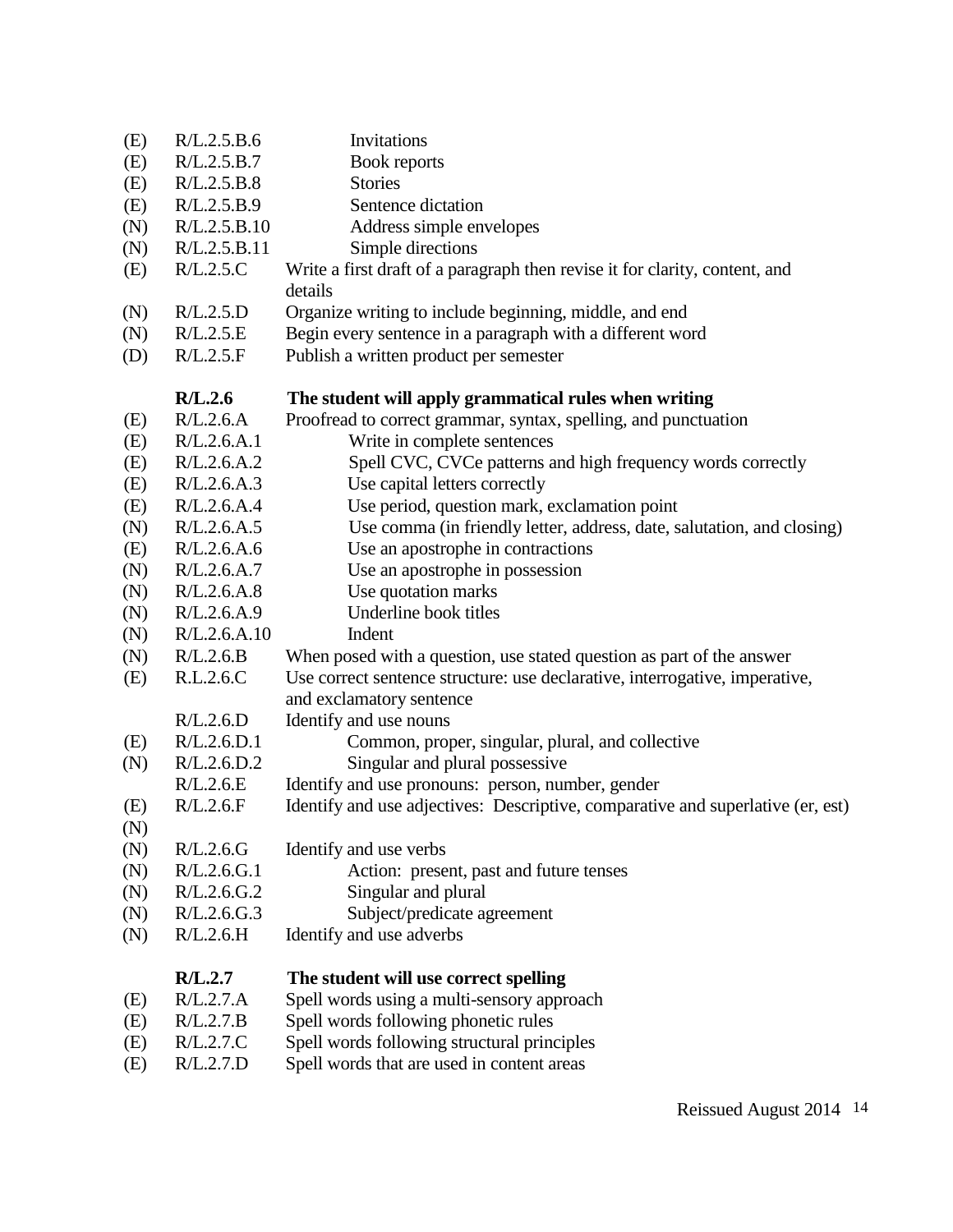| R/L.2.8 | The student will write legibly |
|---------|--------------------------------|
|---------|--------------------------------|

- (E) R/L.2.8.A Write with correct form, alignment and spacing
- (E) R/L.2.8.B Present work neatly done
- (N) R/L.2.8.C Cursive writing (second semester)

# **RESEARCH**

|     | R/L.2.9   | The student will locate information in reference materials                          |
|-----|-----------|-------------------------------------------------------------------------------------|
| (N) | R/L.2.9.A | Alphabetize words to the third letter                                               |
| (N) | R/L.2.9.B | Locate words in a primary dictionary by alphabetical order and using<br>guide words |
| (N) | R/L.2.9.C | Note parts of books: use table of contents and indices                              |
| (E) | R/L.2.9.D | Examine and interpret pictures, charts, maps, and graphs                            |
| (N) | R/L.2.9.E | Use newspapers and magazines                                                        |
|     | R/L.2.9.F | Use reference materials to support ideas and/or findings                            |
|     |           |                                                                                     |

# **TECHNOLOGY**

**R/L.2.10 The student will explore the uses of available technology in the reading/language arts program.**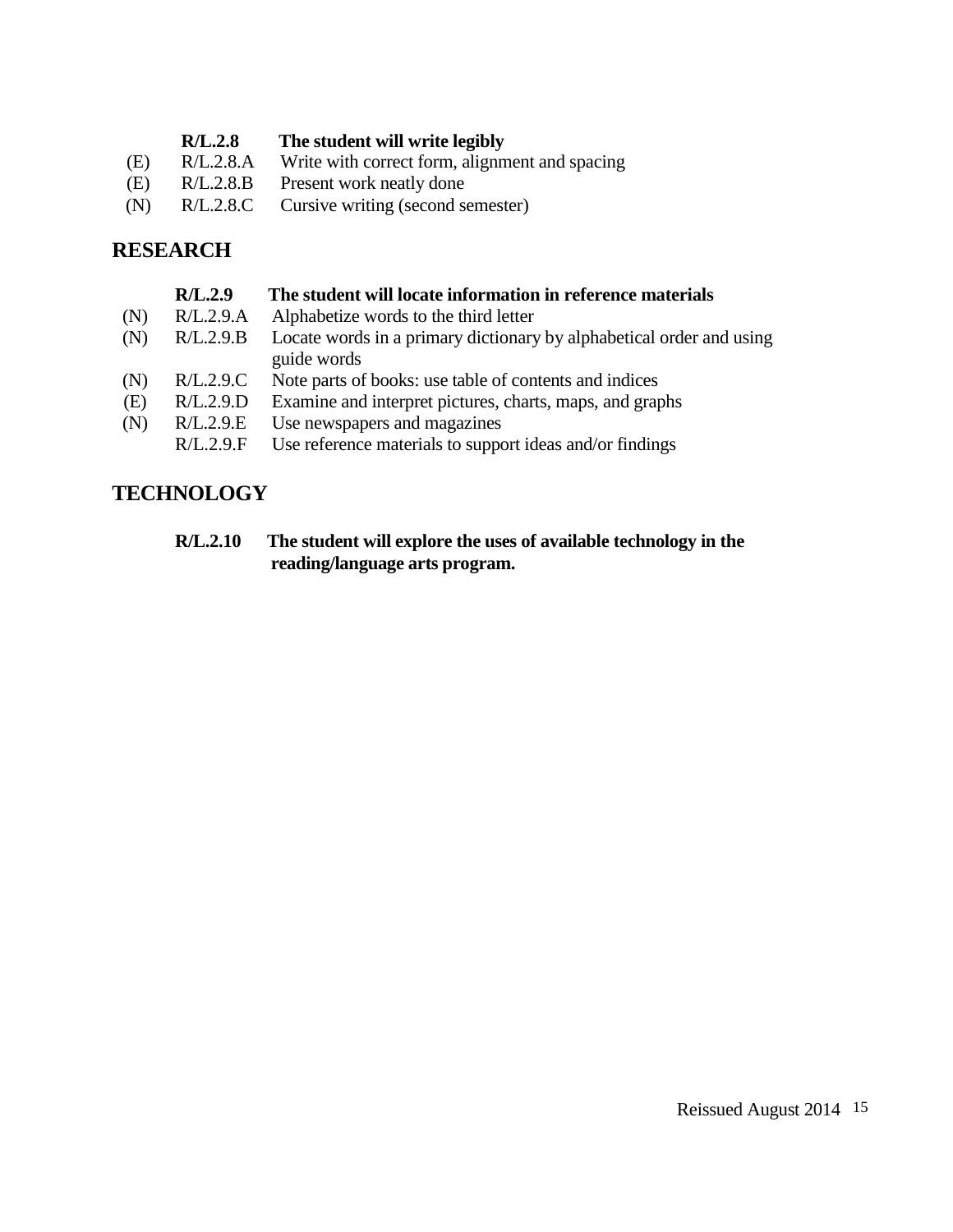# READING/LANGUAGE ARTS CURRICULUM Diocese of Arlington

#### Grade 3

Third grade students will be taught reading and writing together. When children perceive a purpose for reading and writing, they achieve greater success. Therefore, integration of listening, speaking, reading and writing activities occur daily. Students will be using developmentally appropriate materials to foster fluency, expression and comprehension.

The following key should guide you in planning your curriculum as you see what is (N) new to students entering your grade, what you will be (E) expanding on from the previous year, what materials they should (M) master by the end of the year, and finally, material that they have mastered in past years and you should hold them (A) accountable to knowing in their current grade.

## **ORAL LANGUAGE**

|     | R/L.3.1     | The student will develop listening skills                                                                                                   |
|-----|-------------|---------------------------------------------------------------------------------------------------------------------------------------------|
| (M) | R/L.3.1.A   | Develop an appreciation for the value of listening                                                                                          |
| (M) | R/L.3.1.B   | Respond to questions                                                                                                                        |
| (N) | R/L.3.1.C   | Paraphrase stories presented orally                                                                                                         |
| (E) | R/L.3.1.D   | Follow multi-step directions                                                                                                                |
| (E) | R/L.3.1.E   | Develop critical listening skills                                                                                                           |
| (M) | R/L.3.1.F   | Become an active listener for student shared stories                                                                                        |
|     | R/L.3.2     | The student will speak effectively                                                                                                          |
| (E) | R/L.3.2.A   | Develop articulation skills                                                                                                                 |
| (E) | R/L.3.2.A.1 | Speak clearly                                                                                                                               |
| (E) | R/L.3.2.A.2 | Use appropriate volume and pitch                                                                                                            |
| (E) | R/L.3.2.A.3 | Speak at an understandable rate                                                                                                             |
| (M) | R/L.3.2.B   | Participate courteously in group discussions                                                                                                |
| (E) | R/L.3.2.C   | Participate in oral presentations, poetry recitation, role playing,<br>choral reading, and puppet shows                                     |
| (E) | R/L.3.2.D   | Ask questions and paraphrase to clarify information using<br>grammatically correct language and specific vocabulary to<br>communicate ideas |
| (M) | R/L.3.2.E   | Answer in complete sentences                                                                                                                |
| (E) | R/L.3.2.F   | Use newly acquired information to communicate ideas                                                                                         |
| (E) | R/L.3.2.G   | Organize ideas around a main idea or information sequence                                                                                   |
| (N) | R/L.3.2.H   | Relay accurate directions to accomplish a task or to reach a<br>specific destination                                                        |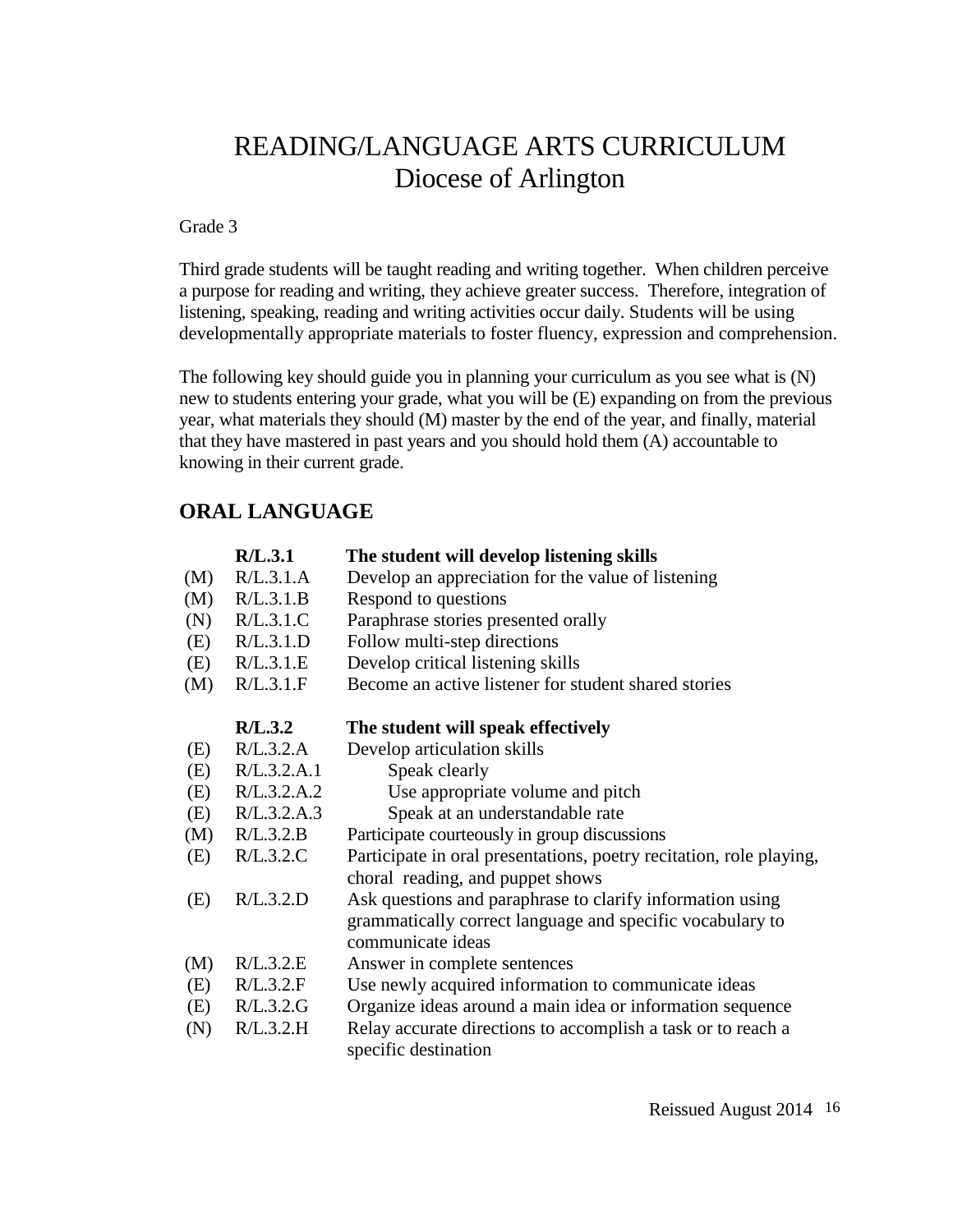# **READING/LITERATURE**

|     | R/L.3.3      | The student will employ a variety of strategies to decode words     |
|-----|--------------|---------------------------------------------------------------------|
|     |              | and increase vocabulary                                             |
| (E) | R/L.3.3.A    | Use phonetic and context clues to decode new words                  |
| (M) | R/L.3.3.A.1  | Initial, final, and medial consonants                               |
| (M) | R/L.3.3.A.2  | Two/three letter consonant blends                                   |
| (E) | R/L.3.3.A.3  | Consonant variants                                                  |
| (E) | R/L.3.3.A.4  | Silent letters                                                      |
| (E) | R/L.3.3.A.5  | Consonant digraphs in all positions                                 |
| (E) | R/L.3.3.A.6  | Vowels controlled by l, w and r                                     |
| (N) | R/L.3.3.A.7  | Schwa                                                               |
| (M) | R/L.3.3.A.8  | Long and short vowels                                               |
| (E) | R/L.3.3.A.9  | Inflectional endings                                                |
| (E) | R/L.3.3.A.10 | Hard and soft c and g                                               |
| (E) | R/L.3.3.A.11 | Double vowels/vowel digraphs and diphthongs                         |
| (E) | R/L.3.3.B    | Work towards fluent reading                                         |
| (E) | R/L.3.3.B.1  | Reads and rereads stories, poems and passages with                  |
|     |              | fluency, expression, and understanding                              |
| (E) | R/L.3.3.B.2  | Self-corrects when necessary                                        |
| (E) | R/L.3.3.C    | Connect spelling patterns to sound patterns                         |
| (E) | R/L.3.3.D    | Use punctuation as guide to word meaning                            |
| (E) | R/L.3.3.E    | Develop word meanings                                               |
| (E) | R/L.3.3.E.1  | Synonyms                                                            |
| (E) | R/L.3.3.E.2  | Antonyms                                                            |
| (E) | R/L.3.3.E.3  | Homonyms                                                            |
| (E) | R/L.3.3.E.4  | Homographs                                                          |
| (E) | R/L.3.3.F    | Recognize multiple meaning words                                    |
| (E) | R/L.3.3.G    | Recognize and utilize structural analysis                           |
| (E) | R/L.3.3.G.1  | Plurals                                                             |
| (E) | R/L.3.3.G.2  | Base/root words                                                     |
| (E) | R/L.3.3.G.3  | Prefixes                                                            |
| (E) | R/L.3.3.G.4  | <b>Suffixes</b>                                                     |
| (E) | R/L.3.3.G.5  | Syllabication rules                                                 |
| (E) | R/L.3.3.G.6  | Use of apostrophe (contractions, possessives)                       |
| (E) | R/L.3.3.G.7  | Abbreviations                                                       |
| (N) | R/L.3.3.G.8  | Diacritical markings (accent marks, pronunciation)                  |
|     | R/L.3.4      | The student will employ a variety of strategies to comprehend a     |
|     |              | variety of printed materials                                        |
| (E) | R/L.3.4A     | Use appropriate prereading strategies                               |
| (E) | R/L.3.4A.1   | Use prior knowledge to build background                             |
| (E) | R/L.3.4A.2   | Set a purpose for reading                                           |
| (N) | R/L.3.4A3    | Use text organizers such as type, headings, and graphics to predict |
|     |              | content                                                             |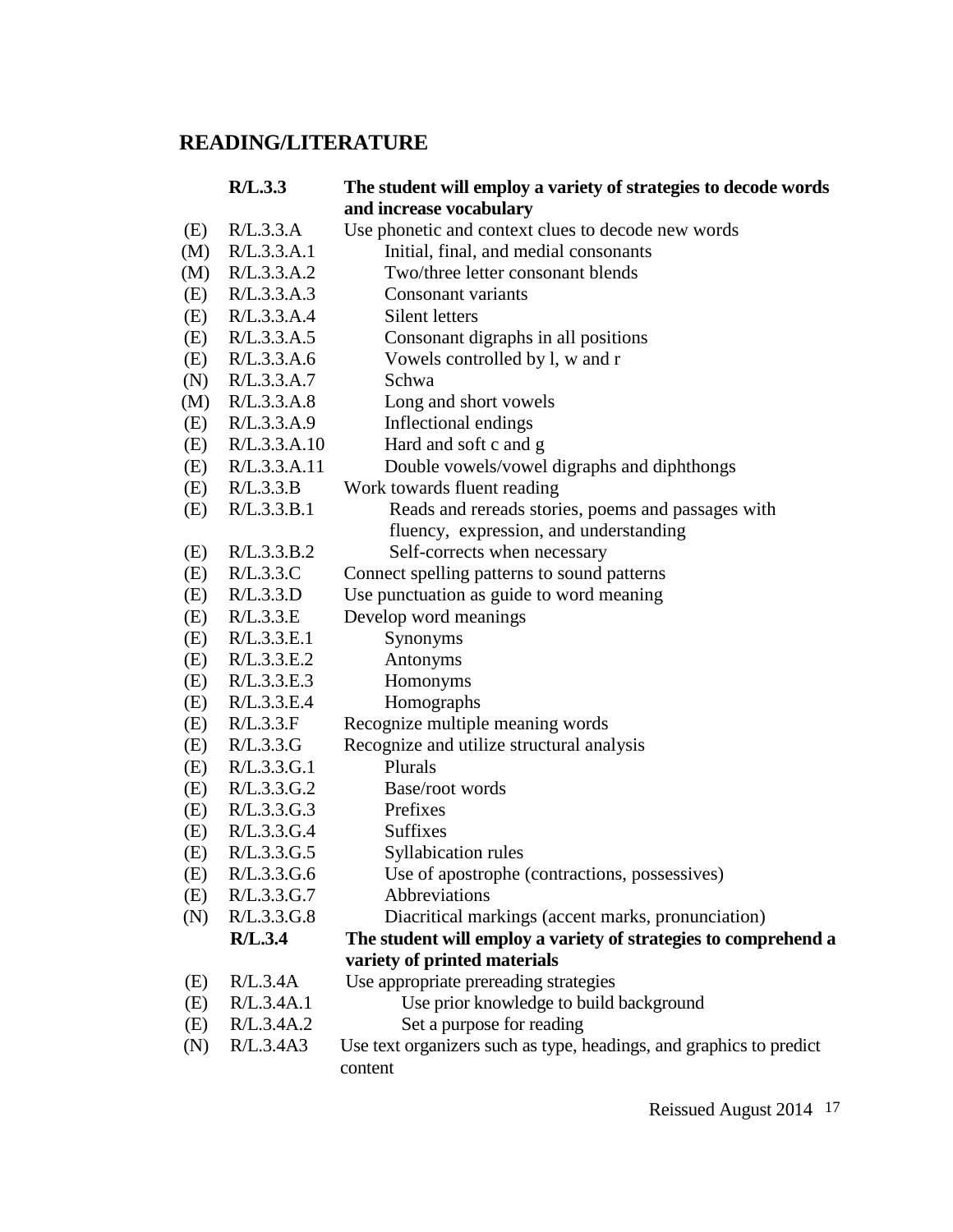| (E) | R/L.3.4.B   | Use appropriate behaviors while reading                                       |
|-----|-------------|-------------------------------------------------------------------------------|
| (E) | R/L.3.4.B.1 | Participate in sustained silent reading                                       |
| (N) | R/L.3.4.B.2 | Skim for specific information                                                 |
| (E) | R/L.3.4.B.3 | Ask and answer questions                                                      |
| (E) | R/L.3.4.C   | Analyze literary elements                                                     |
| (E) | R/L.3.4.C.1 | Identify author's purpose                                                     |
| (N) | R/L.3.4.C.2 | Identify and describe character, setting, plot, theme, voice,                 |
|     |             | and point of view                                                             |
| (E) | R/L.3.4.C.3 | Recognize the various literary genre (fiction, nonfiction                     |
|     |             | fantasy, folktales, fables, fairy tales, poetry, biographies, and             |
|     |             | autobiographies)                                                              |
| (E) | R/L.3.4.C.4 | Understand figurative language (idioms, dialects,                             |
|     |             | metaphors, and similes)                                                       |
| (E) | R/L.3.4.D   | Respond to literature orally and in writing                                   |
| (E) | R/L.3.4.D.1 | Relate literature to real life                                                |
| (E) | R/L.3.4.D.2 | Make inferences                                                               |
| (E) | R/L.3.4.D.3 | Make, confirm, or revise predictions                                          |
| (N) | R/L.3.4.D.4 | Draw conclusions                                                              |
| (N) | R/L.3.4.D.5 | Prove statements by recalling facts                                           |
| (N) | R/L.3.4.D.6 | Distinguish fact/opinion                                                      |
| (N) | R/L.3.4.D.7 | Discuss if the author's message is truthful                                   |
| (N) | R/L.3.4.D.8 | Make judgments/decisions                                                      |
| (E) | R/L.3.4.E   | Organize information/content of a selection                                   |
| (E) | R/L.3.4.E.1 | Use illustrations, photographs, captions, headings to<br>organize information |
| (E) | R/L.3.4.E.2 | Identify main idea/supporting details                                         |
| (E) | R/L.3.4.E.3 | Compare and contrast settings, characters and events                          |
| (E) | R/L.3.4.E.4 | Sequence events and ideas                                                     |
| (E) | R/L.3.4.E.5 | Identify cause and effect                                                     |
| (E) | R/L.3.4.E.6 | Identify problem/solution                                                     |
| (E) | R/L.3.4.E.7 | Organize information or events logically                                      |
| (E) | R/L.3.4.E.8 | Summarize selections                                                          |
| (N) | R/L.3.4.E.9 | Generalize                                                                    |
|     |             |                                                                               |

# **WRITING/GRAMMAR**

|     | R/L.3.5     | The student will write daily – demonstrating knowledge of           |
|-----|-------------|---------------------------------------------------------------------|
|     |             | the writing process                                                 |
| (E) | R/L.3.5.A   | Employ prewriting strategies                                        |
| (E) | R/L.3.5.A.1 | Generate ideas (brainstorm, make lists, web, map, outline,<br>etc.) |
| (E) | R/L.3.5.A.2 | Choose and narrow topics                                            |
| (N) | R/L.3.5.A.3 | Identify purpose and audience                                       |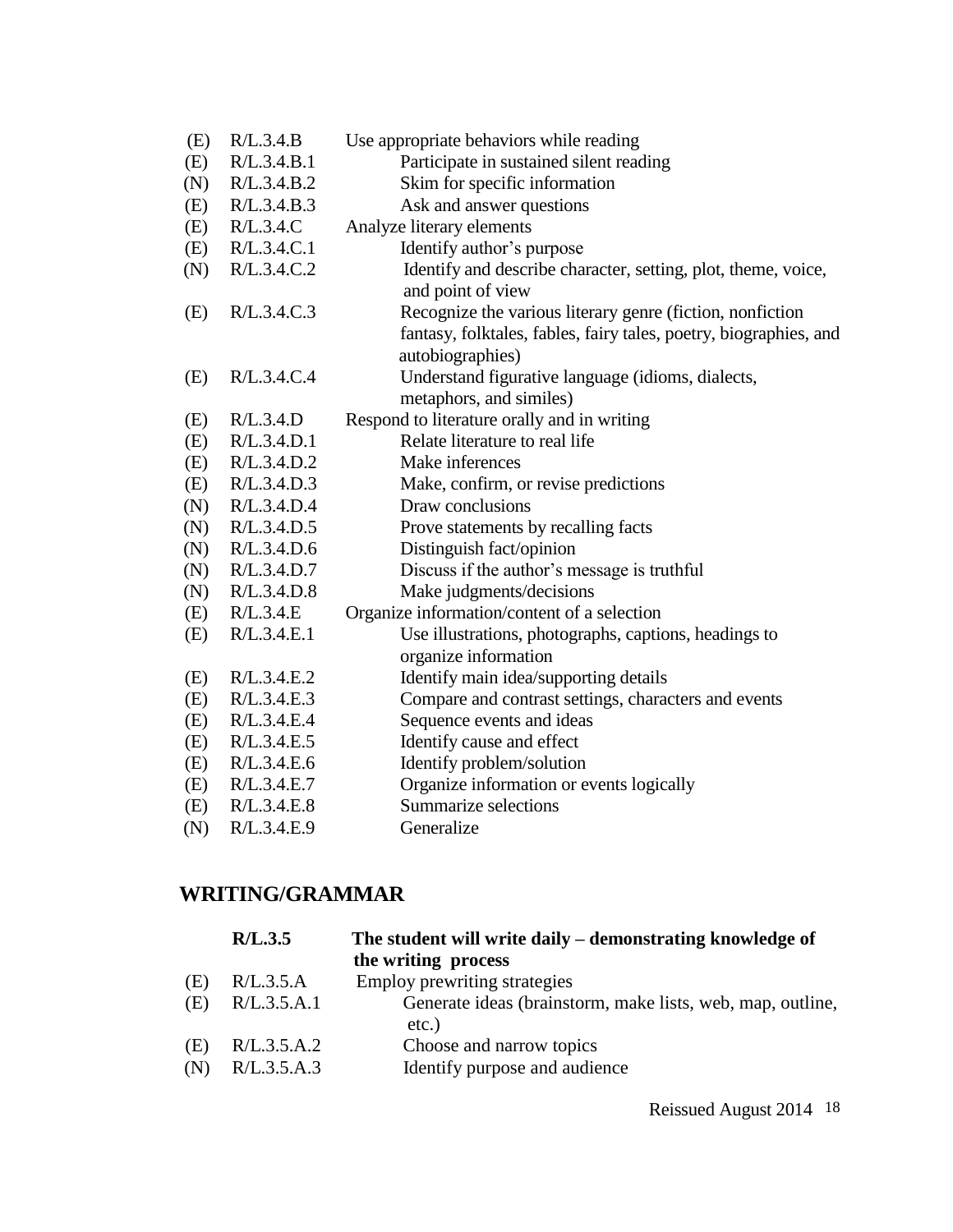| (E) | R/L.3.5.B         | Select writing form                                                  |
|-----|-------------------|----------------------------------------------------------------------|
| (E) | R/L.3.5.B.1       | Journal                                                              |
| (E) | R/L.3.5.B.2       | Paragraphs                                                           |
| (N) | R/L.3.5.B.2.a     | descriptive                                                          |
| (N) | R/L.3.5.B.2.b     | narrative                                                            |
| (N) | R/L.3.5.B.2.c.    | expository                                                           |
| (E) | R/L.3.5.B.3       | Letters (acceptance, thank you note, friendly, and                   |
|     |                   | invitations)                                                         |
| (E) | R/L.3.5.B.4       | Poem                                                                 |
| (E) | R/L.3.5.B.5       | <b>Book Report</b>                                                   |
| (E) | R/L.3.5.B.6       | <b>Stories</b>                                                       |
| (E) | R/L.3.5.B.7       | Address simple envelopes                                             |
| (E) | R/L.3.5.B.8       | Sentence dictation                                                   |
| (E) | R/L.3.5.B.9       | Simple directions                                                    |
| (N) | R/L.3.5.B.10      | Outline                                                              |
| (E) | R/L.3.5.C         | Write a first draft of a paragraph                                   |
| (E) | R/L.3.5.C.1       | Include main idea/topic sentence (beginning sentence)                |
| (E) | R/L.3.5.C.2       | Include supporting ideas (middle sentence $(s)$ )                    |
| (E) | R/L.3.5.C.3       | Include concluding sentence                                          |
| (N) | R/L.3.5.C.4       | Vary sentence length and use of words within sentences               |
| (N) | R/L.3.5.C.5       | Use time-order and transitional words                                |
| (N) | R/L.3.5.D         | Revise writing for clarity and use specific vocabulary and           |
|     |                   | information                                                          |
| (E) | R/L.3.5.E         | Proofread to correct grammar, syntax, spelling, punctuation          |
| (N) | R/L.3.5.F         | Review and evaluate with self and peer                               |
| (N) | R/L.3.5.G         | Publish a minimum of one sample per quarter                          |
| (N) | R/L.3.5.H         | Write descriptive paragraphs                                         |
| (N) | R/L.3.5.I         | Write narrative and expository work samples across the<br>curriculum |
|     | R/L.3.6           | The student will use correct grammatical rules when writing          |
| (E) | R/L.3.6.A.        | Use correct sentence structure                                       |
|     | $(M)$ R/L.3.6.A.1 | Simple, declarative, interrogative, imperative,                      |
|     |                   | exclamatory                                                          |
| (N) | R/L.3.6.A.2       | Simple subject, simple predicate                                     |
| (E) | R/L.3.6.B         | When posed with a question, use stated question as part of the       |
|     |                   | answer                                                               |
| (E) | R/L.3.6.C         | Identify and use nouns                                               |
| (E) | R/L.3.6.C.1       | Common, proper, singular plural, possessives                         |
| (N) | R/L.3.6.C.2       | As subject of sentence                                               |
| (E) | R/L.3.6.D         | Identify and use pronouns                                            |
| (E) | R/L.3.6.D.1       | Person, number, gender                                               |
| (N) | R/L.3.6.D.2       | Possessives                                                          |
| (N) | R/L.3.6.D.3       | As subject of sentence, as object of sentence                        |
| (E) | R/L.3.6.E         | Identify and use adjectives: comparison and descriptive              |
|     |                   | Reissued August 2014 19                                              |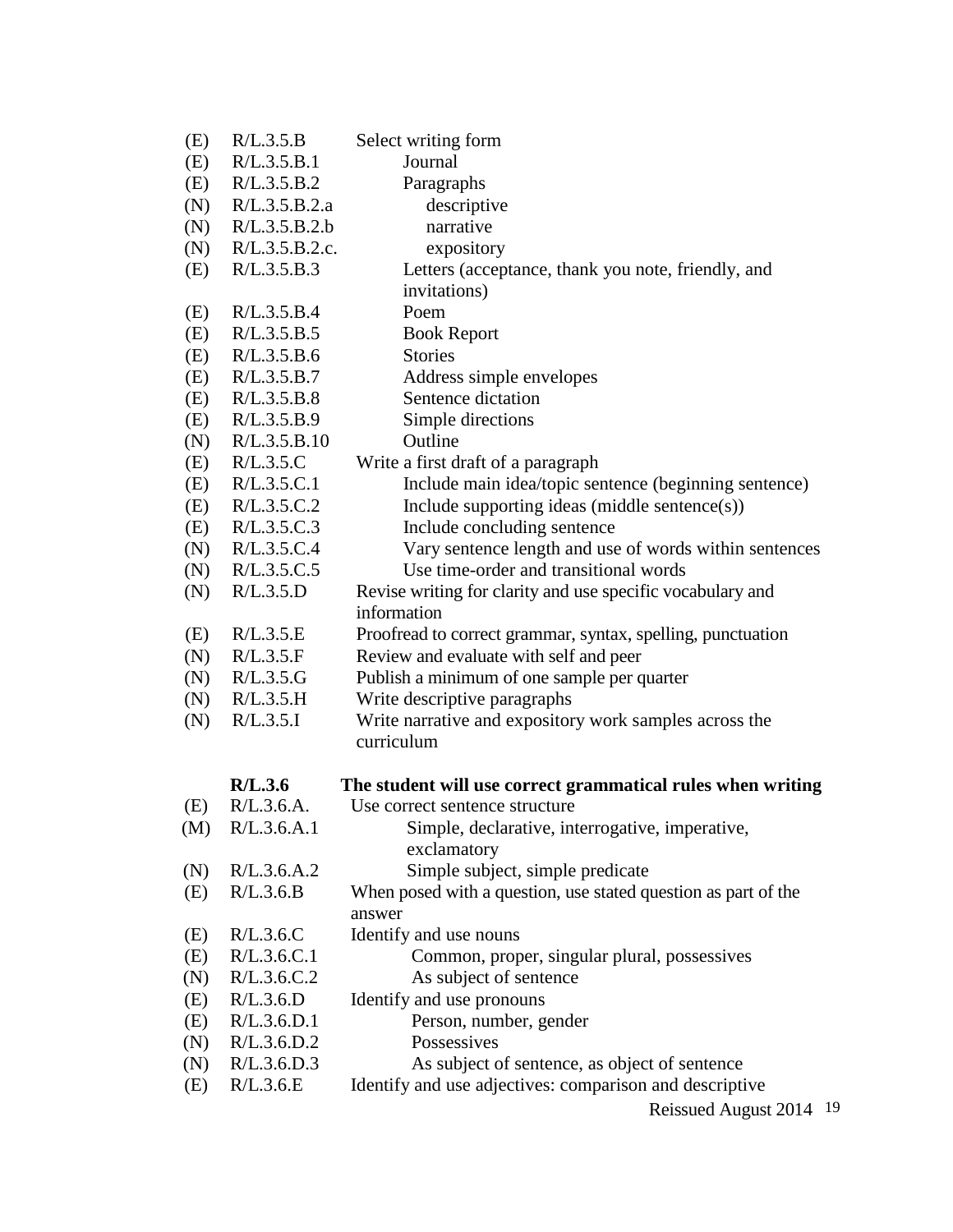|            | R/L.3.9                    | The student will write descriptive paragraphs                                                                                                                    |
|------------|----------------------------|------------------------------------------------------------------------------------------------------------------------------------------------------------------|
| (N)        | R/L.3.8.D                  | Reduce writing size in second semester                                                                                                                           |
| (N)        | R/L.3.8.C                  | Write daily in cursive writing                                                                                                                                   |
| (M)        | R/L.3.8.B                  | Present work neatly done                                                                                                                                         |
| (E)        | R/L.3.8.A                  | Write with correct form, alignment, and spacing                                                                                                                  |
|            | R/L.3.8                    | The student will write legibly                                                                                                                                   |
|            |                            |                                                                                                                                                                  |
| (M)        | R/L.3.7.E                  | Spell high frequency words correctly                                                                                                                             |
| (E)        | R/L.3.7.D                  | Spell words learned in the content areas correctly                                                                                                               |
| (E)        | R/L.3.7.C                  | Understand structural principles and spelling patterns                                                                                                           |
| (E)        | R/L.3.7.B                  | Follow phonetic rules                                                                                                                                            |
| (E)        | R/L.3.7.A                  | Use a multi-sensory approach                                                                                                                                     |
|            | R/L.3.7                    | The student will use correct spelling                                                                                                                            |
| (N)        | R/L.3.6.I.9                | Use simple abbreviations                                                                                                                                         |
| (N)        | R/L.3.6.I.8                | Use an apostrophe in contractions and to show plural<br>possession                                                                                               |
| (N)        | R/L.3.6.I.7                | Use commas to separate words in a series, in direct<br>quotations, in direct address                                                                             |
| (E)        |                            | Use quotation marks before/after a direct quotation, title<br>of a poem                                                                                          |
|            | R/L.3.6.I.6                | possession                                                                                                                                                       |
| (E)        | R/L.3.6.I.5                | closing<br>Use an apostrophe in contractions and to show singular                                                                                                |
| (M)        | R/L.3.6.I.4                | Use comma in a friendly letter, address, date, salutation,                                                                                                       |
| (M)        | R/L.3.6.I.3                | Use exclamation mark after an exclamatory sentence                                                                                                               |
| (M)        | R/L.3.6.I.2                | Use question mark after an interrogative sentence                                                                                                                |
| (E)        | R/L.3.6.I.1                | Use period after a declarative/imperative sentence                                                                                                               |
|            | R/L.3.6.1                  | Follow standards of punctuation                                                                                                                                  |
| (N)        | R/L.3.6.H.2                | Capitalize titles of books and poems, first word in a<br>quotation, story titles, titles of honor and respect when<br>preceding a name, pronouns relating to God |
|            |                            | abbreviations of a word beginning with a capital letter,<br>initials, salutation, and closing of a letter                                                        |
| (E)        | R/L.3.6.H.1                | Capitalize days of the week, months of the year,                                                                                                                 |
| (N)        | R/L.3.6.H                  | Follow the standards of capitalization                                                                                                                           |
| (N)        | R/L.3.6.G                  | Identify and use adverbs: time, place, and manner                                                                                                                |
| (N)        | R/L.3.6.F.5                | Subject, predicate agreement                                                                                                                                     |
| (N)        | R/L.3.6.F.4                | Predicate regular/irregular                                                                                                                                      |
| (N)<br>(E) | R/L.3.6.F.2<br>R/L.3.6.F.3 | Helping, being<br>Singular and plural                                                                                                                            |
| (N)        | R/L.3.6.F.1                | Present tense, past tense, and future tense, regular                                                                                                             |
| (E)        | R/L.3.6.F                  | Identify and use verbs                                                                                                                                           |

Reissued August 2014 20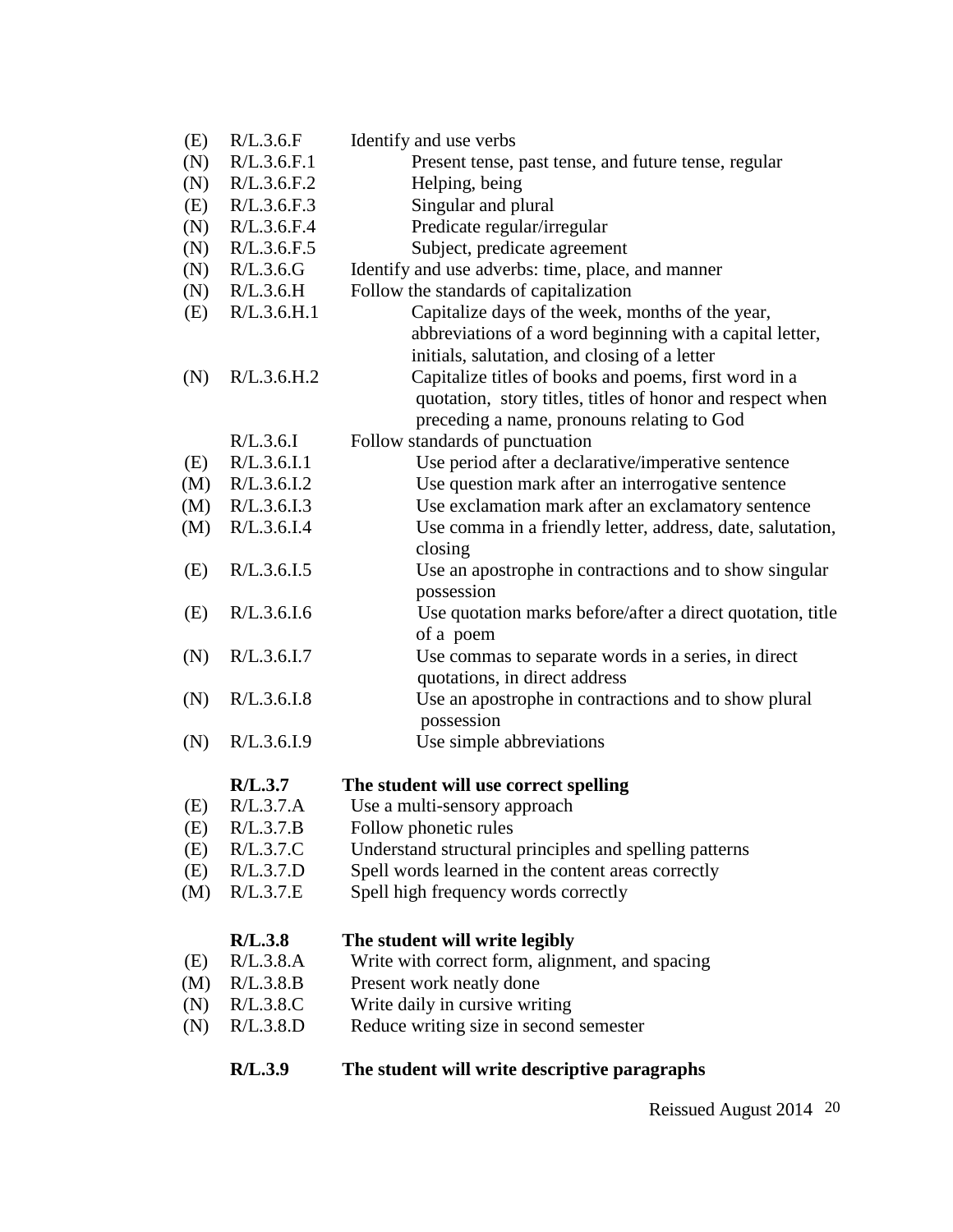### **R/L.3.10 The student will write narrative and expository work samples across the content areas**

## RESEARCH

|     | R/L.3.11   | The student will locate information in reference sources                                                                                                                        |
|-----|------------|---------------------------------------------------------------------------------------------------------------------------------------------------------------------------------|
| (E) | R/L.3.11.A | Note format and book parts                                                                                                                                                      |
| (E) | R/L.3.11.B | Use table of contents, index and glossary                                                                                                                                       |
| (E) | R/L.3.11.C | Alphabetize beyond the third letter and use guide words                                                                                                                         |
| (E) | R/L.3.11.D | Interpret charts, maps, graphs and tables                                                                                                                                       |
| (E) | R/L.3.11.E | Record information from print sources (encyclopedia, reference<br>books) and non-print sources (videos, computers, interviews,                                                  |
|     |            | cassette recordings)                                                                                                                                                            |
| (N) | R/L.3.11.F | Choose appropriate reference sources – dictionary, encyclopedia,<br>atlas, almanac, thesaurus, books, magazines, pamphlets,<br>newspapers, telephone directory, calendar, Bible |
| (N) | R/L.3.11.G | Record minimal bibliographic information                                                                                                                                        |
|     | R/L.3.12   | The student will utilize study skills                                                                                                                                           |
| (N) | R/L.3.12.A | 3.4.E.1 Use illustrations, photographs, captions, headings to<br>organize information                                                                                           |
| (N) | R/L.3.12 B | Follow directions                                                                                                                                                               |
| (N) | R/L.3.12.C | Read labels, titles, headings and captions                                                                                                                                      |
|     |            |                                                                                                                                                                                 |

- (N) R/L.3.12.D Understand test-taking strategies
- (N) R/L.3.12.E Write sample outline
- (N) R/L.3.12.F. Develop note-taking strategies

# **TECHNOLOGY**

#### **R/L.3.13 The student will explore the uses of available technology in the reading/language arts program.**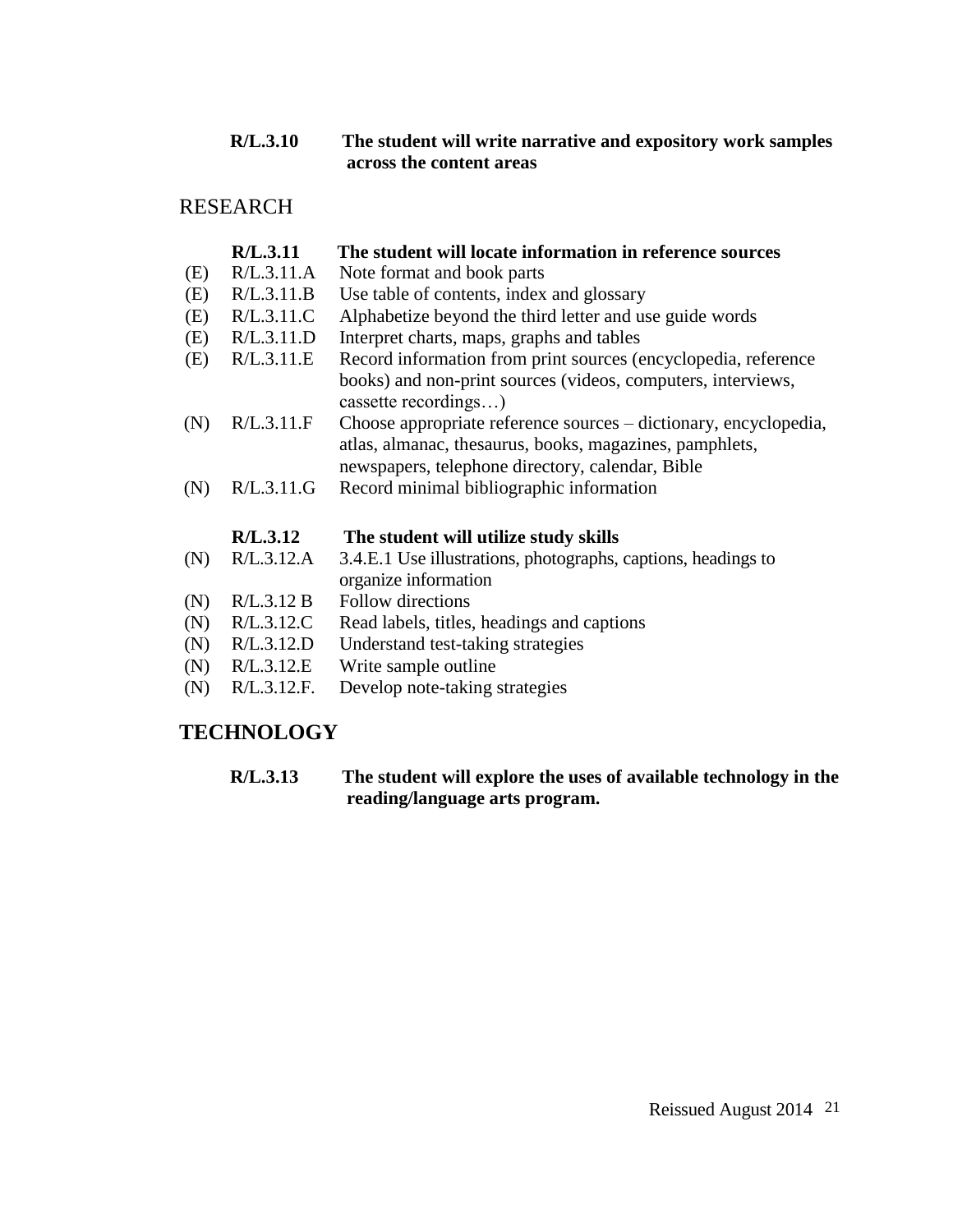# READING/LANGUAGE ARTS CURRICULUM Diocese of Arlington

#### Grade 4

Fourth grade students will be immersed into an integrated language arts curriculum. Listening, speaking, reading, and writing will occur daily. Students will be using developmentally appropriate materials to foster fluency, expression and comprehension.

The following key should guide you in planning your curriculum as you see what is (N) new to students entering your grade, what you will be (E) expanding on from the previous year, what materials they should (M) master by the end of the year, and finally, material that they have mastered in past years and you should hold them (A) accountable to knowing in their current grade.

# **ORAL LANGUAGE**

|     | R/L.4.1     | The student will develop listening skills                                                                                                    |
|-----|-------------|----------------------------------------------------------------------------------------------------------------------------------------------|
| (A) | R/L.4.1.A   | Develop an appreciation for the value of listening                                                                                           |
| (A) | R/L.4.1.B   | Respond to questions                                                                                                                         |
| (E) | R/L.4.1.C   | Respond to oral presentations (student shared stories, reports) in a<br>variety of ways                                                      |
| (E) | R/L.4.1.D   | Follow multi-step directions                                                                                                                 |
| (E) | R/L.4.1.E   | Develop critical listening skills                                                                                                            |
| (E) | R/L.4.1.F   | Listen to and record information                                                                                                             |
| (N) | R/L.4.1.G   | Summarize oral presentations                                                                                                                 |
|     | R/L.4.2     | The student will speak effectively                                                                                                           |
| (E) | R/L.4.2.A   | Develop articulation skills                                                                                                                  |
| (E) | R/L.4.2.A.1 | Speak clearly                                                                                                                                |
| (E) | R/L.4.2.A.2 | Use appropriate volume and pitch                                                                                                             |
| (E) | R/L.4.2.A.3 | Speak at an understandable rate                                                                                                              |
| (A) | R/L.4.2.B   | Participate courteously in group discussion                                                                                                  |
| (E) | R/L.4.2.C   | Present oral reports                                                                                                                         |
| (E) | R/L.4.2.D   | Participate in choral reading, rehearsed oral reading                                                                                        |
| (E) | R/L.4.2.E   | Recite poetry                                                                                                                                |
| (E) | R/L.4.2.F   | Express opinions                                                                                                                             |
| (E) | R/L.4.2.G   | Relay accurate directions to accomplish a task or to reach a<br>specific destination                                                         |
| (E) | R/L.4.2.H   | Ask questions and paraphrase to clarify information using<br>grammatically correct language and specific vocabulary to<br>communicate ideas. |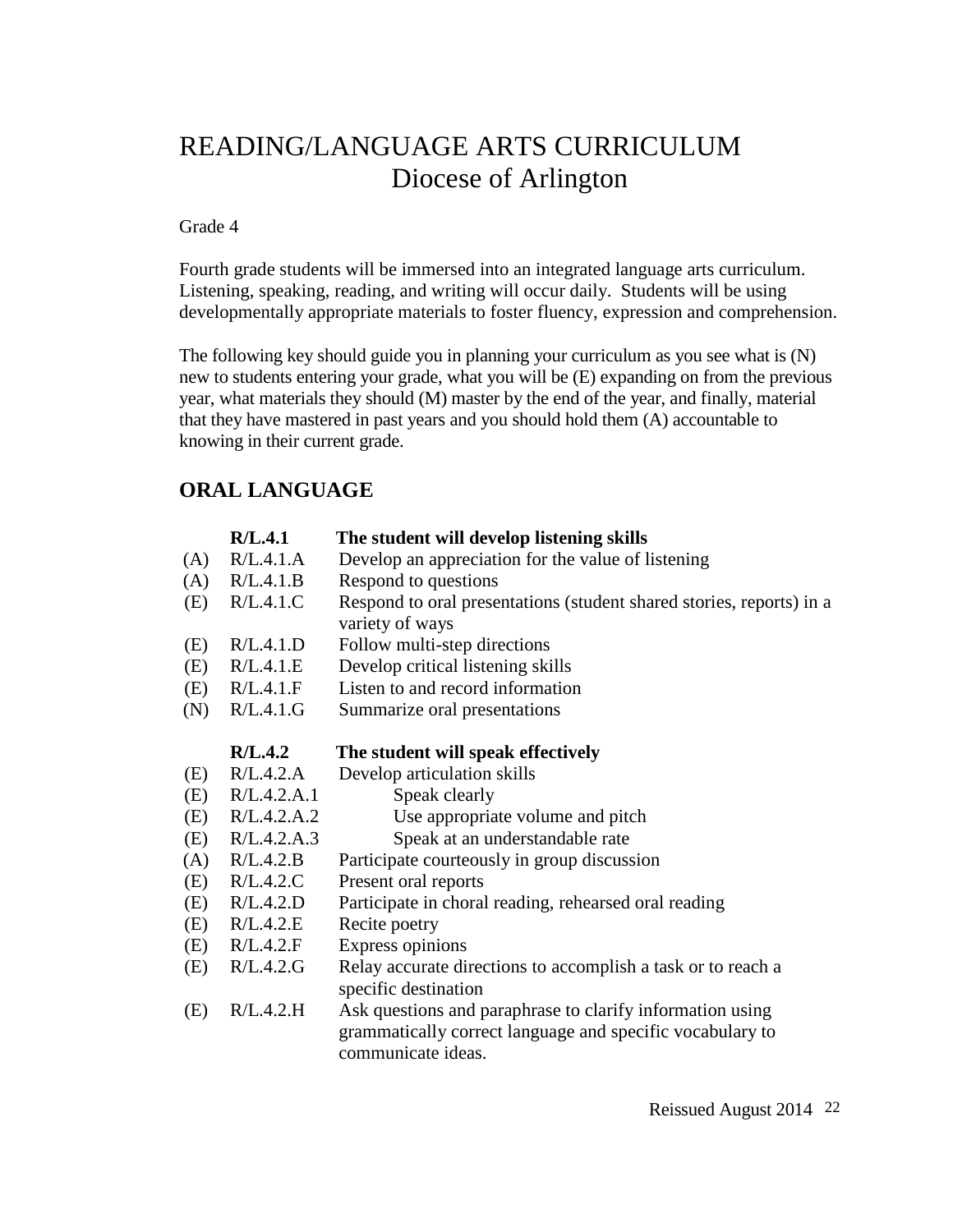# **READING/LITERATURE**

|     | R/L.4.3           | The student will employ strategies to decode words to increase<br><b>Vocabulary</b> |
|-----|-------------------|-------------------------------------------------------------------------------------|
| (E) | R/L.4.3.A         | Develop word meanings                                                               |
| (E) | R/L.4.3.A.1       | Unfamiliar words                                                                    |
| (E) | R/L.4.3.A.2       | Multiple meanings of words                                                          |
| (E) | R/L.4.3.A.3       | Synonyms, antonyms                                                                  |
| (E) | R/L.4.3.A.4       | Homonyms, homographs                                                                |
| (E) | R/L.4.3.A.5       | Content area and specialized language                                               |
| (E) | R/L.4.3.A.6       | Context clues                                                                       |
| (E) | R/L.4.3.B         | Work towards fluent reading                                                         |
| (E) | R/L.4.3.B.1       | Reads and rereads stories, poems and passages with fluency<br>and expression        |
| (E) | R/L.4.3.B.2       | Self-corrects when necessary                                                        |
| (E) | R/L.4.3.C         | Use structural clues                                                                |
| (E) | R/L.4.3.C.1       | Base/root words in variant word forms                                               |
| (E) | R/L.4.3.C.2       | Suffixes and prefixes                                                               |
| (E) | R/L.4.3.C.3       | Syllabic generalizations                                                            |
| (E) | R/L.4.3.C.4       | Use of apostrophe (contraction, possessives)                                        |
| (E) | R/L.4.3.C.5       | Abbreviations                                                                       |
| (E) | R/L.4.3.C.6       | Diacritical markings                                                                |
| (E) | R/L.4.3.D         | Use word reference materials, including                                             |
| (E) | R/L.4.3.D.1       | Glossary                                                                            |
|     | (E) $R/L.4.3.D.2$ | Dictionary                                                                          |
| (E) | R/L.4.3.D.3       | Thesaurus                                                                           |
|     | R/L.4.4           | The student will demonstrate comprehension of a variety of                          |
|     |                   | literary forms                                                                      |
| (E) | R/L.4.4.A         | Use appropriate prereading strategies                                               |
| (E) | R/L.4.4.A.1       | Set a purpose for reading                                                           |
| (E) | R/L.4.4.A.2       | Use prior knowledge to build background                                             |
| (E) | R/L.4.4.A.3       | Use text organizers such as type, heading, and graphics to<br>predict outcomes      |
|     | (E) R/L.4.4.A.4   | Formulate questions that might be answered in the selection                         |
| (E) | R/L.4.4.B         | Use appropriate behaviors while reading                                             |
| (E) | R/L.4.4.B.1       | Participate in sustained silent reading                                             |
| (E) | R/L.4.4.B.2       | Skim for specific information                                                       |
| (E) | R/L.4.4.B.3       | Ask and answer questions                                                            |
| (E) | R/L.4.4.C         | Analyze literary elements                                                           |
| (E) | R/L.4.4.C.1       | Character, settings, plot, theme                                                    |
| (E) | R/L.4.4.C.2       | Compare/contrast characters, settings, plots                                        |
| (M) | R/L.4.4.C.3       | Identify the distinguishing characteristics of literary genre,                      |

Reissued August 2014 23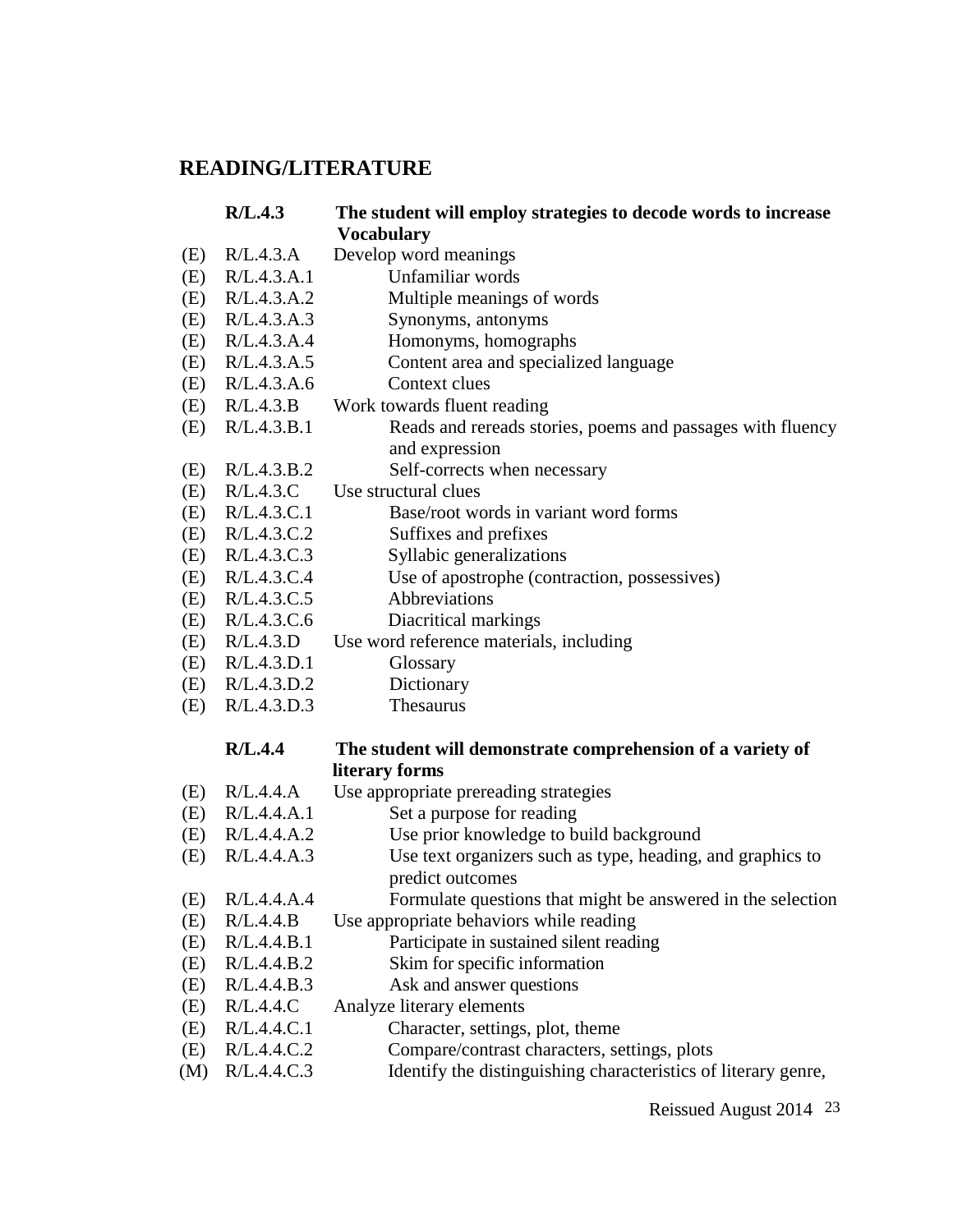|                   | including folklore, fantasy, realistic fiction, historical    |
|-------------------|---------------------------------------------------------------|
|                   | fiction, poetry, mythology, drama, and non-fiction text       |
| (E) $R/L.4.4.C.4$ | Explain the author's purpose and describe how the choice of   |
|                   | language, setting and information contributes to the author's |

purpose

- (N) R/L.4.4.C.5 Explore historical fiction and the fact and fiction within it
- (N) R/L.4.4.C.6 Recognize propaganda/advertising techniques
	- R/L.4.4.D Respond to literature orally and in writing
- (E) R/L.4.4.D.1 Relate literature to real life
- (E) R/L.4.4.D.2 Relate the text to previously read materials
- (E) R/L.4.4.D.3 Make inferences
- (E) R/L.4.4.D.4 Draw conclusions
- (E) R/L.4.4.D.5 Confirm/revise predictions
- (E) R/L.4.4.D.6 Distinguish fact/opinion
- (E) R/L.4.4.D.7 Make judgments/decisions
- (N) R/L.4.4.D.8 Explain how knowledge of the lives and experiences of individuals in history can relate to individuals who have similar goals or face similar challenges
- (N) R/L.4.4.D.9 Identify sensory words
- (E) R/L.4.4.E Organize information/content of a selection
- (E) R/L.4.4.E.1 Identify main idea/supporting details
- (E) R/L.4.4.E.2 Sequence events/ideas
- (E) R/L.4.4.E.3 Identify cause and effect
- (E) R/L.4.4.E.4 Identify problem/solution
- (E) R/L.4.4.E.5 Summarize content of selection, identifying important ideas and providing details for each important idea
- (E) R/L.4.4.E.6 Generalize

# **WRITING/GRAMMAR**

|     | R/L.4.5       | The student will write daily - demonstrating knowledge of<br>the writing process |
|-----|---------------|----------------------------------------------------------------------------------|
|     | R/L.4.5.A     | Employ prewriting strategies                                                     |
| (E) | R/L.4.5.A.1   | Generate ideas (brainstorm, make lists, web, map,<br>outline, etc.)              |
| (E) | R/L.4.5.A.2   | Choose and narrow topics                                                         |
| (E) | R/L.4.5.A.3   | Identify purpose and audience                                                    |
|     | R/L.4.5.B     | Select writing form                                                              |
| (E) | R/L.4.5.B.1   | Journal                                                                          |
| (E) | R/L.4.5.B.2   | Paragraphs                                                                       |
| (E) | R/L.4.5.B.2.a | descriptive                                                                      |
| (E) | R/L.4.5.B.2.b | narrative                                                                        |
| (E) | R/L.4.5.B.2.c | expository                                                                       |
| (E) | R/L.4.5.B.2.d | persuasive                                                                       |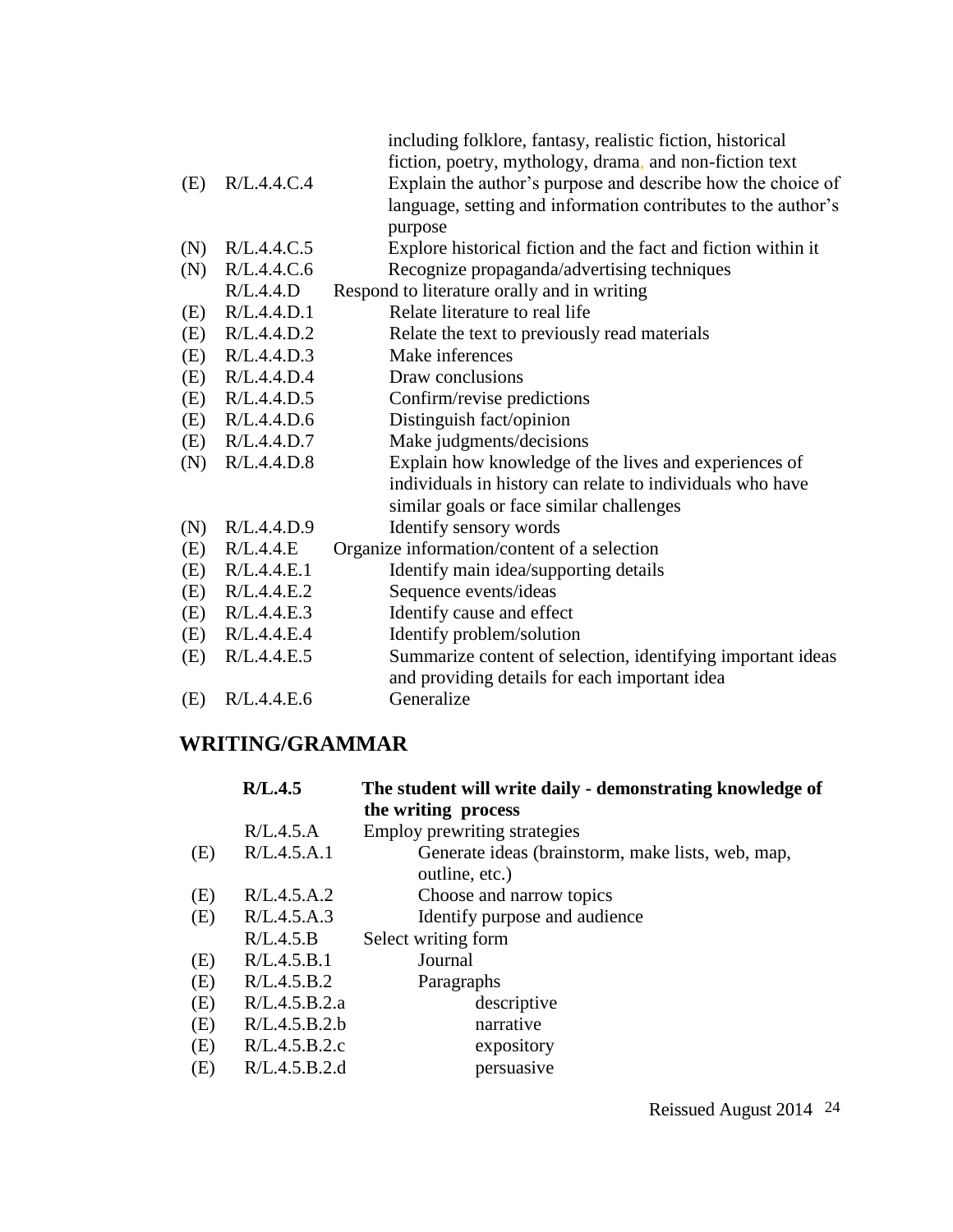| (E)   | R/L.4.5.B.3  | Social letter/postcard/envelope                                                  |
|-------|--------------|----------------------------------------------------------------------------------|
| (E)   | R/L.4.5.B.4  | Poem(rhymed, unrhymed and patterned poetry)                                      |
| (E)   | R/L.4.5.B.5  | Book reports                                                                     |
| (E)   | R/L.4.5.B.6  | <b>Stories</b>                                                                   |
| (E)   | R/L.4.5.B.7  | Sentence dictation                                                               |
| (N)   | R/L.4.5.B.8  | Outline in detail                                                                |
| (N)   | R/L.4.5.B.9  | News story                                                                       |
| (N)   | R/L.4.5.B.10 | Filling out forms                                                                |
| (N)   | R/L.4.5.B.11 | Multiple paragraph report                                                        |
| (N)   | R/L.4.5.B.12 | Multi-step directions                                                            |
|       | R/L.4.5.C    | Write a first draft of a paragraph                                               |
| (E)   | R/L.4.5.C.1  | Include main idea/topic sentence (beginning sentence)                            |
| (E)   | R/L.4.5.C.2  | Include supporting ideas (middle sentence(s))                                    |
| (E)   | R/L.4.5.C.3  | Include concluding sentence                                                      |
| (E)   | R/L.4.5.C.4  | Vary sentence length and use of words within sentences                           |
| (E)   | R/L.4.5.C.5  | Use time-order and transitional words                                            |
| (E)   | R/L.4.5.D    | Revise writing for clarity and use specific vocabulary and                       |
|       |              | information                                                                      |
| (E)   | R/L.4.5.E    | Proofread to correct grammar, syntax, spelling, punctuation                      |
| (E)   | R/L.4.5.F    | Review and evaluate with self and peer                                           |
| (E)   | R/L.4.5.G    | Publish a minimum of one sample per quarter                                      |
|       |              |                                                                                  |
|       | R/L.4.6      | The student will apply grammatical rules when writing                            |
|       |              |                                                                                  |
|       | R/L.4.6.A    | Use correct sentence structure                                                   |
| (M/A) | R/L.4.6.A.1  | Simple, subject-verb agreement, declarative,                                     |
|       |              | interrogative, imperative, exclamatory                                           |
| (E)   | R/L.4.6.A.2  | Simple subject, simple predicate                                                 |
| (N)   | R/L.4.6.A.3  | Direct object                                                                    |
| (N)   | R/L.4.6.A.4  | Diagram subject understood, compound subject,                                    |
|       |              | compound predicate                                                               |
| (E)   | R/L.4.6.B    | When posed with a question, use stated question as part of the                   |
|       |              | answer                                                                           |
| (E)   | R/L.4.6.C    | Identify and use nouns                                                           |
| (E)   | R/L.4.6.C.1  | Common, proper, singular, plural, possessives, as                                |
|       |              | subject of sentence                                                              |
| (N)   | R/L.4.6.C.2  | As direct object of sentence                                                     |
|       | R/L.4.6.D    | Identify and use pronouns                                                        |
| (E)   | R/L.4.6.D.1  | Person, number, gender, possessives as subject of                                |
|       |              | sentence, as direct object of sentence                                           |
|       | R/L.4.6.E    | Identify and use adjectives                                                      |
| (E)   | R/L.4.6.E.1  | Comparison and descriptive                                                       |
| (E)   | R/L.4.6.E.2  | Articles a, an and the                                                           |
| (N)   | R/L.4.6.E.3  | Limiting, proper                                                                 |
|       | R/L.4.6.F    | Identify and use verbs                                                           |
| (E)   | R/L.4.6.F.1  | Action, auxiliary/helping, being, present tense, past<br>Reissued August 2014 25 |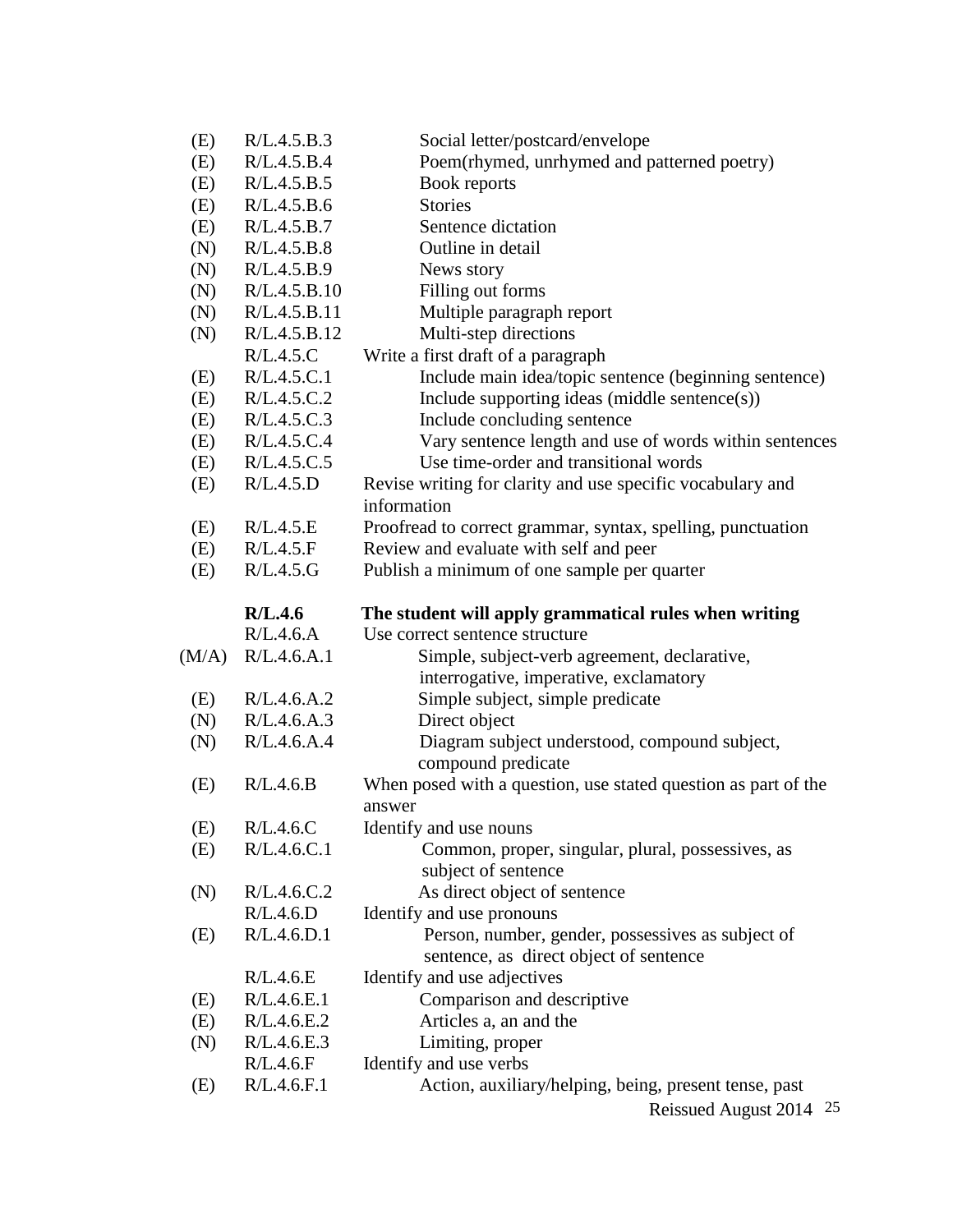|            |                        | tense, predicate, regular, irregular                                    |
|------------|------------------------|-------------------------------------------------------------------------|
| (N)        | R/L.4.6.F.2            | Linking, future tense                                                   |
|            | R/L.4.6.G              | Identify and use adverbs                                                |
| (E)        | R/L.4.6.G.1            | Time, place, manner                                                     |
| (N)        | R/L.4.6.G.2            | Comparison                                                              |
|            | R/L.4.6.H              | Follow the standards of capitalization                                  |
| (E)        | R/L.4.6.H.1            | Capitalize pronoun I, first word in a sentence, proper                  |
|            |                        | nouns, days of the week, months of the year,                            |
|            |                        | abbreviations of a word beginning with a capital letter,                |
|            |                        | initials, salutation and closing of a letter, titles of books           |
|            |                        | and poems, first word in a quotation, story titles, titles              |
|            |                        | of honor and respect when preceding a name, pronouns                    |
|            |                        | relating to God                                                         |
| (E)        | R/L.4.6.H.2            | Capitalize proper adjectives, in an outline                             |
|            | R/L.4.6.1              | Follow standards of punctuation                                         |
| (A)        | R/L.4.6.I.1            | Use period after a declarative/imperative sentence,                     |
|            |                        | abbreviations, initials                                                 |
| (A)        | R/L.4.6.I.2            | Use question mark after an interrogative sentence                       |
| (A)        | R/L.4.6.I.3            | Use exclamation mark after an exclamatory sentence                      |
| (E)        | R/L.4.6.I.4            | Use comma in a friendly letter, address, date, salutation,              |
|            |                        | closing, to separate words in a series, direct quotations               |
| (E)        | R/L.4.6.I.5            | Use an apostrophe in contractions to show singular and                  |
|            | R/L.4.6.I.6            | plural possession                                                       |
| (E)        |                        | Use quotation marks before/after a direct quotation, title<br>of a poem |
| (N)        | R/L.4.6.I.7            | Use a period in an outline                                              |
| (N)        | R/L.4.6.I.8            | Use a comma after "yes" or "no" when they introduce a                   |
|            |                        | sentence                                                                |
|            |                        |                                                                         |
|            | R/L.4.7                | The student will use correct spelling                                   |
| (E)        | R/L.4.7.A              | Use a multi-sensory approach                                            |
| (E)        | R/L.4.7.B              | Follow phonetic rules                                                   |
| (E)        | R/L.4.7.C              | Understand structural principles and spelling patterns                  |
| (E)        | R/L.4.7.D              | Spell words learned in the content areas correctly                      |
| (A)        | R/L.4.7.E              | Spell high frequency words correctly (refer to preprimer                |
|            |                        | through third grade Dolch List)                                         |
| (N)        | R/L.4.7.F              | Practice dictation                                                      |
|            |                        |                                                                         |
|            | R/L.4.8                | The student will write legibly                                          |
| (M)        | R/L.4.8.A<br>R/L.4.8.B | Write with correct form, alignment, and spacing                         |
| (A)<br>(E) | R/L.4.8.C              | Present work neatly done<br>Write daily in cursive writing              |
|            | R/L.4.8.D              | Reduce size of cursive writing                                          |
| (E)<br>(N) | R/L.4.8.E              | Use pen                                                                 |
|            |                        |                                                                         |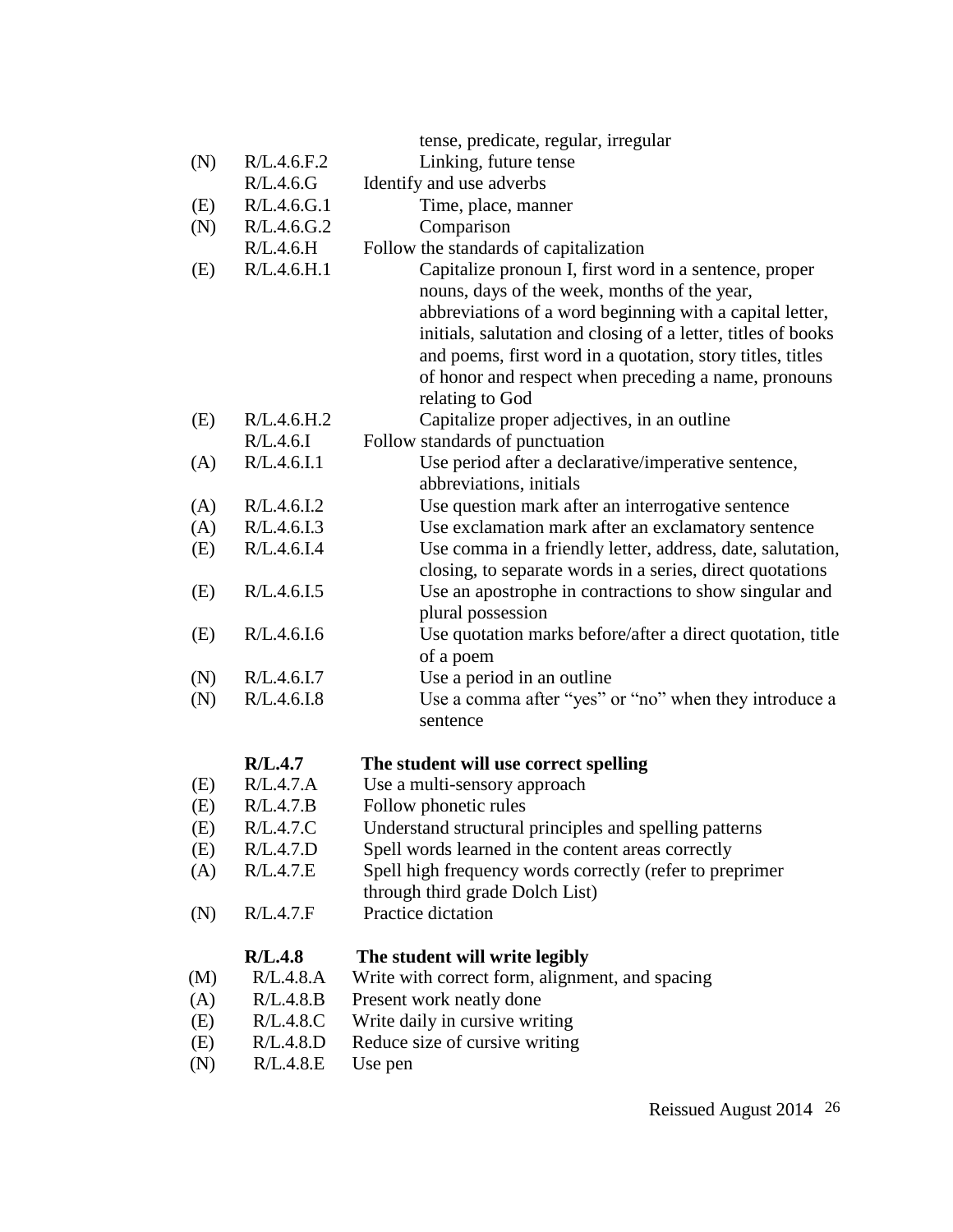# **RESEARCH**

|     | R/L.4.9    | The student will locate information in reference sources and         |
|-----|------------|----------------------------------------------------------------------|
|     |            | apply it to research topic                                           |
| (E) | R/L.4.9.A  | Note format and parts of books                                       |
| (E) | R/L.4.9.B  | Use table of contents, index, and glossary                           |
| (E) | R/L.4.9.C  | Alphabetize beyond third letter                                      |
| (E) | R/L.4.9.D  | Interpret maps, graphs, and other visuals                            |
| (E) | R/L.4.9.E  | Use library skills to locate information                             |
| (E) | R/L.4.9.F  | Choose appropriate reference sources - dictionary, encyclopedia,     |
|     |            | atlas, almanac, thesaurus, books, magazines, pamphlets,              |
|     |            | newspapers, telephone directory                                      |
| (N) | R/L.4.9.G  | Use electronic database                                              |
| (E) | R/L.4.9.H  | Record bibliographic information (text title, author, and copyright) |
|     | R/L.4.10   | The student will utilize study skills                                |
| (E) | R/L/4/10.A | Organize materials                                                   |
| (E) | R/L.4.10.B | Employ strategies when reading (visualize, summarize, predict,       |
|     |            | self-monitor, vary reading rate)                                     |
| (E) | R/L.4.10.C | Collect and record information from a variety of print and non-      |
|     |            | print sources, including the internet                                |
| (E) | R/L.4.10.D | Comprehend, apply, analyze, evaluate, and synthesize information     |
| (E) | R/L.4.10.E | Use test taking strategies                                           |
| (N) | R/L.4.10.F | Construct questions about a topic                                    |

# **TECHNOLOGY**

## **R/L.4.11 The student will explore the uses of available technology in the reading/language arts program.**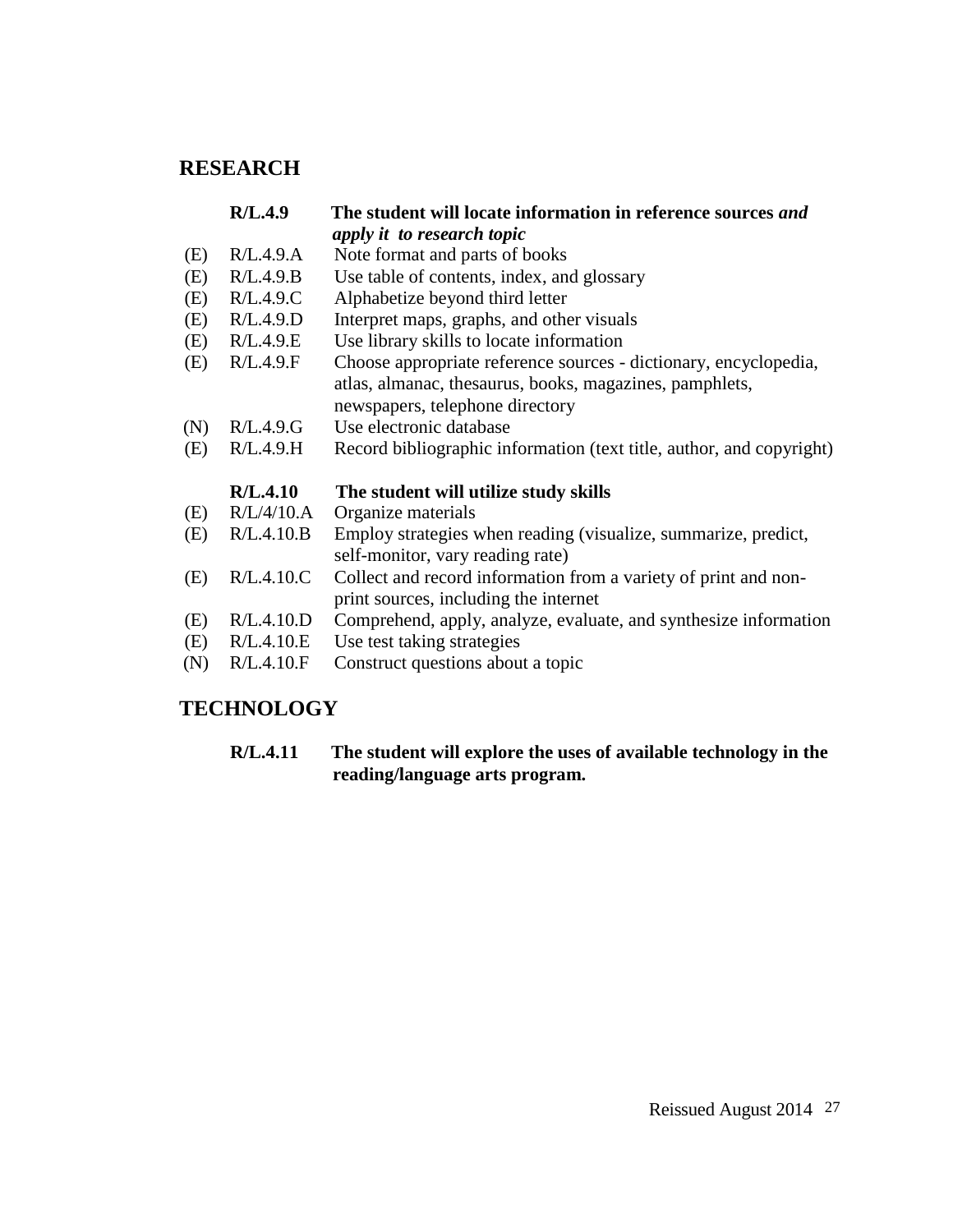# READING/LANGUAGE ARTS CURRICULUM Diocese of Arlington

#### Grade 5

Fifth grade students will recognize and apply the integration of language arts daily. Skills will be modeled by the teacher and practiced by the student. Students will be using developmentally appropriate materials to foster fluency, expression and comprehension.

The following key should guide you in planning your curriculum as you see what is (N) new to students entering your grade, what you will be (E) expanding on from the previous year, what materials they should (M) master by the end of the year, and finally, material that they have mastered in past years and you should hold them (A) accountable to knowing in their current grade.

# **ORAL LANGUAGE**

|     | R/L.5.1   | The student will develop listening skills                                                                                                               |
|-----|-----------|---------------------------------------------------------------------------------------------------------------------------------------------------------|
| (E) | R/L.5.1.A | Develop an appreciation for the value of listening                                                                                                      |
| (E) | R/L.5.1.B | Respond to questions                                                                                                                                    |
| (E) | R/L.5.1.C | Follow multi-step directions                                                                                                                            |
| (E) | R/L.5.1.D | Develop critical listening skills                                                                                                                       |
| (E) | R/L.5.1.E | Summarize oral presentations                                                                                                                            |
| (E) | R/L.5.1.F | Distinguish fact from opinion                                                                                                                           |
| (E) | R/L.5.1.G | Respond to speaker in a variety of ways (ask questions, think<br>aloud, contribute ideas)                                                               |
| (N) | R/L.5.1.H | Listen for a specific purpose: information, appreciation,                                                                                               |
|     |           | entertainment, directions, persuasion                                                                                                                   |
| (N) | R/L.5.1.I | Identify speaker's main point and supporting details                                                                                                    |
|     | R/L.5.2   | The student will speak effectively                                                                                                                      |
|     |           |                                                                                                                                                         |
| (E) | R/L.5.2.A | Present orally or take part in a book report, interview, telling of a<br>fable, choral speaking, poetry recitation, personal opinions and<br>directions |
| (E) | R/L.5.2.B | Use evidence to support opinions                                                                                                                        |
| (E) | R/L.5.2.C | Organize and summarize content sequentially or around major<br>ideas to paraphrase                                                                      |
| (E) | R/L.5.2.D | Determine appropriate content for audience                                                                                                              |
| (N) | R/L.5.2.E | Incorporate visual aids to support the presentation                                                                                                     |
| (N) | R/L.5.2.F | Maintain eye contact with listeners                                                                                                                     |
| (N) | R/L.5.2.G | Use gestures to support, accentuate, or dramatize verbal message                                                                                        |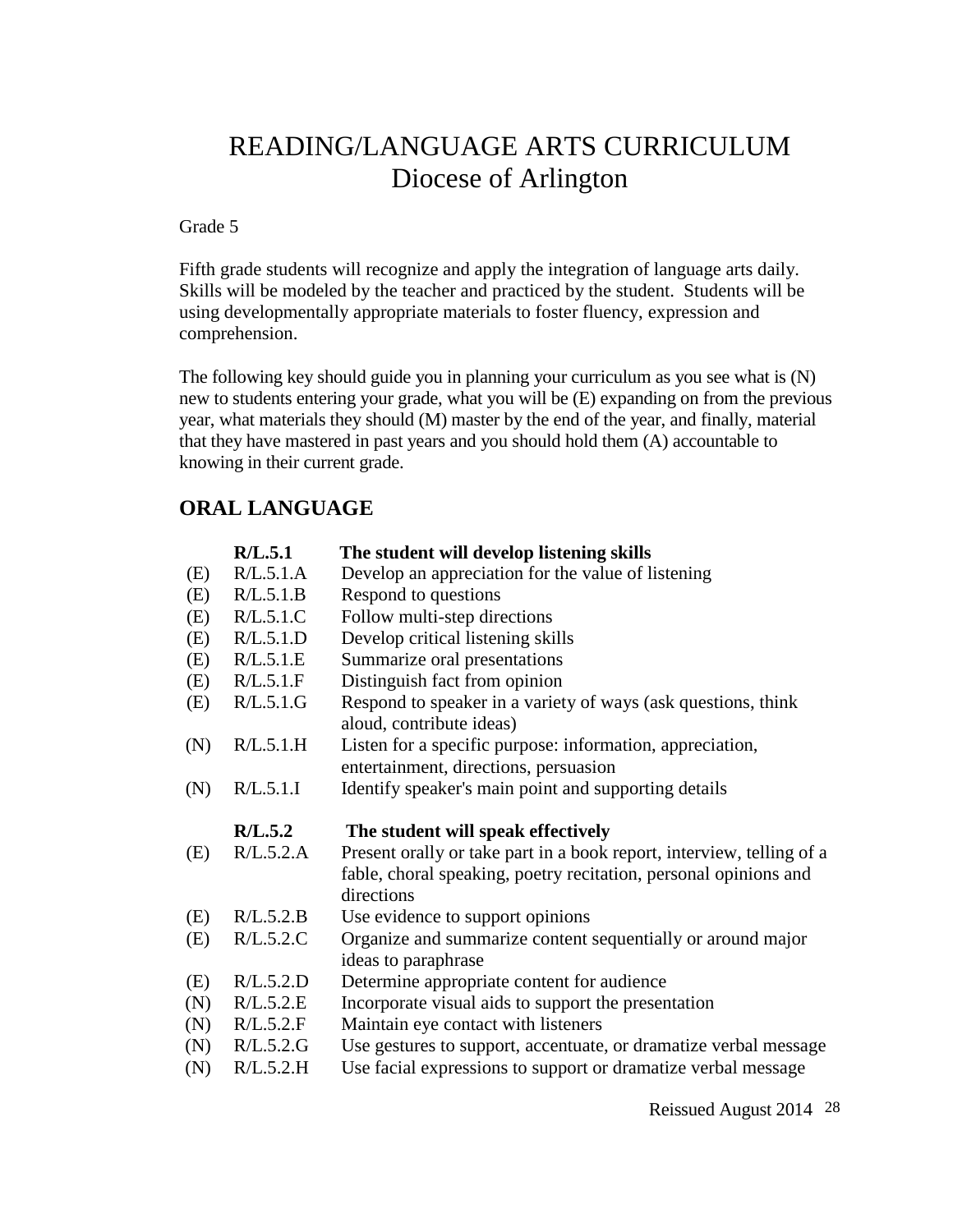- (N) R/L.5.2.I Use posture appropriate for communication setting
- (N) R/L.5.2.J Make planned oral presentations
- (N) R/L.5.2.J.1 Summarize main points before or after presentation
- (N) R/L.5.2.J.2 Use grammatically correct language and specific vocabulary
- R/L.5.2.K Read with sufficient accuracy and fluency to support comprehension

# **READING/LITERATURE**

|     | R/L.5.3     | The student will employ strategies to decode words and         |
|-----|-------------|----------------------------------------------------------------|
|     |             | increase vocabulary                                            |
| (E) | R/L.5.3.A   | Develop word meanings                                          |
| (E) | R/L.5.3.A.1 | Unfamiliar words                                               |
| (E) | R/L.5.3.A.2 | Multiple meanings of words                                     |
| (E) | R/L.5.3.A.3 | Synonyms, antonyms                                             |
| (E) | R/L.5.3.A.4 | Homophones, heteronyms (lead/lead)                             |
| (E) | R/L.5.3.A.5 | Content area and specialized language                          |
| (E) | R/L.5.3.A.6 | Context clues                                                  |
| (E) | R/L.5.3.B   | Work towards fluent reading                                    |
| (E) | R/L.5.3.B.1 | Reads and rereads stories, poems and passages with             |
|     |             | fluency and expression                                         |
| (E) | R/L.5.3.B.2 | Self-corrects when necessary                                   |
|     | R/L.5.3.C   | Use structural clues                                           |
| (E) | R/L.5.3.C.1 | Base/root words in variant word forms                          |
| (E) | R/L.5.3.C.2 | Suffixes and prefixes                                          |
| (E) | R/L.5.3.C.3 | Syllabic generalizations                                       |
| (E) | R/L.5.3.C.4 | Use apostrophe (contractions and possessives)                  |
| (E) | R/L.5.3.C.5 | Abbreviations                                                  |
| (E) | R/L.5.3.C.6 | Diacritical marking                                            |
|     | R/L.5.3.D   | Use word reference materials, including:                       |
| (E) | R/L.5.3.D.1 | Glossary                                                       |
| (E) | R/L.5.3.D.2 | Dictionary                                                     |
| (E) | R/L.5.3.D.3 | Thesaurus                                                      |
| (E) | R/L.5.3.E   | Solve analogies (Enrichment)                                   |
|     | R/L.5.4     | The student will demonstrate comprehension of literature       |
|     |             | selections in fiction and nonfiction                           |
| (E) | R/L.5.4.A   | Fluency, accuracy set purpose for reading, activate background |
|     |             | knowledge                                                      |
| (E) | R/L.5.4.B   | Analyze literary elements                                      |
| (E) | R/L.5.4.B.1 | Character                                                      |
| (E) | R/L.5.4.B.2 | Plot                                                           |
| (E) | R/L.5.4.B.3 | Setting                                                        |
| (E) | R/L.5.4.B.4 | Mood                                                           |
| (E) | R/L.5.4.B.5 | Theme                                                          |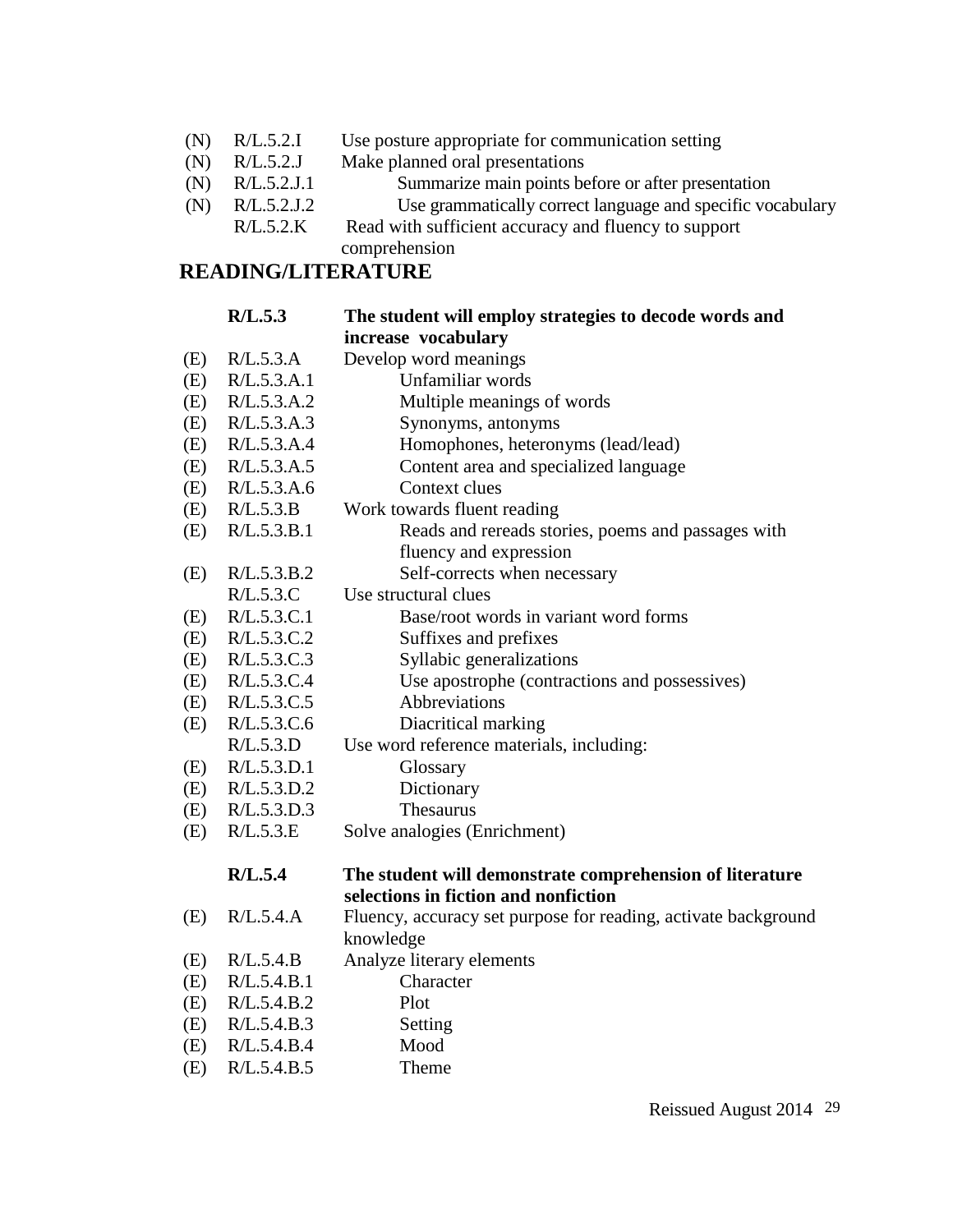| (E) | R/L.5.4.B.6  | Point of view                                             |
|-----|--------------|-----------------------------------------------------------|
| (E) | R/L.5.4.C    | Identify characteristics of common literary forms         |
| (M) | R/L.5.4.C.1  | Fables                                                    |
| (M) | R/L.5.4.C.2  | Biography                                                 |
| (M) | R/L.5.4.C.3  | Autobiography                                             |
| (M) | R/L.5.4.C.4  | Fantasy                                                   |
| (M) | R/L.5.4.C.5  | <b>Historical fiction</b>                                 |
| (M) | R/L.5.4.C.6  | Patterned poetry                                          |
| (N) | R/L.5.4.C.7  | Narrative verse                                           |
| (N) | R/L.5.4.C.8  | Short stories                                             |
| (N) | R/L.5.4.C.9  | <b>Novels</b>                                             |
| (N) | R/L.5.4.C.10 | Drama                                                     |
| (N) | R/L.5.4.C.11 | <b>Myths</b>                                              |
| (N) | R/L.5.4.C.12 | Tall tales                                                |
| (E) | R/L.5.4.C.13 | Contemporary fiction                                      |
| (E) | R/L.5.4.D    | Evaluate author's purpose/point of view                   |
| (E) | R/L.5.4.E    | Recognize techniques of persuasion and propaganda         |
| (E) | R/L.5.4.F    | Respond to literature orally and in writing               |
| (E) | R/L.5.4.F.1  | Make inferences                                           |
| (M) | R/L.5.4.F.2  | Draw conclusions – identify cause and effect relationship |
| (E) | R/L.5.4.F.3  | Confirm/revise predictions                                |
| (E) | R/L.5.4.F.4  | Distinguish fact/opinion                                  |
| (E) | R/L.5.4.F.5  | Make judgments/decisions                                  |
| (E) | R/L.5.4.F.6  | Support opinions                                          |
|     | R/L.5.4.G    | Organize information/content of a selection               |
| (E) | R/L.5.4.G.1  | Identify main idea/supporting details                     |
| (A) | R/L.5.4.G.2  | Sequence events                                           |
| (E) | R/L.5.4.G.3  | Identify cause and effect                                 |
| (E) | R/L.5.4.G.4  | Identify problem/solution                                 |
| (E) | R/L.5.4.G.5  | Identify steps in a process                               |
| (E) | R/L.5.4.G.6  | Compare/contrast selections and characters                |
| (E) | R/L.5.4.G.7  | Summarize                                                 |
| (E) | R/L.5.4.G.8  | Form generalizations                                      |

# **WRITING/GRAMMAR**

|     | R/L.5.5     | The student will write daily - demonstrating knowledge of  |
|-----|-------------|------------------------------------------------------------|
|     |             | the writing process                                        |
|     | R/L.5.5.A   | Employ prewriting strategies                               |
| (E) | R/L.5.5.A.1 | Generate ideas (brainstorm, make lists, web, map, outline, |
|     |             | $etc.$ )                                                   |
| (E) | R/L.5.5.A.2 | Choose and narrow topics                                   |
| (E) | R/L.5.5.A.3 | Identify purpose and audience                              |
|     | R/L.5.5.B   | Select writing form                                        |
|     |             |                                                            |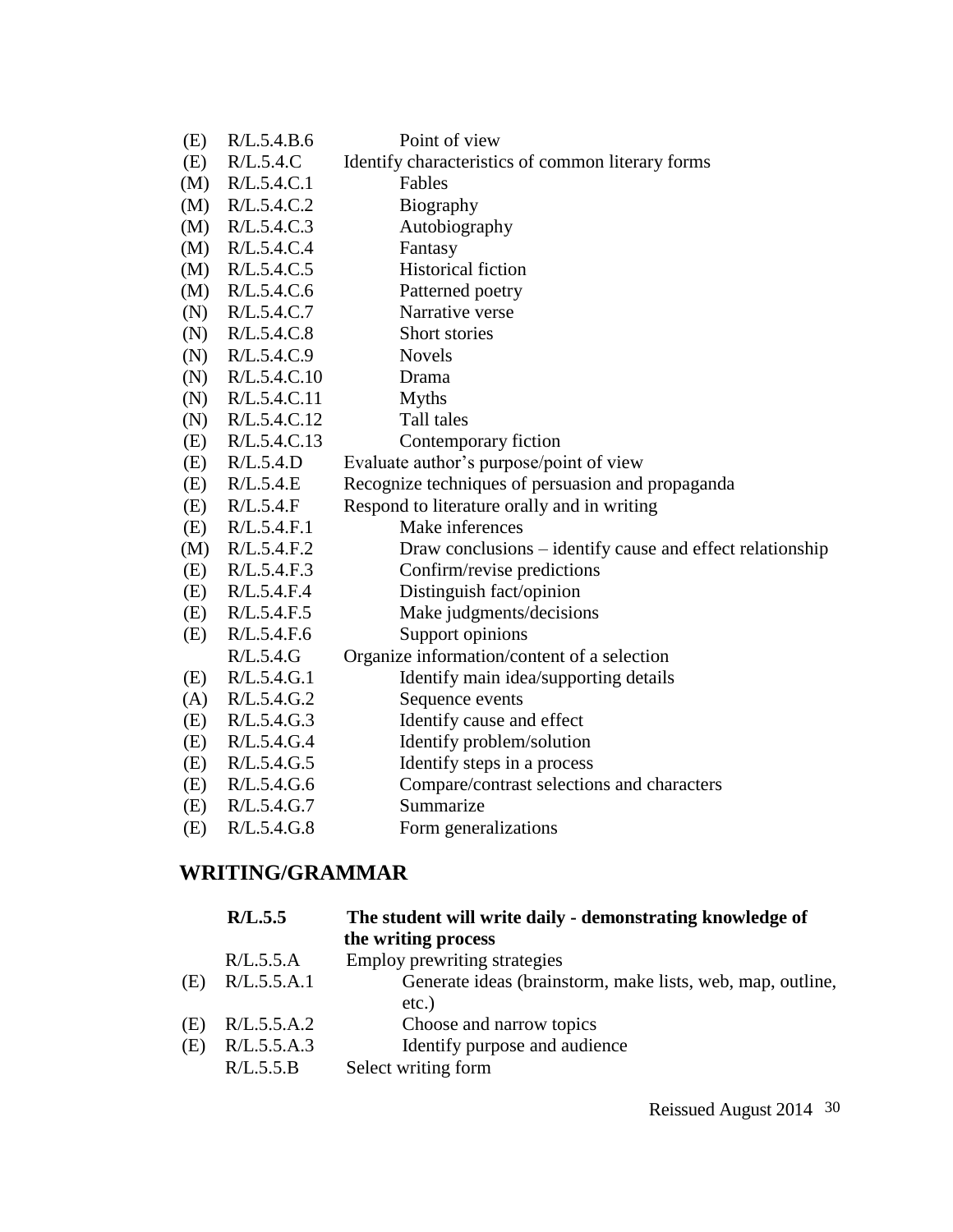| (E) | R/L.5.5.B.1   | Journal                                                                                                   |
|-----|---------------|-----------------------------------------------------------------------------------------------------------|
| (E) | R/L.5.5.B.2   | Paragraphs                                                                                                |
| (E) | R/L.5.5.B.2.a | descriptive                                                                                               |
| (E) | R/L.5.5.B.2.b | narrative                                                                                                 |
| (E) | R/L.5.5.B.2.c | expository                                                                                                |
| (E) | R/L.5.5.B.2.d | persuasive                                                                                                |
| (E) | R/L.5.5.B.3   | Social letter/postcard, thank you, invitation and envelope                                                |
| (E) | R/L.5.5.B.4   | Poem                                                                                                      |
| (E) | R/L.5.5.B.5   | Book report                                                                                               |
| (E) | R/L.5.5.B.6   | <b>Stories</b>                                                                                            |
| (E) | R/L.5.5.B.7   | Outline                                                                                                   |
| (E) | R/L.5.5.B.8   | News story                                                                                                |
| (E) | R/L.5.5.B.9   | Forms                                                                                                     |
| (E) | R/L.5.5.B.10  | Multi-paragraph composition/report                                                                        |
| (E) | R/L.5.5.B.11  | Multi-step instructions                                                                                   |
| (E) | R/L.5.5.B.12  | Advertisement                                                                                             |
| (N) | R/L.5.5.B.13  | Summary                                                                                                   |
| (N) | R/L.5.5.B.14  | Critique/review                                                                                           |
| (N) | R/L.5.5.B.15  | Comparison/contrast                                                                                       |
| (N) | R/L.5.5.B.16  | <b>Business letter</b>                                                                                    |
|     | R/L.5.5.C     | Write a first draft of a paragraph                                                                        |
| (M) | R/L.5.5.C.1   | Include main idea/topic sentence (beginning sentence)                                                     |
| (M) | R/L.5.5.C.2   | Include supporting ideas (middle sentence(s))                                                             |
| (M) | R/L.5.5.C.3   | Include concluding sentence                                                                               |
| (M) | R/L.5.5.C.4   | Vary sentence length and use of words within sentences                                                    |
| (M) | R/L.5.5.C.5   | Use time-order and transitional words                                                                     |
| (E) | R/L.5.5.D     | Revise writing for clarity                                                                                |
| (E) | R/L.5.5.E     | Proofread to correct grammar, syntax, spelling, punctuation                                               |
| (E) | R/L.5.5.F     | Review and evaluate with self and peer                                                                    |
| (E) | R/L.5.5.G     | Publish a minimum of one sample per quarter                                                               |
|     | R/L.5.6       | The student will apply grammatical rules when writing                                                     |
|     | R/L.5.6.A     | Use correct sentence structure                                                                            |
| (E) | R/L.5.6.A.1   | Simple, declarative, interrogative, imperative,                                                           |
|     |               | exclamatory, simple subject, simple predicate, direct                                                     |
|     |               | object, understood subject, compound subject, and                                                         |
|     |               | compound predicate                                                                                        |
| (E) | R/L.5.6.A.2   | Diagram simple sentences                                                                                  |
| (N) | R/L.5.6.A.3   | Complete subject, complete predicate                                                                      |
| (N) | R/L.5.6.A.4   | Inverted order, complete subject, complete predicate,                                                     |
| (E) | R/L.5.6.B     | subjective complement, compound object<br>When posed with a question, used stated question as part of the |
|     |               | answer                                                                                                    |
|     | R/L.5.6.C     | Identify and use nouns                                                                                    |
|     |               |                                                                                                           |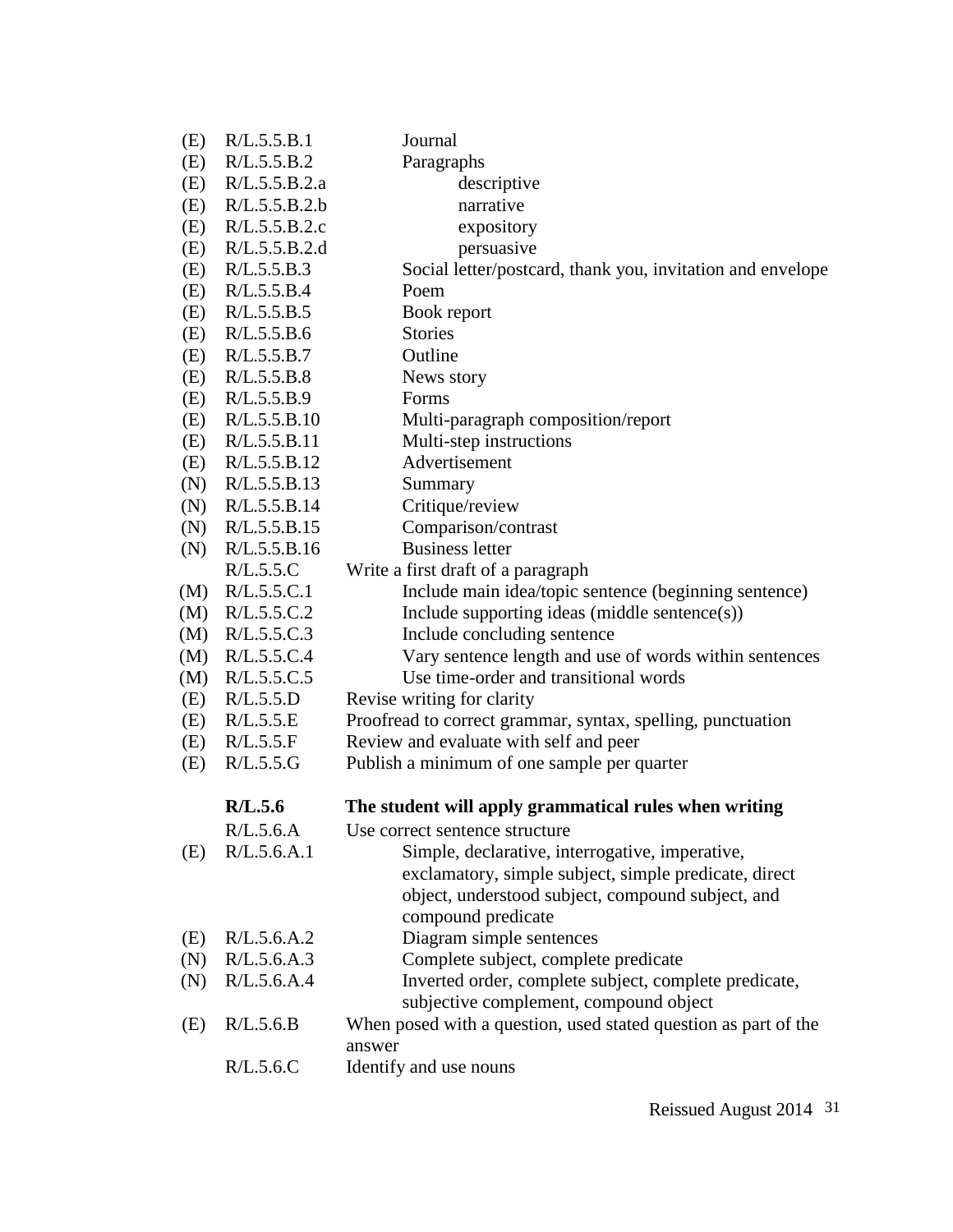| (M) | R/L.5.6.C.1 | Common, proper, singular, plural, possessives, as subject<br>of sentence                                                                                                                                                                                                            |
|-----|-------------|-------------------------------------------------------------------------------------------------------------------------------------------------------------------------------------------------------------------------------------------------------------------------------------|
| (N) | R/L.5.6.C.2 | Gender, subjective complement, object of preposition, as                                                                                                                                                                                                                            |
|     |             | direct object of sentence                                                                                                                                                                                                                                                           |
|     | R/L.5.6.D   | Identify and use pronouns                                                                                                                                                                                                                                                           |
| (E) | R/L.5.6.D.1 | Person, number, gender, possessives, as subject of                                                                                                                                                                                                                                  |
|     |             | sentence, as direct object of sentence                                                                                                                                                                                                                                              |
| (N) | R/L.5.6.D.2 | As indirect object, compound personal pronouns, as                                                                                                                                                                                                                                  |
|     |             | subjective complement, as object of preposition                                                                                                                                                                                                                                     |
|     | R/L.5.6.E   | Identify and use adjectives                                                                                                                                                                                                                                                         |
| (E) | R/L.5.6.E.1 | Descriptive, limiting, proper, comparison of,<br>demonstrative, and article                                                                                                                                                                                                         |
| (N) | R/L.5.6.E.2 | Possessive                                                                                                                                                                                                                                                                          |
|     | R/L.5.6.F   | Identify and use verbs                                                                                                                                                                                                                                                              |
| (E) | R/L.5.6.F.1 | Action, auxiliary/helping, being, linking                                                                                                                                                                                                                                           |
| (E) | R/L.5.6.F.2 | Simple tenses and form, predicate                                                                                                                                                                                                                                                   |
| (N) | R/L.5.6.F.3 | Present and Past Participle                                                                                                                                                                                                                                                         |
| (E) | R/L.5.6.G   | Identify and use adverbs: time, place, manner, comparison of                                                                                                                                                                                                                        |
|     | R/L.5.6.H   | Identify and use prepositions and prepositional phrases                                                                                                                                                                                                                             |
| (N) | R/L.5.6.H.1 | Adjectival phrases                                                                                                                                                                                                                                                                  |
| (N) | R/L.5.6.H.2 | Adverbial phrases                                                                                                                                                                                                                                                                   |
| (N) | R/L.5.6.1   | Conjunctions                                                                                                                                                                                                                                                                        |
| (N) | R/L.5.6J    | Interjections                                                                                                                                                                                                                                                                       |
|     | R/L.5.6.K   | Follow the standards of capitalization                                                                                                                                                                                                                                              |
| (A) | R/L.5.6.K.1 | Capitalize pronoun I, first word in a sentence, proper<br>nouns, days of the week, months of the year, initials,<br>salutation, and closing of a letter, titles of books and<br>poems, story titles, titles of honor and respect when<br>preceding a name, pronouns relating to God |
| (E) | R/L.5.6.K.2 | Capitalize abbreviations of a word beginning with a<br>capital letter and first word in a quotation                                                                                                                                                                                 |
| (E) | R/L.5.6.K.3 | Capitalize proper adjectives, in an outline                                                                                                                                                                                                                                         |
|     | R/L.5.6.L   | Follow standards of punctuation                                                                                                                                                                                                                                                     |
| (A) | R/L.5.6.L.1 | Use period after a declarative/imperative sentence,<br>abbreviations, initials                                                                                                                                                                                                      |
| (A) | R/L.5.6.L.2 | Use question mark after an interrogative sentence                                                                                                                                                                                                                                   |
| (A) | R/L.5.6.L.3 | Use exclamation mark after an exclamatory sentence                                                                                                                                                                                                                                  |
| (A) | R/L.5.6.L.4 | Use comma in a friendly letter, address, date, salutation,                                                                                                                                                                                                                          |
|     |             | closing, to separate words in a series, direct quotations,<br>after "yes" or "no"                                                                                                                                                                                                   |
| (A) | R/L.5.6.L.5 | Use an apostrophe in contractions and to show<br>singular/plural possession                                                                                                                                                                                                         |
| (E) | R/L.5.6.L.6 | Use quotation marks before/after a direct quotation, title<br>of a poem                                                                                                                                                                                                             |
| (N) | R/L.5.6.L.7 | Use a comma before conjunctions when two simple                                                                                                                                                                                                                                     |
|     |             | Reissued August 2014 32                                                                                                                                                                                                                                                             |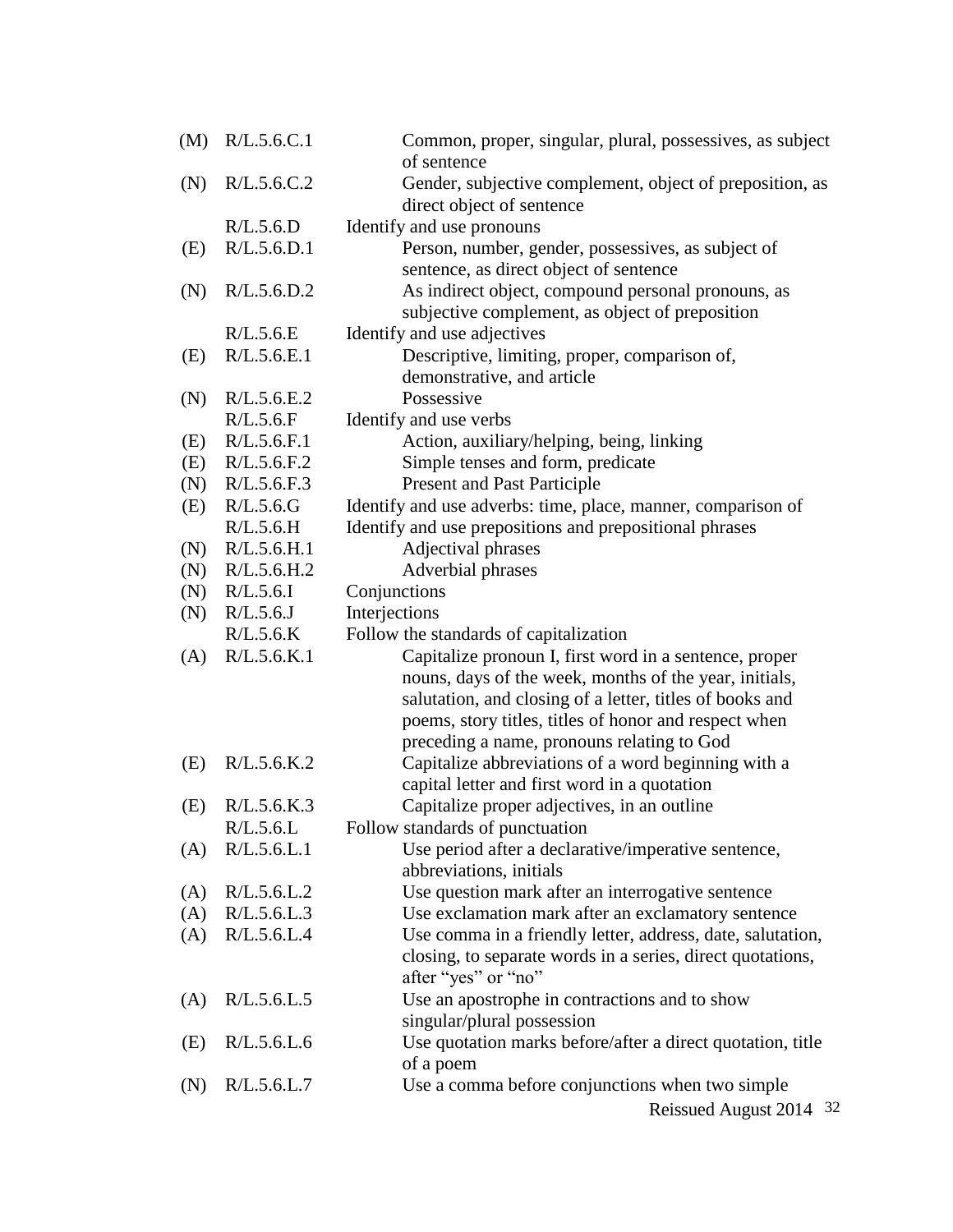| $\left( \begin{array}{c} \Lambda \end{array} \right)$ | R/L.5.7<br>$\mathbf{D}$ $\mathbf{T}$ $\mathbf{F}$ $\mathbf{T}$ $\mathbf{A}$ | The student will use correct spelling<br>$\mathbf{H}$ , $\mathbf{L}$ , and $\mathbf{L}$ , and a set of the set of $\mathbf{L}$ |
|-------------------------------------------------------|-----------------------------------------------------------------------------|--------------------------------------------------------------------------------------------------------------------------------|
| (E)                                                   | R/L.5.6.L.10                                                                | Use period in an outline                                                                                                       |
|                                                       |                                                                             | and works of art                                                                                                               |
|                                                       | $(N)$ R/L.5.6.L.9                                                           | Underline titles of books, magazines, newspapers, movies                                                                       |
|                                                       |                                                                             | magazine articles, television shows and radio programs                                                                         |
| (N)                                                   | R/L.5.6.L.8                                                                 | Use quotation marks to enclose titles of short stories,                                                                        |
|                                                       |                                                                             | sentences are joined                                                                                                           |

- (A) R/L.5.7.A Use a multi-sensory approach
- (E) R/L.5.7.B Understand structural principles and spelling patterns
- (A) R/L.5.7.C Spell words learned in the content areas correctly
- (A) R/L.5.7.D Spell high frequency words correctly
- (E) R/L.5.7.E Practice dictation regularly
- (N) R/L.5.7.F Know the etymology of words
- (E) R/L.5.7.G Practice proofreading skills
- (E) R/L.5.7.H Practice dictionary skills

| R/L.5.8         | The student will write legibly                  |
|-----------------|-------------------------------------------------|
| $(A)$ R/L.5.8.A | Write with correct form, alignment, and spacing |
| $(A)$ R/L.5.8.B | Present work neatly done in cursive             |

# **RESEARCH**

|     | R/L.5.9     | The student will locate information in reference sources and    |
|-----|-------------|-----------------------------------------------------------------|
|     |             | apply to research topic                                         |
| (E) | R/L.5.9.A   | Note format and parts of books                                  |
| (E) | R/L.5.9.B   | Use alphabetical sequence to locate information                 |
|     | R/L.5.9.C   | Use reference materials                                         |
| (E) | R/L.5.9.C.1 | Encyclopedia                                                    |
| (E) | R/L.5.9.C.2 | Atlas                                                           |
| (N) | R/L.5.9.C.3 | Reader's Guide to Periodical Literature                         |
| (E) | R/L.5.9.D   | Use library skills to locate information                        |
| (E) | R/L.5.9.E   | Use electronic databases, when possible, to access information  |
| (E) | R/L.5.9.F   | Choose appropriate reference sources (dictionary, encyclopedia, |
|     |             | atlas, almanac, thesaurus, books, magazines, pamphlets,         |
|     |             | newspapers, non print media, telephone directory, calendar)     |
| (N) | R/L.5.9.G   | Skim materials to develop a general overview of content or to   |
|     |             | locate specific information                                     |
| (N) | R/L.5.9.H   | Develop notes that include important concepts, paraphrases,     |
|     |             | summaries, and identification of information sources            |
| (N) | R/L.5.9.1   | Credit secondary reference sources                              |
| (N) | R/L.5.9J    | Develop an understanding of plagiarism and its repercussions    |
|     | R/L.5.10    | The student will utilize study skills                           |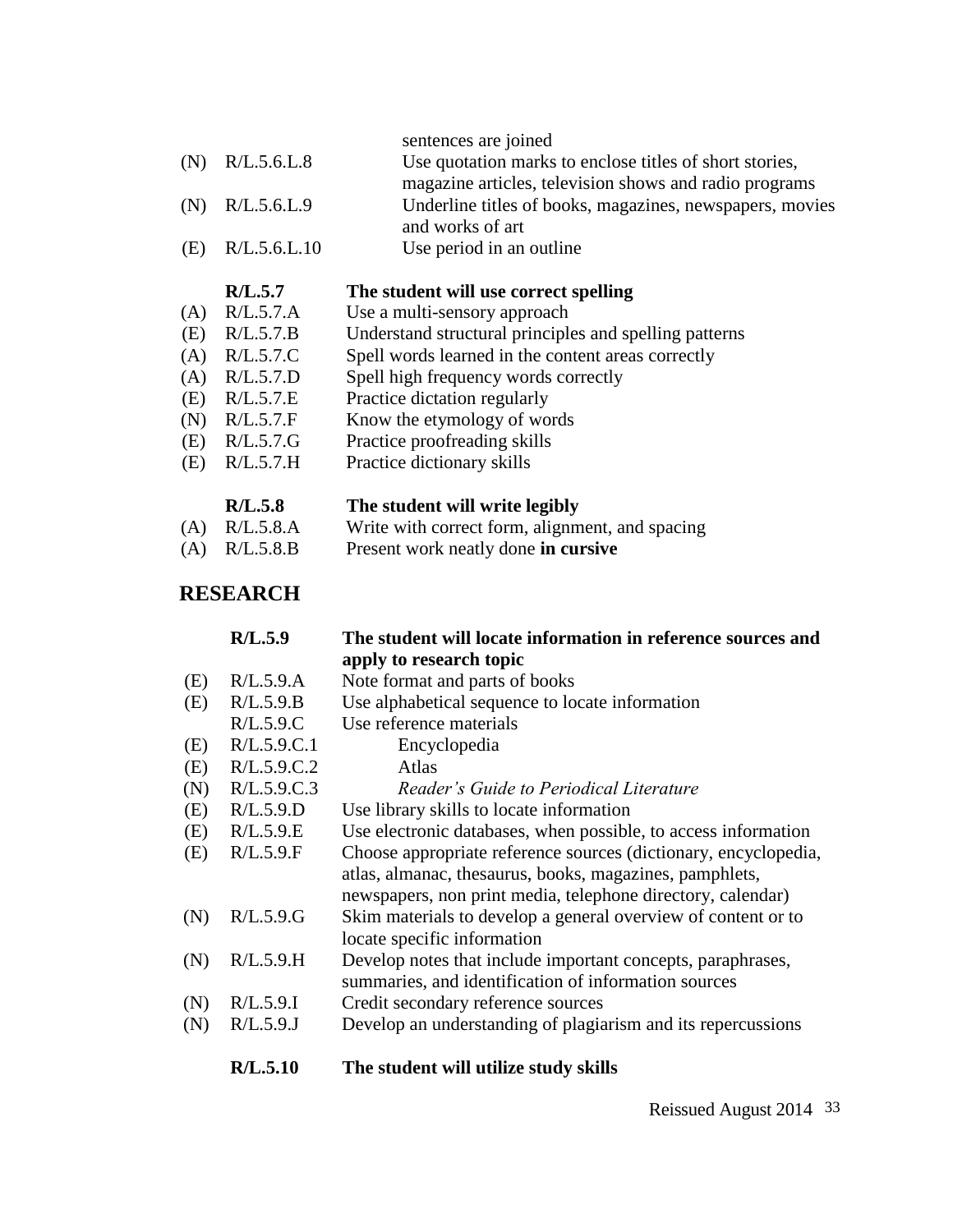- (A) R/L.5.10.A Organize materials
- (A) R/L.5.10.B Employ strategies when reading (visualize, summarize, predict, self-monitor, vary reading rate)
- (E) R/L.5.10.C Collect and record information from a variety of print and nonprint sources
- (E) R/L.5.10.D Comprehend, apply, analyze, evaluate, and synthesize information
- (E) R/L.5.10.E Use test taking strategies
- (E) R/L.5.10.F Construct questions about a topic
- (N) R/L.5.10.G Develop strategies for comprehending text (eg. SQ3R - skim, question, read, recite, review)
- (N) R/L.5.10.H Develop note-taking strategies including previewing and checking

# **TECHNOLOGY**

**R/L.5.11 The student will explore the uses of available technology in the reading/language arts program.**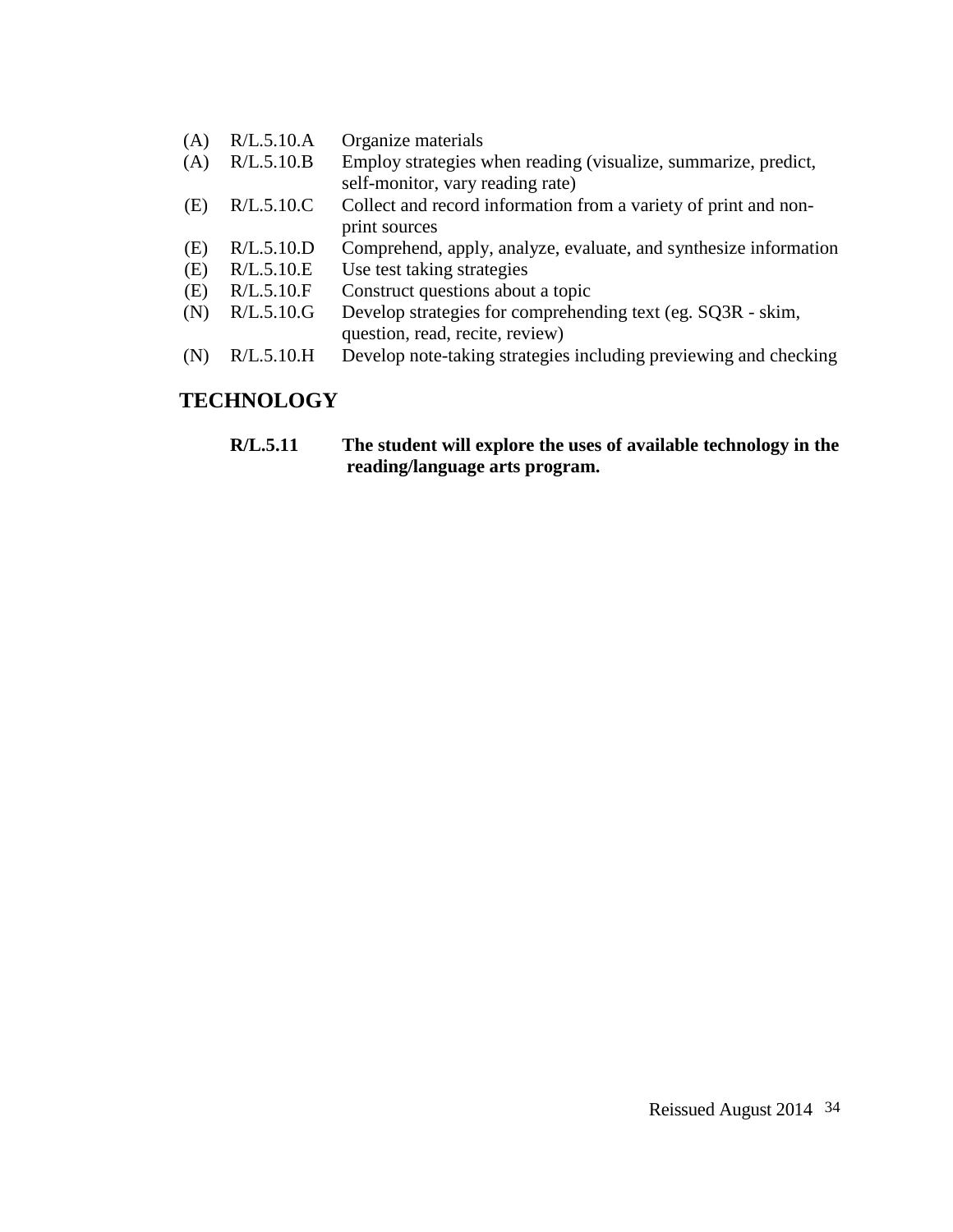# READING/LANGUAGE ARTS CURRICULUM Diocese of Arlington

#### Grade 6

Sixth grade students will recognize and apply the integration of language arts daily. Skills will be modeled by the teacher and practiced by the student. Students will be using developmentally appropriate materials to foster fluency, expression and comprehension.

The following key should guide you in planning your curriculum as you see what is (N) new to students entering your grade, what you will be (E) expanding on from the previous year, what materials they should (M) master by the end of the year, and finally, material that they have mastered in past years and you should hold them (A) accountable to knowing in their current grade.

## **ORAL LANGUAGE**

|     | R/L.6.1   | The student will develop listening skills                                                                   |
|-----|-----------|-------------------------------------------------------------------------------------------------------------|
| (A) | R/L.6.1.A | Develop an appreciation for the value of listening                                                          |
| (A) | R/L.6.1.B | Respond to questions                                                                                        |
| (A) | R/L.6.1.C | Follow multi-step directions                                                                                |
| (N) | R/L.6.1.D | Develop critical listening skills to include analyze self and other<br>presentations                        |
| (E) | R/L.6.1.E | Summarize oral presentations                                                                                |
| (E) | R/L.6.1.F | Respond to speaker in a variety of ways (ask questions, think<br>aloud, contribute ideas)                   |
| (E) | R/L.6.1.G | Discuss the speaker's specific purpose: information, appreciation,<br>entertainment, directions, persuasion |
| (E) | R/L.6.1.H | Identify speaker's main point and supporting details                                                        |
| (E) | R/L.6.1.I | Distinguish fact from opinion                                                                               |
| (E) | R/L.6.1.J | Compare and contrast viewpoints                                                                             |
|     | R/L.6.2   | The student will speak effectively                                                                          |
| (A) | R/L.6.2.A | Practice choral speaking, reading aloud, presenting book reports,<br>and conducting interviews              |
| (E) | R/L.6.2.B | Use evidence to present personal opinions                                                                   |
| (E) | R/L.6.2.C | Discuss each major topic and support ideas with accurate details<br>to paraphrase                           |
| (E) | R/L.6.2.D | Speak directly to the audience and make eye contact                                                         |
| (E) | R/L.6.2.E | Read a written selection orally with the proper intonation                                                  |
| (E) | R/L.6.2.F | Acknowledge others' points of view                                                                          |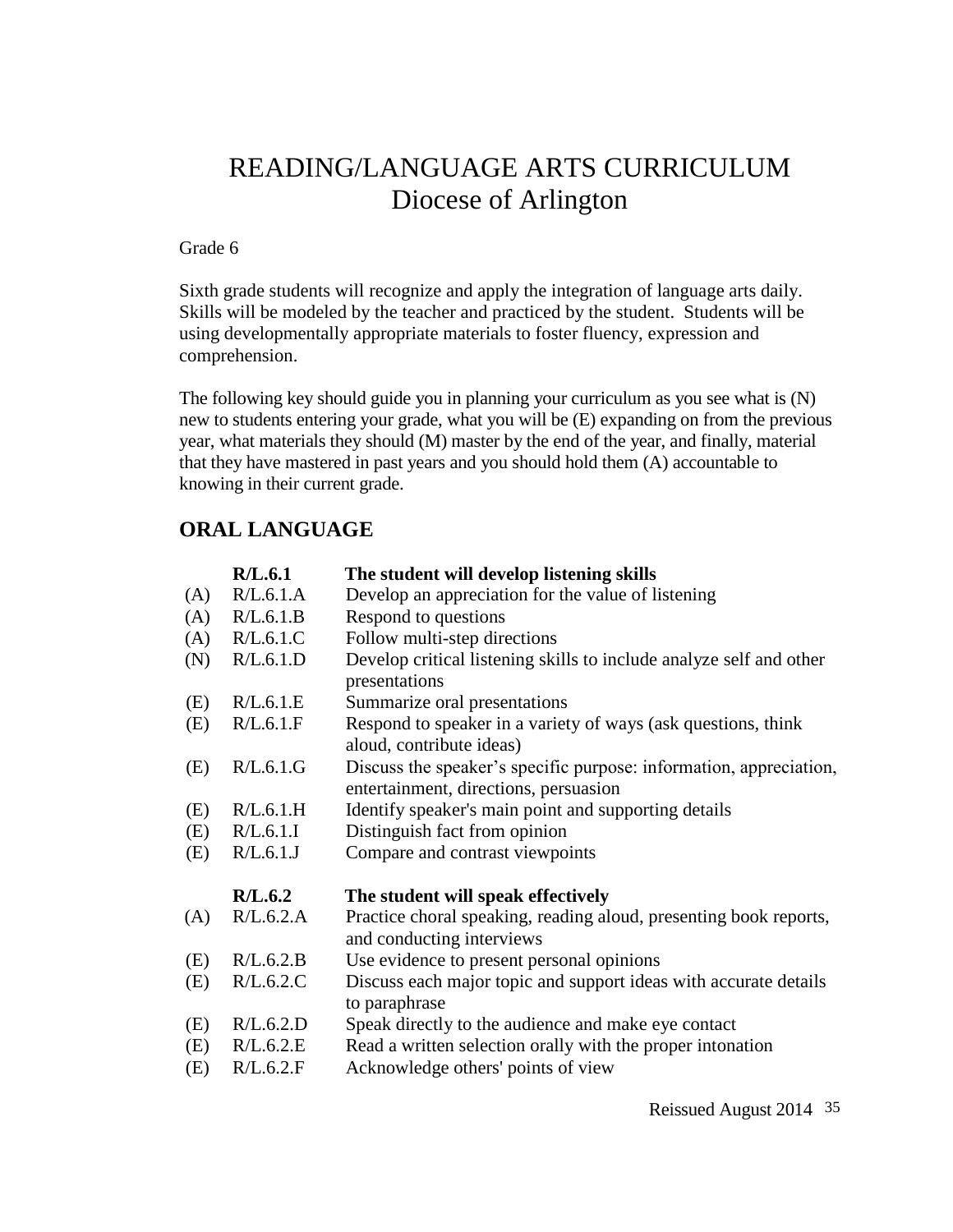|        | $(E)$ R/L.6.2.G | Understand and practice the tools for speaking clearly and |
|--------|-----------------|------------------------------------------------------------|
|        |                 | correctly:                                                 |
| $\sim$ | $P(T \times A)$ |                                                            |

- (E) R/L.6.2.G.1 Pitch
- (E) R/L.6.2.G.2 Stress
- (E) R/L.6.2.G.3 Enunciation
- (E) R/L.6.2.G.4 Projection
- (E) R/L.6.2.H Practice introductions
- (E) R/L.6.2.I Utilize visual aides in presentations
- (E) R/L.6.2.J Utilize nonverbal expressing skill
- (E) R/L.6.2.J.1 Eye contact
- (E) R/L.6.2.J.2 Posture
- (E) R/L.6.2.J.3 Tone
- (E) R/L.6.2.J.4 Gestures
- (E) R/L.6.2.J.5 Facial expressions
- (E) R/L.6.2.K Use grammatically correct language

# **READING/LITERATURE**

|     | R/L.6.3     | The student will read and learn the meaning of unfamiliar<br>words and increase vocabulary                      |
|-----|-------------|-----------------------------------------------------------------------------------------------------------------|
| (E) | R/L.6.3.A   | Use phonetic, structural, and context clues to decode unfamiliar<br>words                                       |
| (E) | R/L.6.3.B   | Work towards fluent reading                                                                                     |
| (E) | R/L.6.3.B.1 | Reads and rereads stories, poems and passages with                                                              |
|     |             | fluency and expression                                                                                          |
| (E) | R/L.6.3.B.2 | Self-corrects when necessary                                                                                    |
| (E) | R/L.6.3.C   | Develop vocabulary in content areas                                                                             |
| (E) | R/L.6.3.D   | Recognize multiple meanings of words                                                                            |
|     | R/L.6.3.E   | Develop word meanings                                                                                           |
| (E) | R/L.6.3.E.1 | Synonyms                                                                                                        |
| (E) | R/L.6.3.E.2 | Antonyms                                                                                                        |
| (E) | R/L.6.3.E.3 | Homonyms                                                                                                        |
| (N) | R/L.6.3.E.4 | Word classifications                                                                                            |
| (E) | R/L.6.3.F   | Understand the use of figurative language                                                                       |
| (E) | R/L.6.3.G   | Use word reference materials (glossary, dictionary and thesaurus)                                               |
| (E) | R/L.6.3.H   | Solve analogies                                                                                                 |
| (N) | R/L.6.3.I   | Solve syllogisms                                                                                                |
|     | R/L.6.4     | The student will demonstrate comprehension of literature<br>selections in fiction, nonfiction, poetry and prose |
| (A) | R/L.6.4.A   | Use prior knowledge to build background                                                                         |
| (E) | R/L.6.4.B   | Identify the main idea/supporting details                                                                       |
| (E) | R/L.6.4.C   | Summarize/retell the passage                                                                                    |
|     |             |                                                                                                                 |

(M) R/L.6.4.D Draw conclusions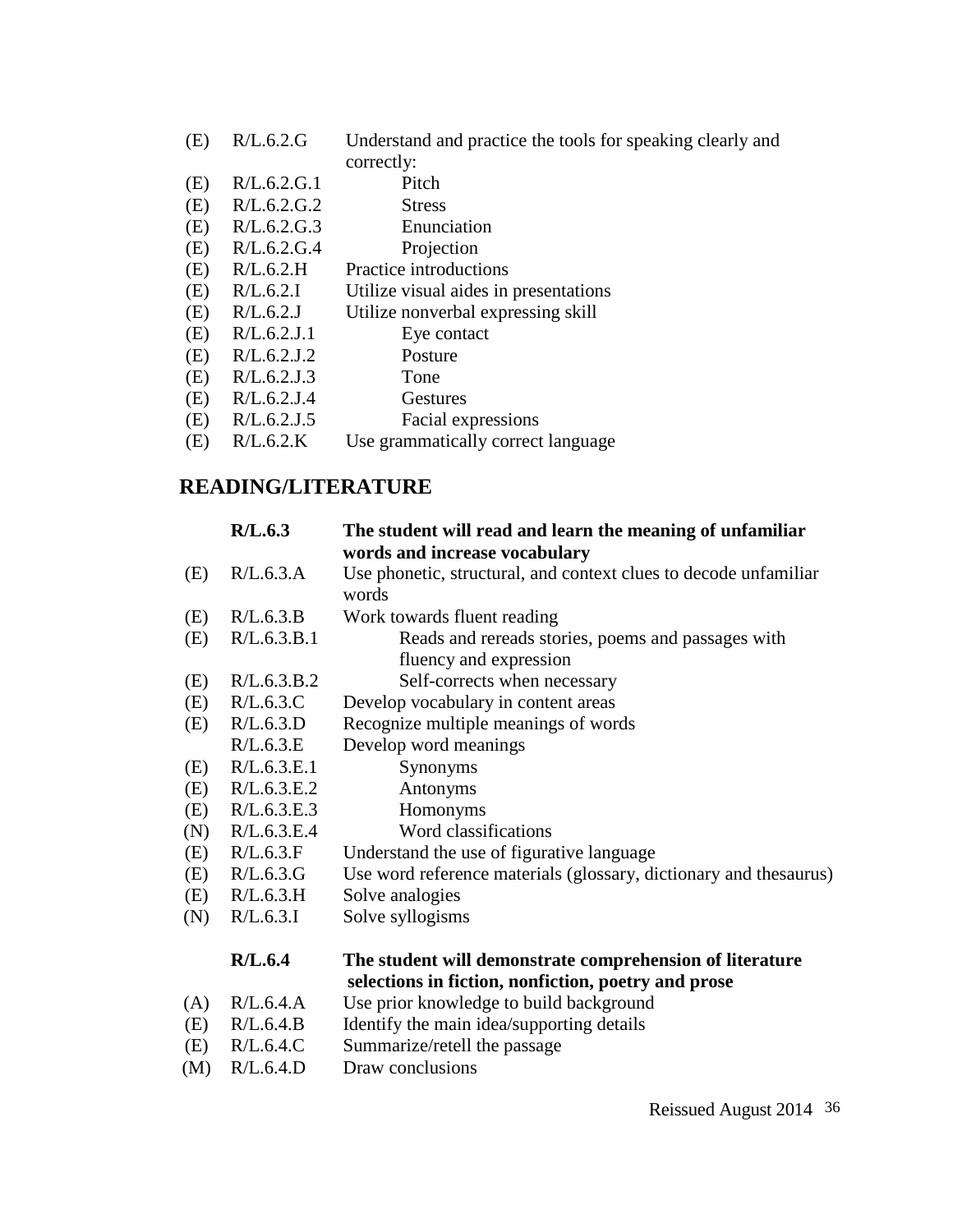- (E) R/L.6.4.E Predict outcomes
- (E) R/L.6.4.F Follow sequence of events and ideas
- (E) R/L.6.4.G Relate cause to effect
- (E) R/L.6.4.H Identify the author's purpose/point of view
- (E) R/L.6.4.I Use knowledge of text structures to make inferences
- (E) R/L.6.4.J Distinguish fact/opinion
- (E) R/L.6.4.K Support opinions
- (E) R/L.6.4.L Identify problem/solution
- (E) R/L.6.4.M Identify steps in a process
- (M) R/L.6.4.N Form generalizations
- (M) R/L.6.4.O Make judgments/decisions
- (E) R/L.6.4.P Recognize techniques of persuasion and propaganda
- (E) R/L.6.4.Q Compare/contrast genre of literature
- (A) R/L.6.4.R Discuss what is read
- $(A)$ R/L.6.4.S Write about what is read
- (A) R/L.6.4.T Adjust rate of reading according to material, level of difficulty, and purpose for reading
- (A) R/L.6.4.U Analyze story elements (characters, setting, plot, point of view, mood, and theme)
- (E) R/L.6.4.V Identify characteristics of common literary genre (patterned poetry, narrative verse, short stories, novels, dramas, myths, fables, tall tales, biography, autobiography, fantasy, and historical and contemporary fiction)
- (N) R/L.6.4.W React to sensory imagery (five senses)
- (N) R/L.6.4.X Recognize bias and symbolism
- (N) R/L.6.4.Y Identify flashback and foreshadowing techniques
- (N) R/L.6.4.Z Identify implied main ideas and themes
- (E) R/L.6.4.AA Respond to literature by relating it to real life, making historical and multicultural connections

#### **WRITING/GRAMMAR**

|     | R/L.6.5     | The student will write daily                              |
|-----|-------------|-----------------------------------------------------------|
|     | R/L.6.5.A   | Employ prewriting strategies                              |
| (E) | R/L.6.5.A.1 | Generate ideas (brainstorm, make lists, web, map, outline |
|     |             | $etc.$ )                                                  |
| (M) | R/L.6.5.A.2 | Choose and narrow topics                                  |
| (E) | R/L.6.5.A.3 | Identify purpose and audience                             |
|     | R/L.6.5.B   | Select writing mode and form                              |
| (E) | R/L.6.5.B.1 | Narrative                                                 |
| (E) | R/L.6.5.B.2 | Descriptive                                               |
| (E) | R/L.6.5.B.3 | <b>Expository</b>                                         |
| (E) | R/L.6.5.B.4 | Persuasive                                                |
| (N) | R/L.6.5.B.5 | Research paper                                            |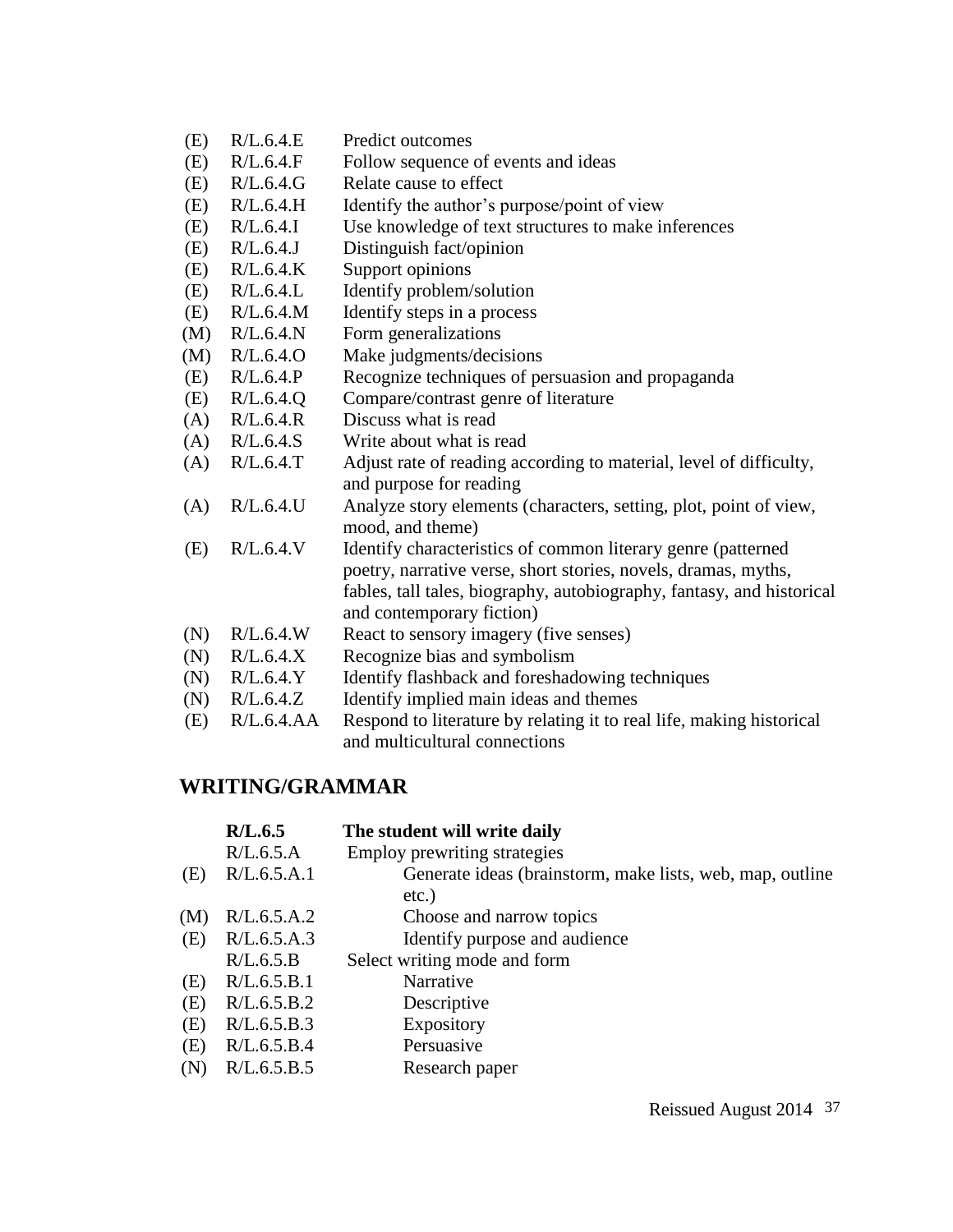|     | R/L.6.5.C         | Write a first draft                                             |
|-----|-------------------|-----------------------------------------------------------------|
| (E) | R/L.6.5.C.1       | Organize generated information for writing using                |
| (E) | R/L.6.5.C.1.a     | Lists                                                           |
| (E) | R/L.6.5.C.1.b     | Graphic organizers                                              |
| (E) | R/L.6.5.C.1.c     | Map                                                             |
| (E) | R/L.6.5.C.1.d     | Outline                                                         |
| (E) | R/L.6.5.C.1.e     | Concept map                                                     |
|     | R/L.6.5.D         | Evaluate and revise content                                     |
| (E) | R/L.6.5.D.1       | Organization                                                    |
| (E) | R/L.6.5.D.2       | Topic development                                               |
| (E) | R/L.6.5.D.3       | Transition                                                      |
| (E) | R/L.6.5.D.4       | Clarity                                                         |
| (E) | R/L.6.5.D.5       | Appropriateness of language, vocabulary                         |
| (E) | R/L.6.5.D.6       | Word and sentence variety                                       |
| (E) | R/L.6.5.D.7       | Appropriateness to purpose and audience                         |
| (E) | R/L.6.5.E         | Revise for corrections                                          |
| (E) | R/L.6.5.F         | Review and edit with self and peer                              |
|     | R/L.6.5.G         | Publish                                                         |
| (E) | R/L.6.5.G.1       | Share composition with others                                   |
| (E) | R/L.6.5.G.2       | Use appropriate manuscript style                                |
| (E) | R/L.6.5.H         | Utilize writing as a tool of learning—writing across the        |
|     |                   | curriculum:                                                     |
|     |                   | (Teach method of writing coherent, complete essay answers on    |
|     |                   | content area tests)                                             |
|     | R/L.6.6           | The student will apply grammatical rules when writing           |
|     | R/L.6.6.A         | Use correct sentence structure                                  |
| (M) | R/L.6.6.A.1       | Simple, declarative, interrogative, imperative,                 |
|     |                   | exclamatory, simple subject, simple predicate, direct           |
|     |                   | object, understood subject, compound subject, compound          |
|     |                   | predicate, inverted order, complete subject, complete           |
|     |                   | predicate, subjective complement, and compound object           |
|     | $(E)$ R/L.6.6.A.2 | Diagram simple sentences                                        |
| (N) | R/L.6.6.A.3       | Diagram complex sentences                                       |
| (N) | R/L.6.6.A.4       | Independent clauses, subordinate clauses, compound              |
|     |                   | sentences, coordinate conjunctions, and compound                |
|     |                   | complement                                                      |
| (E) | R/L.6.6.B         | When posed with a question, used stated question as part of the |
|     |                   | answer                                                          |
|     | R/L.6.6.C         | Identify and use nouns                                          |
| (M) | R/L.6.6.C.1       | Common, proper, singular, plural, possessives, as subject       |
|     |                   | of sentence, as object of sentence, gender, and object of       |
|     |                   | preposition                                                     |
| (N) | R/L.6.6.C.2       | Noun as indirect object, in apposition, in direct address,      |
|     |                   | class (abstract, concrete, collective), and attributes of       |
|     |                   | Reissued August 2014 38                                         |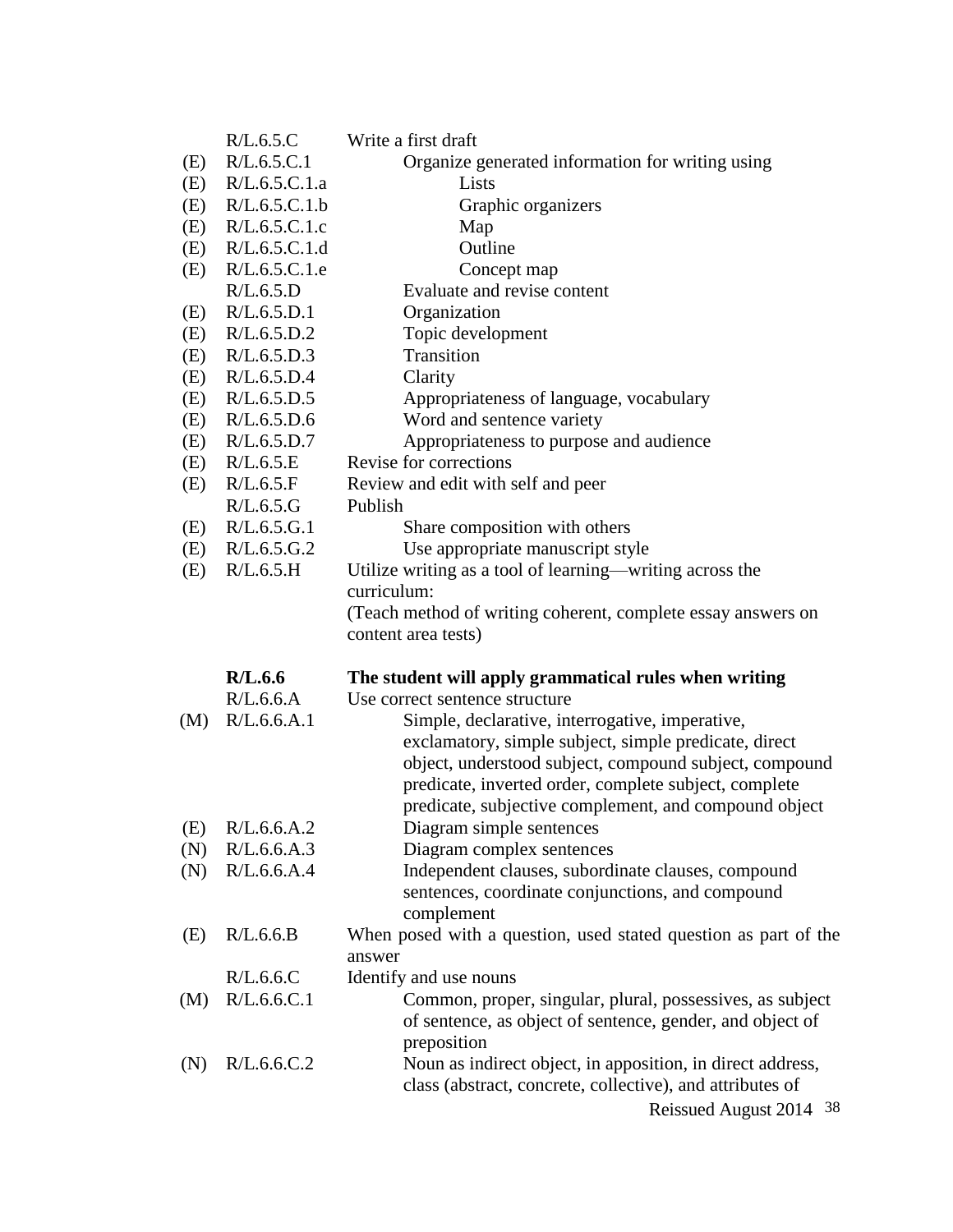|     |                            | nouns (case: nominative, possessive, objective, subjective           |
|-----|----------------------------|----------------------------------------------------------------------|
|     | R/L.6.6.D                  | complement)                                                          |
|     | R/L.6.6.D.1                | Identify and use pronouns                                            |
| (E) |                            | Person, number, gender, possessives, as subject of a                 |
|     |                            | sentence, as object of sentence, as direct object, indirect          |
|     |                            | object, compound personal pronouns, as<br>subjective                 |
|     | R/L.6.6.D.2                | complement, as object of preposition                                 |
| (N) |                            | Pronoun-antecedent agreement                                         |
| (N) | R/L.6.6.D.3                | Case (nominative, possessive, objective), in apposition,             |
|     |                            | attributes of pronouns, interrogative pronoun and subject-           |
|     | R/L.6.6.E                  | verb agreement                                                       |
|     |                            | Identify and use adjectives                                          |
| (E) | R/L.6.6.E.1                | Descriptive, limiting, proper, comparison of,                        |
|     |                            | demonstrative, article, and possessive                               |
| (N) | R/L.6.6.E.2                | Interrogative                                                        |
|     | R/L.6.6.F                  | Identify and use verbs                                               |
| (M) | R/L.6.6.F.1                | Action, auxiliary, being, linking, predicate, simple tenses          |
|     |                            | and form, and participle<br>Transitive/intransitive                  |
| (N) | R/L.6.6.F.2<br>R/L.6.6.F.3 |                                                                      |
| (N) | R/L.6.6.F.4                | Compound tenses (perfect tense) and form                             |
| (N) | R/L.6.6.G                  | Person, number                                                       |
|     | R/L.6.6.G.1                | Identify and use adverbs                                             |
| (E) | R/L.6.6.G.2                | Time, place, manner, and degree<br>Degree, affirmation, and negation |
| (N) | R/L.6.6.H                  | Identify and use prepositions                                        |
| (E) | R/L.6.6.H.1                | Prepositional phrase                                                 |
| (E) | R/L.6.6.H.2                | Adjectival phrase and adverbial phrase                               |
|     | R/L.6.6.1                  | Identify and use conjunctions                                        |
| (E) | R/L.6.6.1.1                | Coordinate conjunctions                                              |
| (E) | R/L.6.6J                   | Identify and use interjections                                       |
|     | R/L.6.6.K                  | Follow the standards of capitalization                               |
| (M) | R/L.6.6.K.1                | Capitalize pronoun I, first word in a sentence, proper               |
|     |                            | nouns, days of the week, months of the year,                         |
|     |                            | abbreviations of a word beginning with a capital letter,             |
|     |                            | initials, salutation, and closing of a letter, titles of books       |
|     |                            | and poems, first word in a quotation, story titles, titles of        |
|     |                            | honor and respect when preceding a name, pronouns                    |
|     |                            | relating to God and proper adjectives                                |
|     | R/L.6.6.L                  | Follow standards of punctuation                                      |
| (M) | R/L.6.6.L.1                | Use period after a declarative/imperative sentence,                  |
|     |                            | abbreviations, initials, in an outline                               |
| (M) | R/L.6.6.L.2                | Use question mark after an interrogative sentence                    |
| (M) | R/L.6.6.L.3                | Use exclamation mark after an exclamatory sentence                   |
| (M) | R/L.6.6.L.4                | Use comma in a friendly letter, address, to separate words           |
|     |                            | in a series, in direct quotations, in direct address, after          |
|     |                            |                                                                      |
|     |                            | Reissued August 2014 39                                              |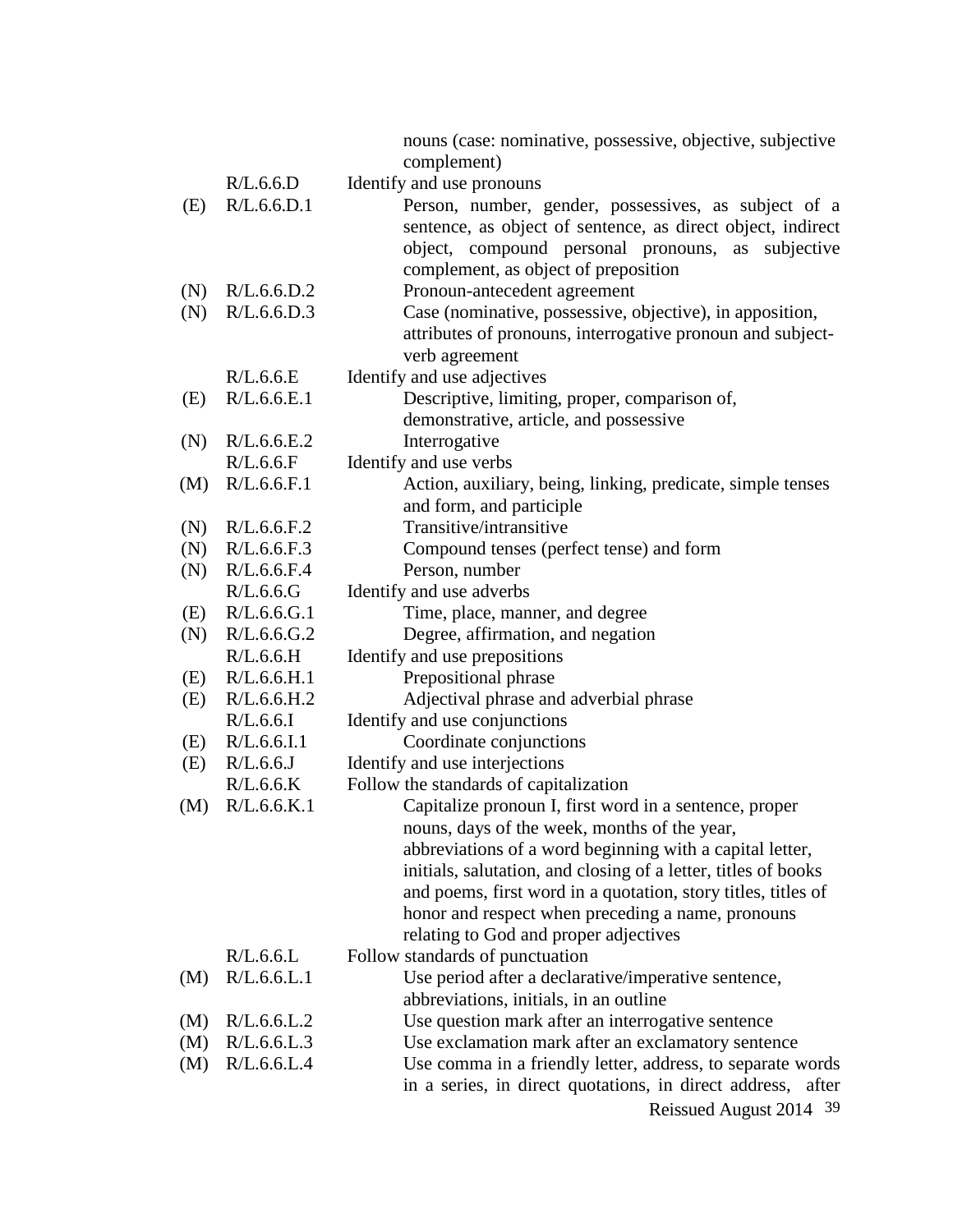"yes" or "no," before conjunctions when two simple sentences are joined, to separate clauses connected by conjunctions (and, but, or nor, and yet) in some compound sentences

|     | R/L.6.6.L.5   | Use an apostrophe:                                        |
|-----|---------------|-----------------------------------------------------------|
| (M) | R/L.6.6.L.5.a | In contractions, to show singular/plural possession       |
| (N) | R/L.6.6.L.5.b | To show the omission of a letter, letters, or             |
|     |               | numbers                                                   |
| (N) | R/L.6.6.L.5.c | In the plural forms of numbers and letters                |
|     | R/L.6.6.L.6   | Use quotation marks:                                      |
| (E) | R/L.6.6.L.6.a | Before/after a direct quotation and title of a poem       |
| (N) | R/L.6.6.L.6.b | In divided quotations, and to enclose titles of short     |
|     |               | stories, magazine articles, television shows, and         |
|     |               | radio programs                                            |
| (M) | R/L.6.6.L.7   | Underline titles of books, magazines, newspapers,         |
|     |               | movies, and works of art                                  |
| (N) | R/L.6.6.L.8   | Use a semicolon to separate the clauses of a compound     |
|     |               | sentence when they are not separated by a coordinate      |
|     |               | conjunction                                               |
| (N) | R/L.6.6.L.9   | Use a colon after the salutation in a business letter and |
|     |               | before a list or enumeration of items                     |
| (N) | R/L.6.6.L.10  | Use a dash to indicate a sudden change of thought         |
| (N) | R/L.6.6.L.11  | Use a hyphen to divide a word at the end of a line        |
|     |               | whenever one or more syllables are carried to the next    |
|     |               | line, in compound numbers from twenty-one to ninety-      |
|     |               | nine, and to separate the parts of some compound words    |

#### **R/L.6.7 The student will use correct spelling**

- (M) R/L.6.7.A Spell words using a multi-sensory approach
- (M) R/L.6.7.B Understand structural principles and spelling patterns
- (M) R/L.6.7.C Spell words learned in the content areas correctly
- (M) R/L.6.7.D Spell high frequency words correctly
- (M) R/L.6.7.E Practice dictation regularly
- (E) R/L.6.7.F Know the etymology of words
- (E) R/L.6.7.G Practice proofreading skills
- (E) R/L.6.7.H Practice dictionary skills

#### **R/L.6.8 The student will write legibly**

- (A) R/L.6.8.A Write with correct form, alignment, and spacing
- (A) R/L.6.8.B Present work neatly done **in cursive**

### **RESEARCH**

| R/L.6.9 | The student will locate information in reference sources |
|---------|----------------------------------------------------------|
|         |                                                          |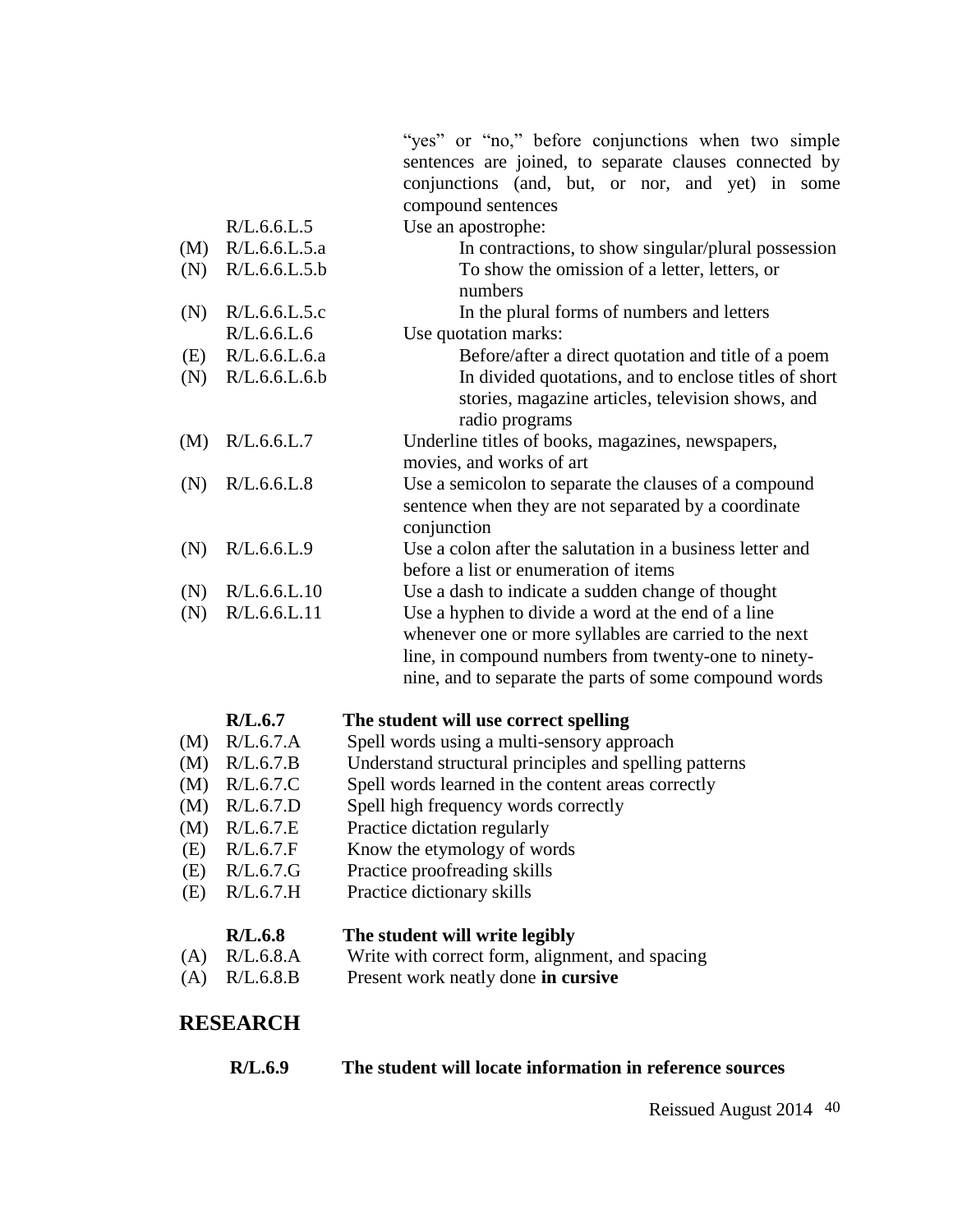| (M) | R/L.6.9.A    | Note format and parts of books                                                                                                                                |
|-----|--------------|---------------------------------------------------------------------------------------------------------------------------------------------------------------|
| (M) | R/L.6.9.B    | Use alphabetical sequence to locate information                                                                                                               |
|     | R/L.6.9.C    | Use appropriate reference materials                                                                                                                           |
| (A) | R/L.6.9.C.1  | Encyclopedia                                                                                                                                                  |
| (A) | R/L.6.9.C.2  | Atlas                                                                                                                                                         |
| (E) | R/L.6.9.C.3  | Reader's Guide to Periodical Literature                                                                                                                       |
| (E) | R/L.6.9.C.4  | Electronic references                                                                                                                                         |
| (M) | R/L.6.9.D    | Use library skills to locate information                                                                                                                      |
| (E) | R/L.6.9.E    | Use electronic databases, when possible, to access information                                                                                                |
| (E) | R/L.6.9.F    | Choose appropriate reference sources (dictionary, encyclopedia,<br>almanac, thesaurus, books, magazines, pamphlets, newspapers,<br>non print media, calendar) |
| (E) | R/L.6.9.G    | Skim materials to develop a general overview of content or to<br>locate specific information                                                                  |
| (E) | R/L.6.9.H    | Develop notes that include important concepts, paraphrases,<br>summaries, and identification of information sources                                           |
| (E) | R/L.6.9.I    | Credit secondary reference sources                                                                                                                            |
| (N) | R/L.6.9J     | Compose list of references (Bibliography)                                                                                                                     |
| (E) | R/L.6.9.K    | Develop an understanding of plagiarism and its repercussions                                                                                                  |
|     | R/L.6.10     | The student will utilize study skills                                                                                                                         |
| (A) | R/L.6.10.A   | Use daily and long-term assignment calendars                                                                                                                  |
| (A) | R/L.6.10.B   | Organize materials for tasks                                                                                                                                  |
| (E) | R/L.6.10.C   | Comprehend, apply, analyze, evaluate, and synthesize<br>information                                                                                           |
| (N) | R/L.6.10.D   | Develop time management skills                                                                                                                                |
| (E) | R/L.6.10.E   | Develop strategies for comprehending text (e.g. SQ3R-skim,<br>question, read, recite, review)                                                                 |
| (E) | R/L.6.10.F   | Use advanced graphic organizers                                                                                                                               |
| (N) | R/L.6.10.G   | Develop note-taking techniques, including paraphrasing,<br>abbreviating and summarizing                                                                       |
| (N) | R/L.6.10.H   | Develop test-taking strategies including previewing and checking                                                                                              |
|     | R/L.6.10.I   | Portfolio use                                                                                                                                                 |
| (N) | R/L.6.10.I.1 | Maintain a variety of written work in a portfolio                                                                                                             |
| (N) | R/L.6.10.I.2 | Select and organize materials to be included                                                                                                                  |
| (N) | R/L.6.10.I.3 | Use for self-assessment and improvement                                                                                                                       |
| (N) | R/L.6.10.I.4 | Use as a record of progress/showcase of base work                                                                                                             |

# **TECHNOLOGY**

#### **R/L.6.11 The student will explore the uses of available technology in the reading/language arts program.**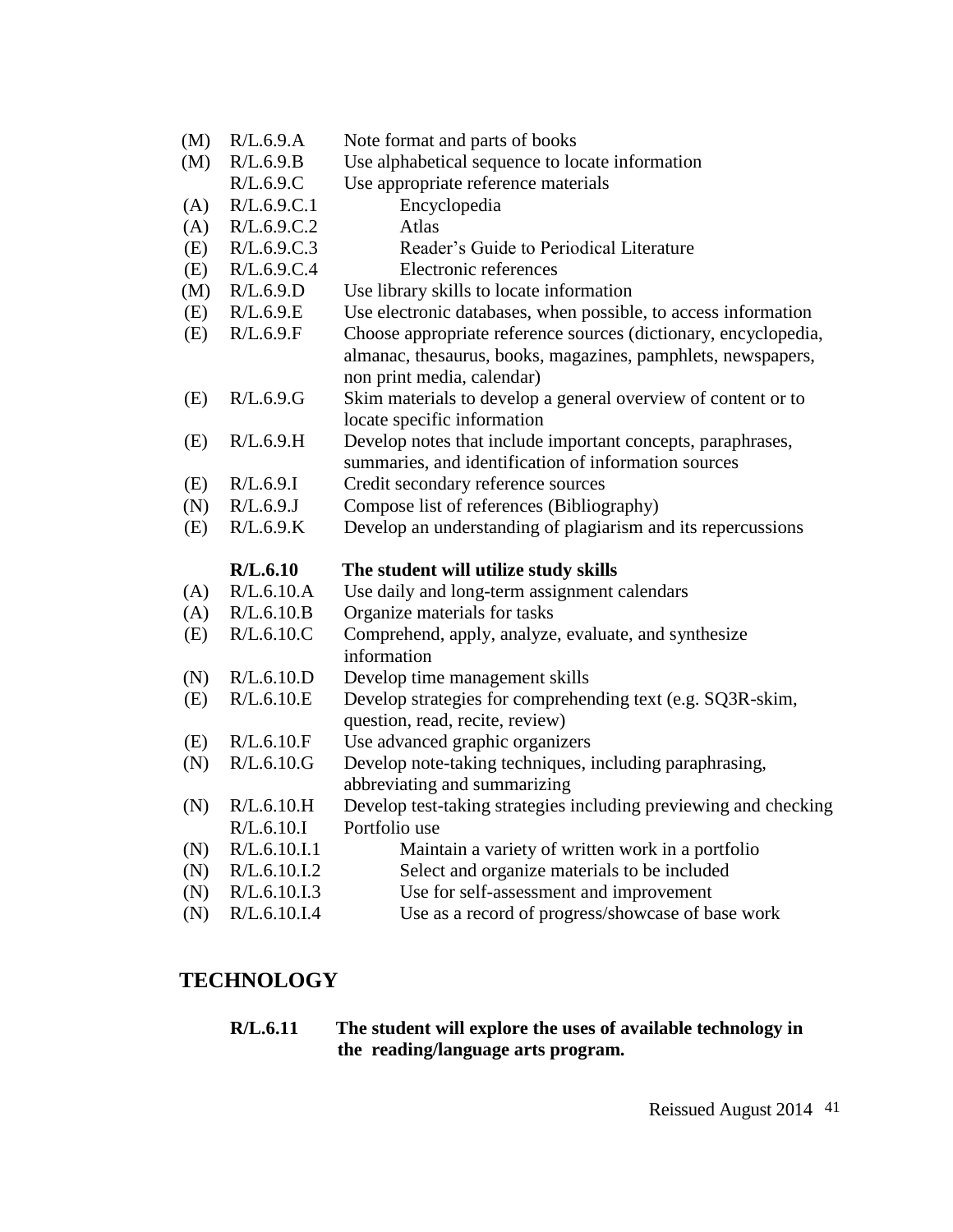# READING/LANGUAGE ARTS CURRICULUM Diocese of Arlington

#### Grade 7

Seventh grade students will recognize and apply the integration of language arts daily. Skills will be modeled by the teacher and practiced by the student. Students will begin formal study of the elements of literature. Students will be using developmentally appropriate materials to foster fluency, expression and comprehension.

The following key should guide you in planning your curriculum as you see what is (N) new to students entering your grade, what you will be (E) expanding on from the previous year, what materials they should (M) master by the end of the year, and finally, material that they have mastered in past years and you should hold them (A) accountable to knowing in their current grade.

# **ORAL LANGUAGE**

|     | R/L.7.1     | The student will develop active listening skills                                                            |
|-----|-------------|-------------------------------------------------------------------------------------------------------------|
| (A) | R/L.7.1.A   | Develop an appreciation for the value of listening                                                          |
| (A) | R/L.7.1.B   | Respond to questions                                                                                        |
| (A) | R/L.7.1.C   | Follow multi-step directions                                                                                |
| (A) | R/L.7.1.D   | Develop critical listening skills                                                                           |
| (E) | R/L.7.1.E   | Summarize oral presentations                                                                                |
| (E) | R/L.7.1.F   | Respond to speaker in a variety of ways (ask questions, think<br>aloud, contribute ideas)                   |
| (E) | R/L.7.1.G   | Discuss the speaker's specific purpose: information, appreciation,<br>entertainment, directions, persuasion |
| (A) | R/L.7.1.H   | Identify speaker's main point and supporting details                                                        |
| (A) | R/L.7.1.I   | Distinguish fact from opinion                                                                               |
| (E) | R/L.7.1.J   | Compare and contrast viewpoints                                                                             |
|     | R/L.7.2     | The student will speak effectively                                                                          |
| (A) | R/L.7.2.A   | Practice choral speaking, reading aloud, presenting book reports,<br>and conducting interviews              |
| (E) | R/L.7.2.B   | Speak directly to the audience                                                                              |
| (E) | R/L.7.2.C   | Read a written selection orally with the proper interpretation                                              |
| (E) | R/L.7.2.D   | Discuss each major topic and support ideas with accurate details                                            |
| (E) | R/L.7.2.E   | Acknowledge others' points of view                                                                          |
| (E) | R/L.7.2.F   | Use evidence to present personal opinions                                                                   |
|     | R/L.7.2.G   | Understand and practice the tools for speaking clearly and<br>correctly:                                    |
| (E) | R/L.7.2.G.1 | Pitch                                                                                                       |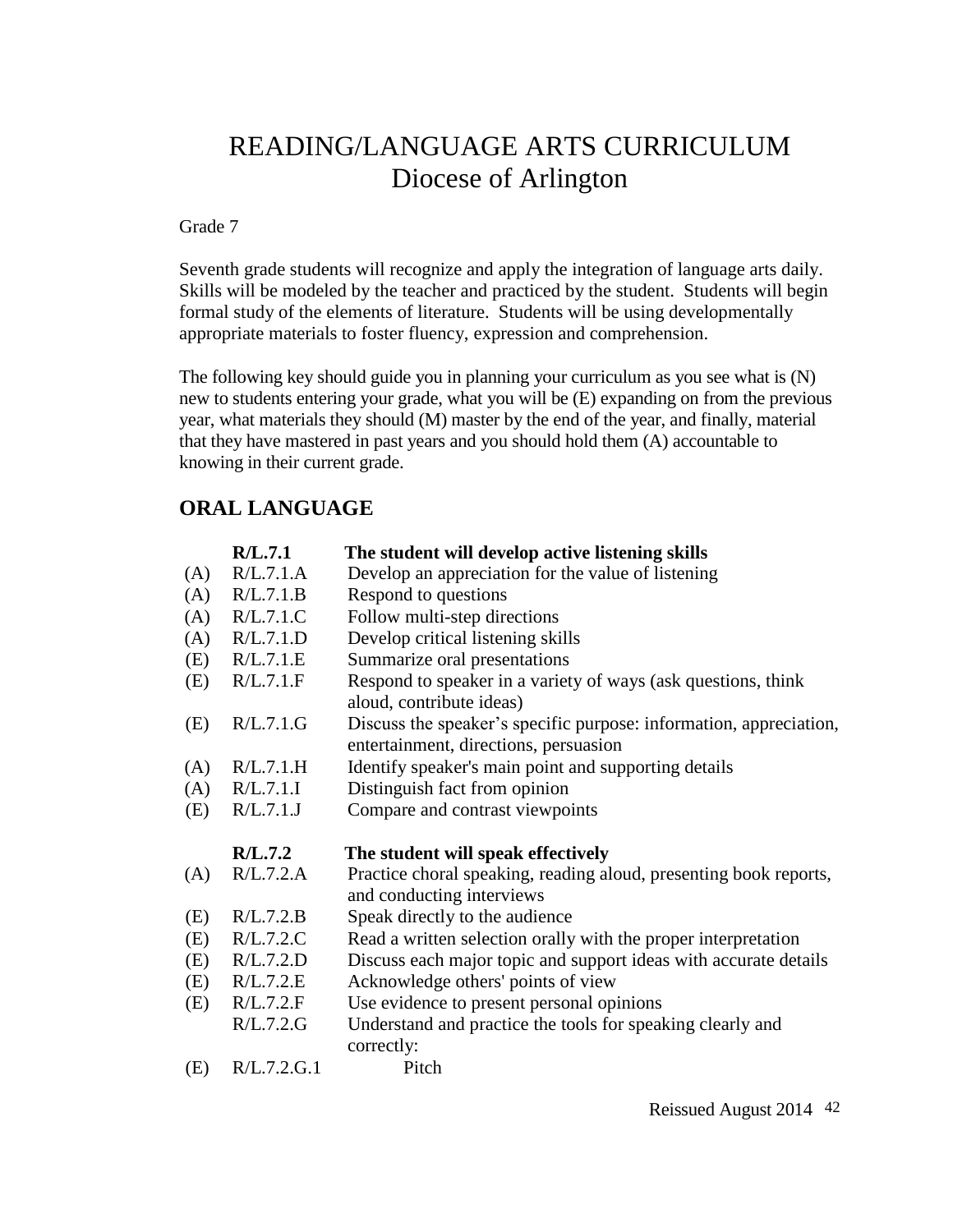- (E) R/L.7.2.G.2 Stress
- (E) R/L.7.2.G.3 Enunciation
- (E) R/L.7.2.G.4 Projection
- (E) R/L.7.2.G.5 Pace
- (E) R/L.7.2.H Practice introductions
- (E) R/L.7.2.I Utilize visual aides in presentations
- (E) R/L.7.2.J Utilize nonverbal expressing skill
- (E) R/L.7.2.K Use grammatically correct language
- (N) R/L.7.2.L Construct supporting statements while speaking
- R/L.7.2.M Practice nonverbal messages
- (E) R/L.7.2.M.1 Eye contact
- (E) R/L.7.2.M.2 Posture
- (E) R/L.7.2.M.3 Tone
- (E) R/L.7.2.M.4 Gestures
- (E) R/L.7.2.M.5 Facial expressions

# **READING/LITERATURE**

|     | R/L.7.3     | The student will read and learn the meaning of unfamiliar<br>words and increase vocabulary                       |
|-----|-------------|------------------------------------------------------------------------------------------------------------------|
| (E) | R/L.7.3.A   | Use phonetic, structural, and context clues to decode unfamiliar<br>words                                        |
|     | R/L.7.3.B   | Work towards fluent reading                                                                                      |
| (E) | R/L.7.3.B.1 | Reads and rereads stories, poems and passages with fluency<br>and expression                                     |
| (E) | R/L.7.3.B.2 | Self-corrects when necessary                                                                                     |
| (E) | R/L.7.3.C   | Develop vocabulary in content areas                                                                              |
| (E) | R/L.7.3.D   | Recognize multiple meanings of words                                                                             |
| (E) | R/L.7.3.E   | Develop word meanings                                                                                            |
| (E) | R/L.7.3.E.1 | Synonyms                                                                                                         |
| (E) | R/L.7.3.E.2 | Antonyms                                                                                                         |
| (E) | R/L.7.3.E.3 | Homonyms                                                                                                         |
| (E) | R/L.7.3.E.4 | Classifications                                                                                                  |
| (E) | R/L.7.3.F   | Understand the use of figurative language                                                                        |
| (E) | R/L.7.3.G   | Use word reference materials (glossary, dictionary and thesaurus)                                                |
| (E) | R/L.7.3.H   | Solve analogies                                                                                                  |
| (E) | R/L.7.3.I   | Solve syllogisms                                                                                                 |
|     | R/L.7.4     | The student will demonstrate comprehension of literature<br>selections in fiction, nonfiction, poetry, and prose |
| (A) | R/L.7.4.A   | Use prior knowledge to build background                                                                          |
| (M) | R/L.7.4.B   | Identify the main idea/supporting details                                                                        |
| (M) | R/L.7.4.C   | Summarize/retell the passage                                                                                     |
|     |             |                                                                                                                  |

(M) R/L.7.4.D Draw conclusions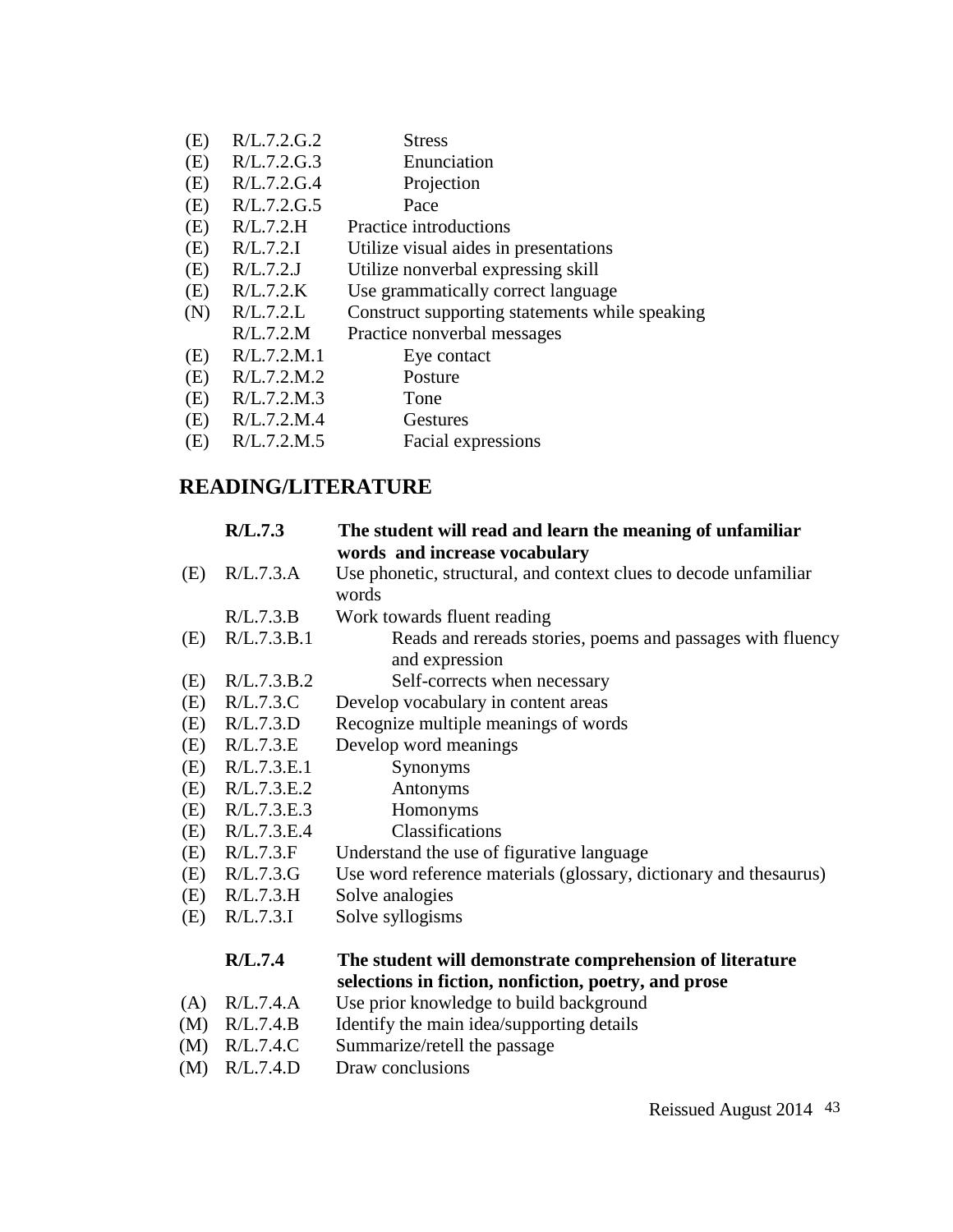- (M) R/L.7.4.E Predict outcomes
- (M) R/L.7.4.F Follow sequence of events and ideas
- (E) R/L.7.4.G Relate cause to effect
- (E) R/L.7.4.H Identify the author's purpose/point of view
- (E) R/L.7.4.I Use knowledge of text structures to make inferences
- (A) R/L.7.4.J Distinguish fact/opinion
- (A) R/L.7.4.K Support opinions
- (A) R/L.7.4.L Identify problem/solution
- (A) R/L.7.4.M Identify steps in a process
- (A) R/L.7.4.N Form generalizations
- (A) R/L.7.4.O Make judgments/decisions
- (E) R/L.7.4.P Recognize techniques of persuasion and propaganda
- (A) R/L.7.4.Q Compare/contrast genres of literature
- (A) R/L.7.4.R Discuss what is read
- (A) R/L.7.4.S Write about what is read
- (A) R/L.7.4.T Adjust rate of reading according to material, level of difficulty, and purpose of reading
- (A) R/L.7.4.U Analyze story elements (characters, setting, plot, point of view, mood, and theme)
- (A) R/L.7.4.V Identify characteristics of genres of literature (patterned poetry, narrative verse, short stories, novels, dramas, fables, tall tales, biography, autobiography, fantasy, and historical and
- contemporary fiction)
- (E) R/L.7.4.W React to sensory imagery
- (E) R/L.7.4.X Recognize bias and symbolism
- (E) R/L.7.4.Y Identify flashback and foreshadowing techniques
- (E) R/L.7.4.Z Identify implied main ideas and themes
- (E) R/L.7.4.AA Respond to literature by relating it to real life, making historical and multicultural connections
- (N) R/L.7.4.BB Summarize, generalize, paraphrase
- (N) R/L.7.4.CC Analyze internal and external conflict

#### **WRITING/GRAMMAR**

|     | R/L.7.5     | The student will write daily                              |
|-----|-------------|-----------------------------------------------------------|
|     | R/L.7.5.A   | Employ prewriting strategies                              |
| (A) | R/L.7.5.A.1 | Generate ideas (brainstorm, make lists, web, map, outline |
|     |             | $etc.$ )                                                  |
| (A) | R/L.7.5.A.2 | Choose and narrow topics                                  |
| (E) | R/L.7.5.A.3 | Identify purpose and audience                             |
|     | R/L.7.5.B   | Select and identify the element for each form             |
| (E) | R/L.7.5.B.1 | Narrative                                                 |
| (E) | R/L.7.5.B.2 | Descriptive                                               |
| (E) | R/L.7.5.B.3 | Expository                                                |
|     |             |                                                           |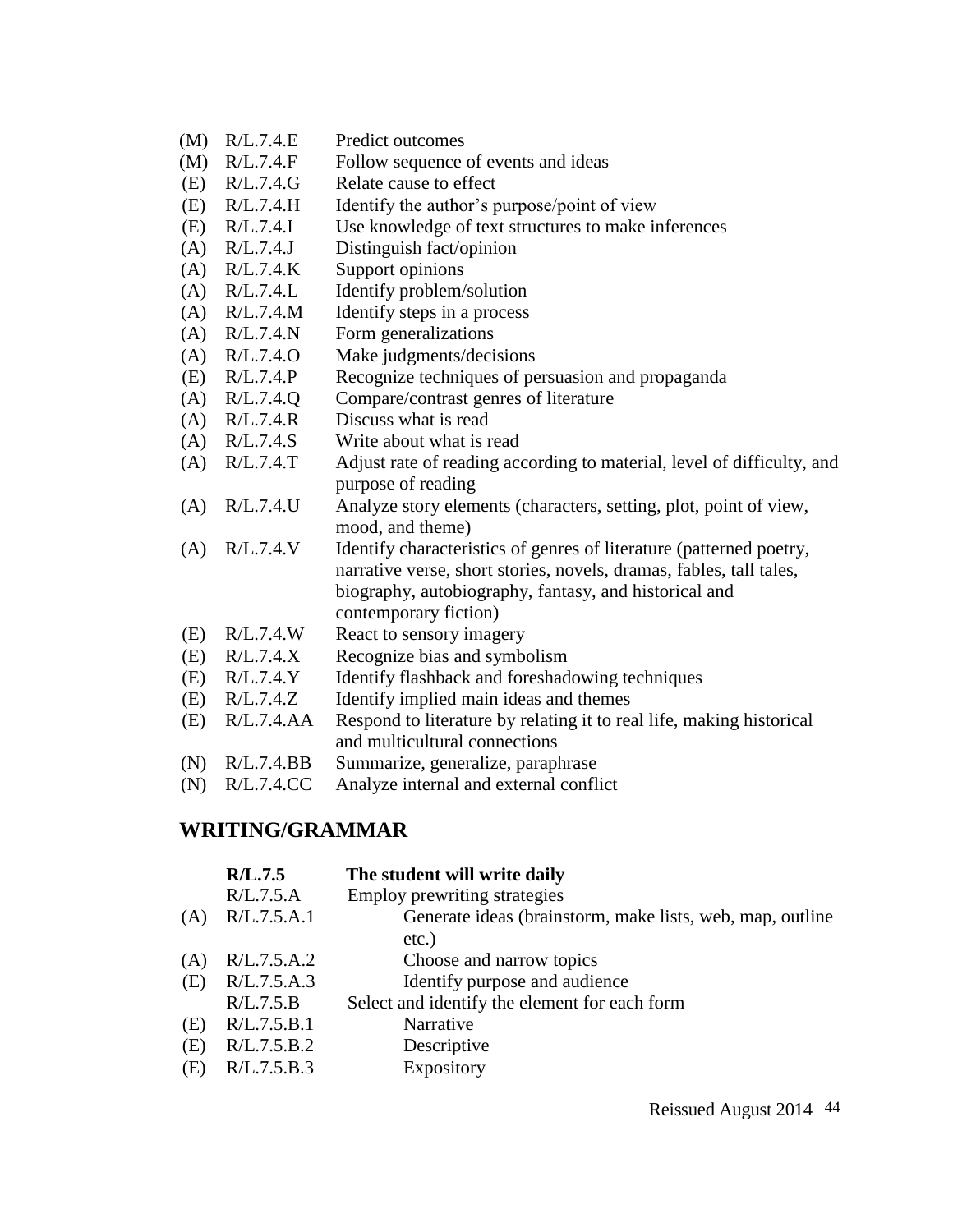| (E) | R/L.7.5.B.4   | Persuasive                                                      |
|-----|---------------|-----------------------------------------------------------------|
| (N) | R/L.7.5.B.5   | Research MLA paper with references                              |
|     | R/L.7.5.C     | Write a first draft                                             |
| (E) | R/L.7.5.C.1   | Organize generated information for writing using graphic        |
|     |               | organizers                                                      |
| (E) | R/L.7.5.C.1.a | Lists                                                           |
| (E) | R/L.7.5.C.1.b | Graphic organizers                                              |
| (E) | R/L.7.5.C.1.c | Map                                                             |
| (E) | R/L.7.5.C.1.d | Outline                                                         |
| (E) | R/L.7.5.C.1.e | Concept map                                                     |
| (E) | R/L.7.5.D     | Evaluate and revise content                                     |
| (E) | R/L.7.5.D.1   | Organization                                                    |
| (E) | R/L.7.5.D.2   | Topic development                                               |
| (E) | R/L.7.5.D.3   | Transition                                                      |
| (E) | R/L.7.5.D.4   | Clarity                                                         |
| (E) | R/L.7.5.D.5   | Appropriateness of language                                     |
| (E) | R/L.7.5.D.6   | Word and sentence variety                                       |
| (E) | R/L.7.5.D.7   | Appropriateness to purpose and audience                         |
| (E) | R/L.7.5.E     | Edit and revise with self and peer                              |
| (E) | R/L.7.5.F     | Publish                                                         |
| (E) | R/L.7.5.F.1   | Critique a peer's work                                          |
| (E) | R/L.7.5.F.2   | Use appropriate manuscript style                                |
| (E) | R/L.7.5.G     | Utilize writing as a tool of learning $-$ writing across the    |
|     |               | curriculum:                                                     |
|     |               | (Teach method of writing coherent, complete essay answers on    |
|     |               | content area tests)                                             |
|     | R/L.7.6       | The student will apply grammatical rules when writing           |
|     | R/L.7.6.A     | Use correct sentence structure                                  |
| (M) | R/L.7.6.A.1   | Simple, declarative, interrogative, imperative,                 |
|     |               | exclamatory, simple subject, simple predicate,                  |
|     |               | direct object, understood subject, compound                     |
|     |               | subject, compound predicate, inverted order,                    |
|     |               | complete subject, complete predicate, subjective                |
|     |               | complement, compound object, compound                           |
|     |               | sentences, coordinate conjunctions, and compound                |
|     |               | complement                                                      |
| (E) | R/L.7.6.A.1.a | Subordinate and independent clauses                             |
| (M) | R/L.7.6.A.2   | Diagram simple and compound sentences                           |
| (N) | R/L.7.6.A.3   | Complex sentences, correlative conjunctions,                    |
|     |               | subordinate conjunctions                                        |
| (E) | R/L.7.6.B     | When posed with a question, used stated question as part of the |
|     |               | answer                                                          |
|     | R/L.7.6.C     | Identify and use nouns                                          |
| (M) | R/L.7.6.C.1   | Common, proper, singular, plural, possessives, as subject       |
|     |               | Reissued August 2014 45                                         |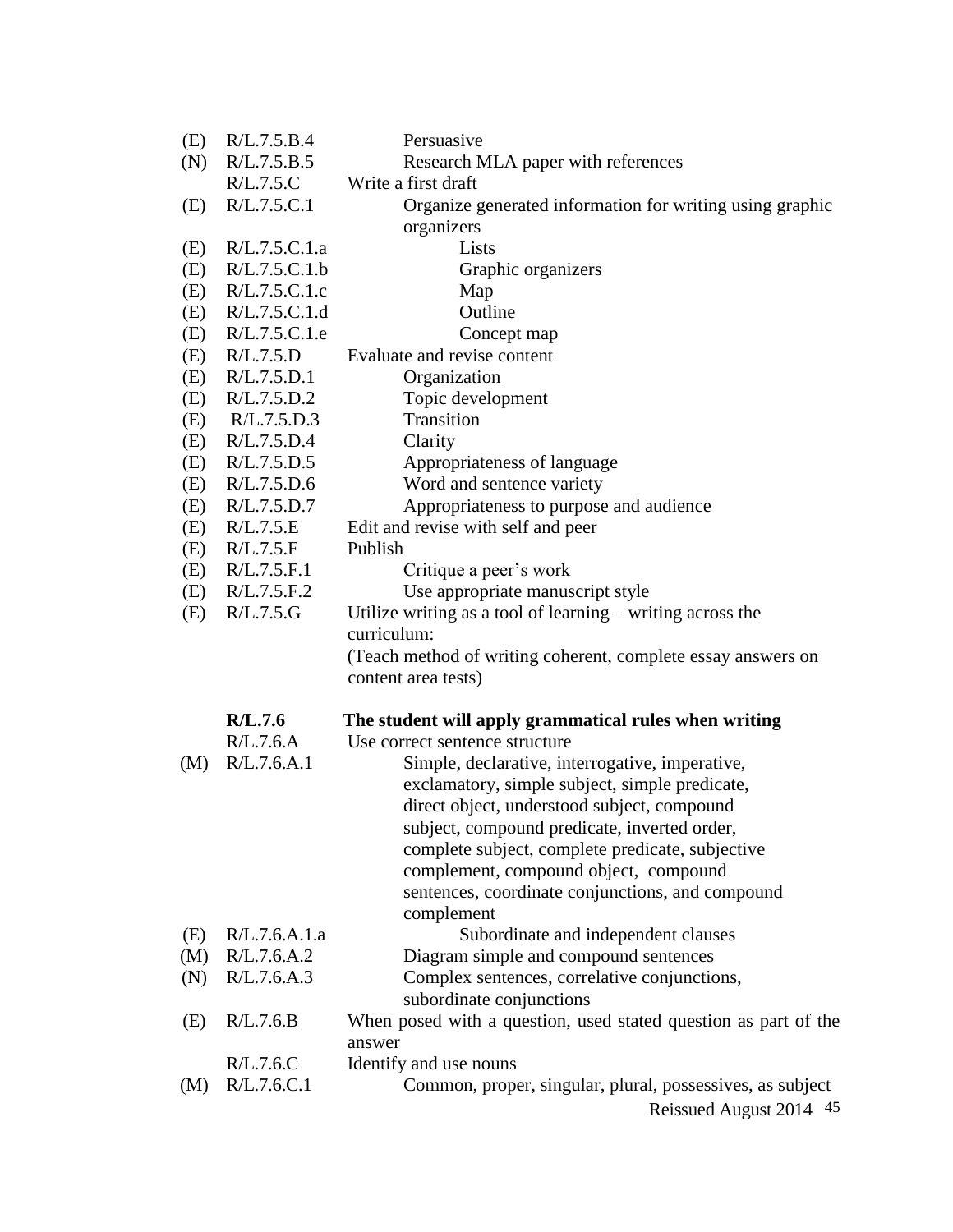|     | R/L.7.6.D             | of sentence, subject compliment, as object of sentence,<br>object compliment, gender, object of preposition, noun as<br>indirect object, indirect object, in apposition, in direct<br>address, class (abstract, concrete, collective), and<br>attributes of nouns (case: nominative, possessive,<br>objective) |
|-----|-----------------------|----------------------------------------------------------------------------------------------------------------------------------------------------------------------------------------------------------------------------------------------------------------------------------------------------------------|
| (E) | R/L.7.6.D.1           | Identify and use pronouns                                                                                                                                                                                                                                                                                      |
|     |                       | Person, number, gender, possessives, as subject of                                                                                                                                                                                                                                                             |
|     |                       | a sentence, as object of sentence, as direct object,                                                                                                                                                                                                                                                           |
|     |                       | as indirect object, compound personal pronouns,                                                                                                                                                                                                                                                                |
|     |                       | as subjective complement, as object of                                                                                                                                                                                                                                                                         |
|     |                       | preposition, in apposition, pronoun-antecedent                                                                                                                                                                                                                                                                 |
|     |                       | agreement, case (nominative, possessive,                                                                                                                                                                                                                                                                       |
|     |                       | objective), attributes of pronouns, interrogative                                                                                                                                                                                                                                                              |
|     |                       | pronoun, and subject-verb agreement                                                                                                                                                                                                                                                                            |
| (N) | R/L.7.6.D.2           | Intensive pronouns, reflexive pronouns, relative                                                                                                                                                                                                                                                               |
|     |                       | and agreement                                                                                                                                                                                                                                                                                                  |
|     | R/L.7.6.E             | Identify and use adjectives                                                                                                                                                                                                                                                                                    |
| (E) | R/L.7.6.E.1           | Descriptive, limiting, proper, comparison of,                                                                                                                                                                                                                                                                  |
|     |                       | demonstrative, article, possessive, and interrogative                                                                                                                                                                                                                                                          |
| (N) | R/L.7.6.E.2           | Indefinite and distributive                                                                                                                                                                                                                                                                                    |
|     | R/L.7.6.F             | Identify and use verbs                                                                                                                                                                                                                                                                                         |
| (M) | R/L.7.6.F.1           | Action, auxiliary, being, linking, predicate                                                                                                                                                                                                                                                                   |
|     |                       | simple/compound tenses and form, participle,                                                                                                                                                                                                                                                                   |
|     |                       | transitive/intransitive, person, number, and perfect                                                                                                                                                                                                                                                           |
|     |                       | tenses                                                                                                                                                                                                                                                                                                         |
| (N) | R/L.7.6.F.2           | Active voice, passive voice, indicative mood,                                                                                                                                                                                                                                                                  |
|     |                       | imperative mood, and synopsis of verb                                                                                                                                                                                                                                                                          |
|     | R/L.7.6.G             | Identify and use adverbs                                                                                                                                                                                                                                                                                       |
| (E) | R/L.7.6.G.1           | Time, place, manner, degree, affirmation, and negation                                                                                                                                                                                                                                                         |
| (N) | R/L.7.6.G.2           | Interrogative                                                                                                                                                                                                                                                                                                  |
|     | R/L.7.6.H             | Identify and use prepositions and prepositional phrases                                                                                                                                                                                                                                                        |
| (E) | R/L.7.6.H.1           | Adjectival phrase                                                                                                                                                                                                                                                                                              |
| (E) | R/L.7.6.H.2           | Adverbial phrase                                                                                                                                                                                                                                                                                               |
|     | R/L.7.6.1             | Identify and use conjunctions                                                                                                                                                                                                                                                                                  |
| (E) | R/L.7.6.I.1           | Coordinate conjunctions                                                                                                                                                                                                                                                                                        |
| (N) | R/L.7.6.I.2           | Correlative conjunctions                                                                                                                                                                                                                                                                                       |
| (N) | R/L.7.6.I.3           | Subordinate conjunctions                                                                                                                                                                                                                                                                                       |
| (A) | R/L.7.6J<br>R/L.7.6.K | Interjections<br>Follow the standards of capitalization                                                                                                                                                                                                                                                        |
| (A) | R/L.7.6.K.1           | Capitalize pronoun I, first word in a sentence, proper nouns, days                                                                                                                                                                                                                                             |
|     |                       | of the week, months of the year, abbreviations of a word                                                                                                                                                                                                                                                       |
|     |                       | beginning with a capital letter, initials, salutation, and closing of                                                                                                                                                                                                                                          |
|     |                       | a letter, titles of books and poems, first word in a quotation, story                                                                                                                                                                                                                                          |
|     |                       | Reissued August 2014 46                                                                                                                                                                                                                                                                                        |
|     |                       |                                                                                                                                                                                                                                                                                                                |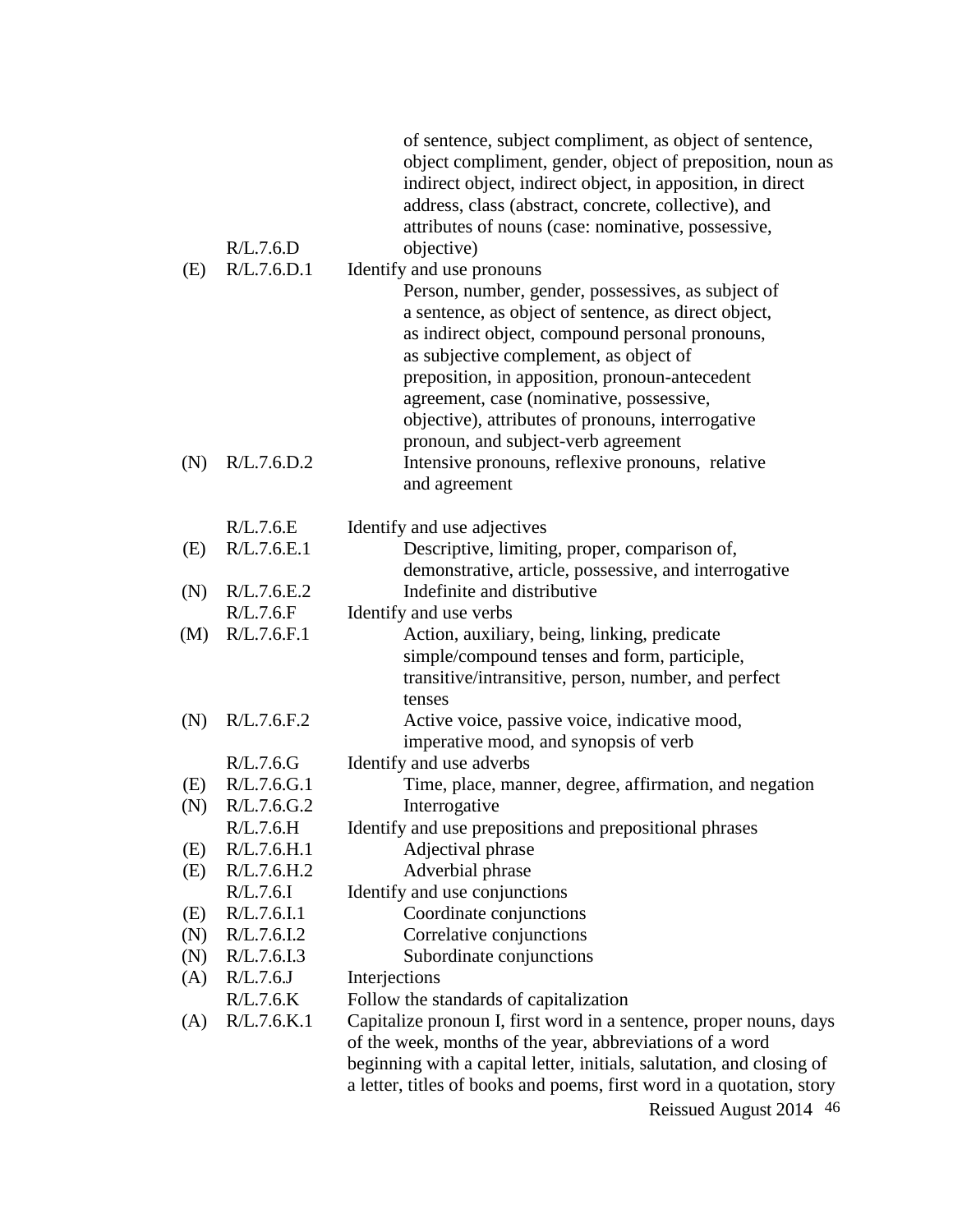|     |               | titles, titles of honor and respect when preceding a name,                                                                                                                                                                                                                                                                                                                                                                                                                                                                                                                                                                                                                                                                                                                                                                           |
|-----|---------------|--------------------------------------------------------------------------------------------------------------------------------------------------------------------------------------------------------------------------------------------------------------------------------------------------------------------------------------------------------------------------------------------------------------------------------------------------------------------------------------------------------------------------------------------------------------------------------------------------------------------------------------------------------------------------------------------------------------------------------------------------------------------------------------------------------------------------------------|
|     |               | pronouns relating to God                                                                                                                                                                                                                                                                                                                                                                                                                                                                                                                                                                                                                                                                                                                                                                                                             |
| (M) | R/L.7.6.K.2   | Capitalize proper adjectives, in an outline                                                                                                                                                                                                                                                                                                                                                                                                                                                                                                                                                                                                                                                                                                                                                                                          |
|     | R/L.7.6.L     | Follow standards of punctuation                                                                                                                                                                                                                                                                                                                                                                                                                                                                                                                                                                                                                                                                                                                                                                                                      |
| (A) | R/L.7.6.L.1   | Use period after a declarative/imperative sentence,                                                                                                                                                                                                                                                                                                                                                                                                                                                                                                                                                                                                                                                                                                                                                                                  |
|     |               | abbreviations, initials, in an outline                                                                                                                                                                                                                                                                                                                                                                                                                                                                                                                                                                                                                                                                                                                                                                                               |
| (A) | R/L.7.6.L.2   | Use a question mark after an interrogative sentence                                                                                                                                                                                                                                                                                                                                                                                                                                                                                                                                                                                                                                                                                                                                                                                  |
| (A) | R/L.7.6.L.3   | Use exclamation mark after an exclamatory sentence,                                                                                                                                                                                                                                                                                                                                                                                                                                                                                                                                                                                                                                                                                                                                                                                  |
|     |               | phrase/clause                                                                                                                                                                                                                                                                                                                                                                                                                                                                                                                                                                                                                                                                                                                                                                                                                        |
| (N) | R/L.7.6.L.4   | Use comma in a friendly letter, address, to separate words<br>in a series, in direct quotations, after "yes" or "no," before<br>conjunctions when two simple sentences are joined, to<br>separate clauses connected by conjunctions (and, but, or,<br>nor, and yet) in some compound sentences, to separate<br>nonrestrictive phrases and clauses from the rest of the<br>sentence [NONRESTRICTIVE PHRASE OR CLAUSE is<br>one that may be omitted from the sentence without<br>changing the meaning. RESTRICTIVE PHRASES OR<br>CLAUSES (those that cannot be omitted without<br>changing the meaning of the sentence) are not set off by<br>commas.], after long introductory phrases and clauses and<br>when needed to make the meaning clear, to set off<br>appositive that is not part of the name or that is not<br>restrictive. |
|     | R/L.7.6.L.5   | Use an apostrophe in contractions:                                                                                                                                                                                                                                                                                                                                                                                                                                                                                                                                                                                                                                                                                                                                                                                                   |
| (A) | R/L.7.6.L.5.a | to show singular/plural possession                                                                                                                                                                                                                                                                                                                                                                                                                                                                                                                                                                                                                                                                                                                                                                                                   |
| (E) | R/L.7.6.L.5.b | to show the omission of a letter, letters, or<br>numbers                                                                                                                                                                                                                                                                                                                                                                                                                                                                                                                                                                                                                                                                                                                                                                             |
|     | R/L.7.6.L.6   | Use quotation marks                                                                                                                                                                                                                                                                                                                                                                                                                                                                                                                                                                                                                                                                                                                                                                                                                  |
| (M) | R/L.7.6.L.6.a | before/after a direct quotation and a title of a poem                                                                                                                                                                                                                                                                                                                                                                                                                                                                                                                                                                                                                                                                                                                                                                                |
| (E) | R/L.7.6.L.6.b | in divided quotations and to enclose titles of short<br>stories, magazine articles, television shows and<br>radio programs                                                                                                                                                                                                                                                                                                                                                                                                                                                                                                                                                                                                                                                                                                           |
| (N) | R/L.7.6.L.6.c | in an inner quotation [When a quotation contains]<br>another quotation $-$ a quotation within a quotation<br>- the INNER QUOTATION is set off with single<br>quotation marks.]                                                                                                                                                                                                                                                                                                                                                                                                                                                                                                                                                                                                                                                       |
| (A) | R/L.7.6.L.7   | Underline titles of books, magazines, newspapers, movies                                                                                                                                                                                                                                                                                                                                                                                                                                                                                                                                                                                                                                                                                                                                                                             |
|     |               | and works of art                                                                                                                                                                                                                                                                                                                                                                                                                                                                                                                                                                                                                                                                                                                                                                                                                     |
|     | R/L.7.6.L.8   | Use a semicolon:                                                                                                                                                                                                                                                                                                                                                                                                                                                                                                                                                                                                                                                                                                                                                                                                                     |
| (A) | R/L.7.6.L.8.a | to separate the clauses of a compound sentence<br>when they are not separated by a coordinate<br>conjunction                                                                                                                                                                                                                                                                                                                                                                                                                                                                                                                                                                                                                                                                                                                         |
| (A) | R/L.7.6.L.8.b | to separate the clauses of a compound sentence<br>that are connected by nevertheless, moreover,<br>Reissued August 2014 47                                                                                                                                                                                                                                                                                                                                                                                                                                                                                                                                                                                                                                                                                                           |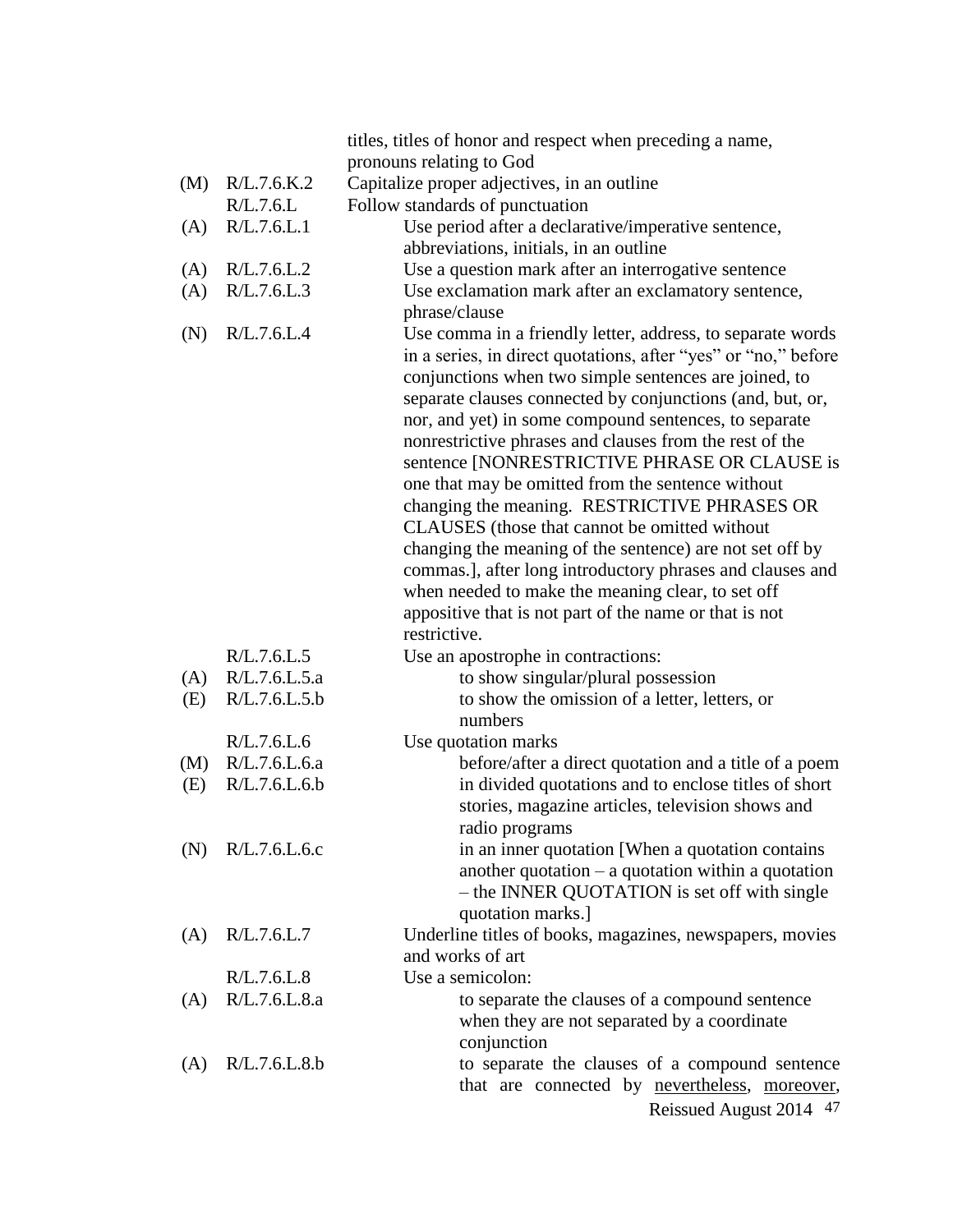|     | therefore, then, however, or thus, before as or           |
|-----|-----------------------------------------------------------|
|     | namely when these words introduce an example or           |
|     | an illustration                                           |
| - 9 | Use a colon after the salutation in a business letter and |

- $(E)$  R/L.7.6.L.9 before a list or enumeration of items
- (E) R/L.7.6.L.10 Use a dash to indicate a sudden change of thought
- (M) R/L.7.6.L.11 Use a hyphen to divide a word at the end of a line
	- whenever one or more syllables are carried to the next line, in compound numbers from twenty-one to ninetynine, and to separate the parts of some compound words

#### **R/L.7.7 The student will use correct spelling**

- (A) R/L.7.7.A Spell words using a multi-sensory approach
- (A) R/L.7.7.B Understand structural principles and spelling patterns
- (A) R/L.7.7.C Spell words learned in the content areas correctly
- (A) R/L.7.7.D Spell high frequency words correctly
- (A) R/L.7.7.E Practice dictation regularly
- (E) R/L.7.7.F Know the etymology of words
- (E) R/L.7.7.G Practice proofreading skills
- (E) R/L.7.7.H Practice dictionary skills

#### **R/L.7.8 The student will write legibly**

- (A) R/L.7.8.A Write with correct form, alignment, and spacing
- (A) R/L.7.8.B Present work neatly done **in cursive**

### **RESEARCH**

|     | R/L.7.9     | The student will locate information in reference sources.       |
|-----|-------------|-----------------------------------------------------------------|
| (A) | R/L.7.9.A   | Note format and parts of books                                  |
| (A) | R/L.7.9.B   | Use alphabetical sequence to locate information                 |
|     | R/L.7.9.C   | Use appropriate reference materials                             |
| (A) | R/L.7.9.C.1 | Encyclopedia                                                    |
| (A) | R/L.7.9.C.2 | Atlas                                                           |
| (E) | R/L.7.9.C.3 | Reader's Guide to Periodical Literature                         |
| (E) | R/L.7.9.C.4 | Electronic references                                           |
| (A) | R/L.7.9.D   | Use library skills to locate information                        |
| (E) | R/L.7.9.E   | Use electronic databases, when possible, to access information  |
| (E) | R/L.7.9.F   | Choose appropriate reference sources (card catalog, dictionary, |
|     |             | almanac, thesaurus, books, magazines, pamphlets, newspapers,    |
|     |             | primary sources, calendar)                                      |
| (M) | R/L.7.9.G   | Skim materials to develop a general overview of content or to   |
|     |             | locate specific information                                     |
| (M) | R/L.7.9.H   | Develop notes that include important concepts, paraphrases,     |
|     |             | summaries, and identification of information sources            |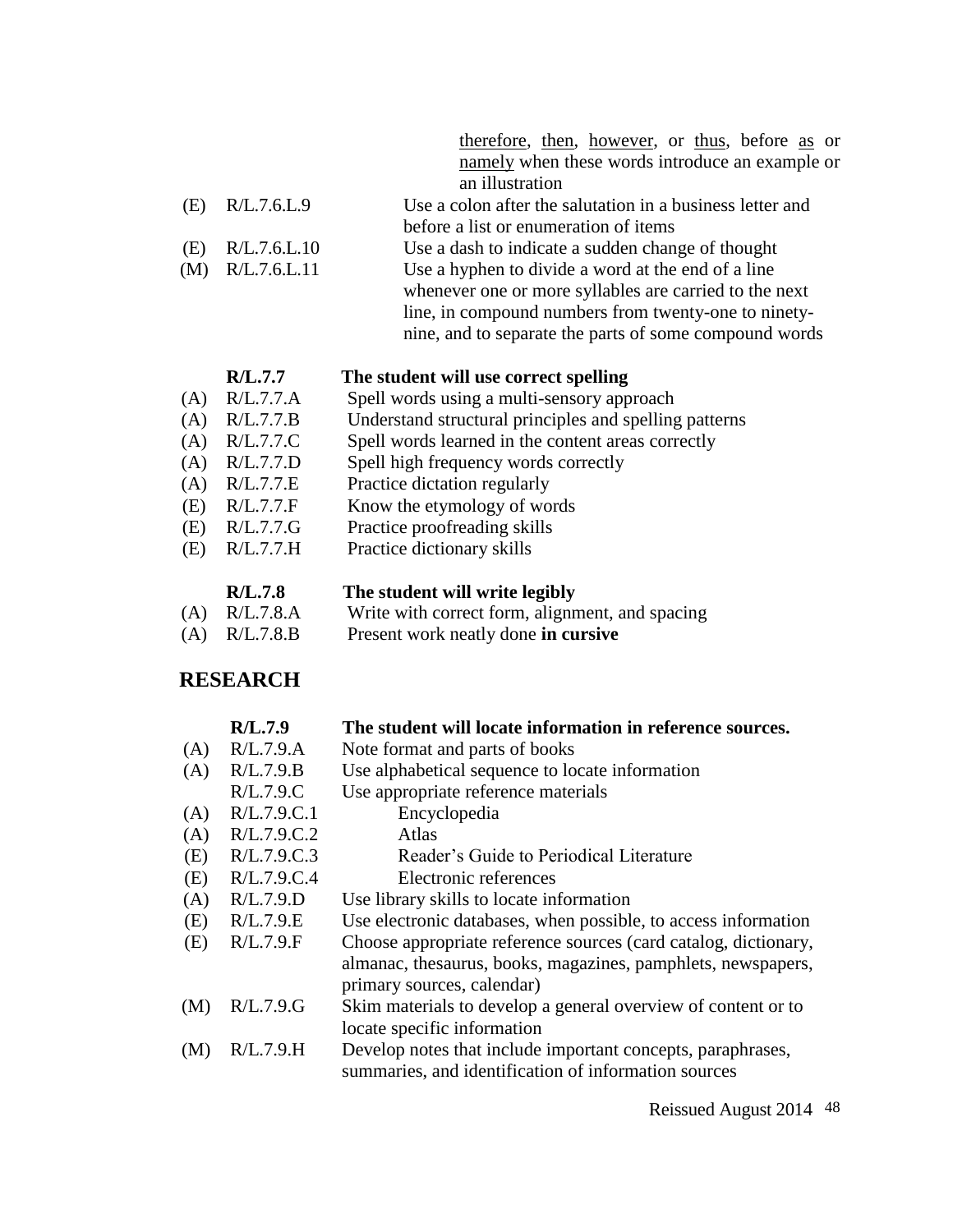| (M) | R/L.7.9.1    | Credit secondary reference sources                               |
|-----|--------------|------------------------------------------------------------------|
| (M) | R/L.7.9J     | Compose a list of references (work cited or bibliography in MLA  |
|     |              | form)                                                            |
| (E) | R/L.7.9.K    | Develop an understanding of plagiarism and its repercussions     |
|     | R/L.7.10     | The student will utilize study skills                            |
| (A) | R/L.7.10.A   | Use daily and long-term assignment calendars                     |
| (A) | R/L.7.10.B   | Organize materials for tasks                                     |
| (E) | R/L.7.10.C   | Comprehend, apply, analyze, evaluate, and synthesize             |
|     |              | information                                                      |
| (A) | R/L.7.10.D   | Develop time management skills                                   |
| (M) | R/L.7.10.E   | Develop strategies for comprehending text (e.g. SQ3R-skim,       |
|     |              | question, read, recite, review)                                  |
| (M) | R/L.7.10.F   | Use advanced graphic organizers                                  |
| (M) | R/L.7.10.G   | Develop note-taking techniques, including paraphrasing,          |
|     |              | abbreviating and summarizing                                     |
| (M) | R/L.7.10.H   | Develop test-taking strategies including previewing and checking |
|     | R/L.7.10.I   | Portfolio use                                                    |
| (E) | R/L.7.10.I.1 | Maintain a variety of written work in a portfolio                |
| (E) | R/L.7.10.L.2 | Select and organize materials to be included                     |
| (E) | R/L.7.10.I.3 | Use for self-assessment and improvement                          |
| (E) | R/L.7.10.I.4 | Use as a record of progress/showcase of base work                |
|     |              |                                                                  |

# **TECHNOLOGY**

**R/L.7.11 The student will explore the uses of available technology in the reading/language arts program.**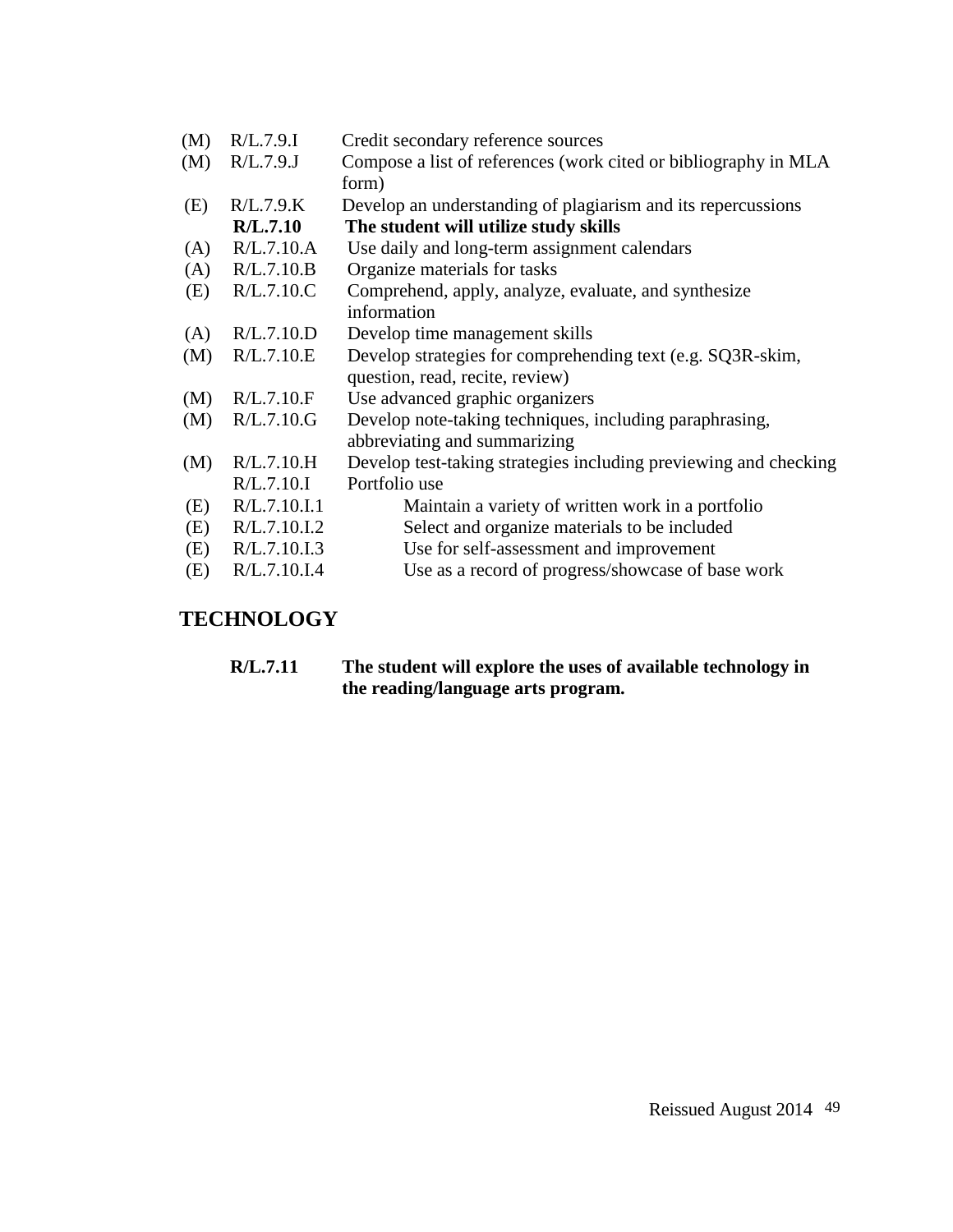# READING/LANGUAGE ARTS CURRICULUM Diocese of Arlington

#### Grade 8

Eighth grade students will recognize and apply the integration of language arts daily. Skills will be modeled by the teacher and practiced by the student. Students will continue the formal study of the elements of literature. Students will be using developmentally appropriate materials to foster fluency, expression and comprehension.

The following key should guide you in planning your curriculum as you see what is (N) new to students entering your grade, what you will be (E) expanding on from the previous year, what materials they should (M) master by the end of the year, and finally, material that they have mastered in past years and you should hold them (A) accountable to knowing in their current grade.

# **ORAL LANGUAGE**

|     | R/L.8.1    | The student will develop active listening skills                         |
|-----|------------|--------------------------------------------------------------------------|
| (A) | R/L.8.1.A  | Develop an appreciation for the value of listening                       |
| (A) | R/L.8.1.B  | Respond to questions                                                     |
| (A) | R/L.8.1.C  | Follow multi-step directions                                             |
| (A) | R/L.8.1.D  | Develop critical listening skills                                        |
| (M) | R/L.8.1.E  | Summarize oral presentations                                             |
| (M) | R/L.8.1.F  | Respond to speaker in a variety of ways (ask questions, think            |
|     |            | aloud, contribute ideas)                                                 |
| (M) | R/L.8.1.G  | Discuss the speaker's specific purpose: information, appreciation,       |
|     |            | entertainment, directions, persuasion                                    |
| (M) | R/L.8.1.H  | Identify speaker's main point and supporting details                     |
| (A) | R/L.8.1.I  | Distinguish fact from opinion                                            |
| (M) | R/L.8.1.J  | Compare and contrast viewpoints                                          |
|     | R/L.8.2    | The student will speak effectively                                       |
| (A) | R/L.8.2.A  | Practice choral speaking, reading aloud, presenting book reports,        |
|     |            | and conducting interviews                                                |
| (M) | R/L.8.2.B  | Speak directly to the audience, look at sequence                         |
| (M) | R/L.8.2.C  | Read a written selection orally with the proper interpretation           |
| (E) | R/L.8.2.D  | Discuss each major topic and support ideas with accurate details         |
|     |            | to paraphrase                                                            |
| (M) | R/L.8.2.E  | Acknowledge others' points of view                                       |
| (M) | R/L.8.2.F  | Give evidence to present personal opinions                               |
|     | R/L.8.2.G. | Understand and practice the tools for speaking clearly and<br>correctly: |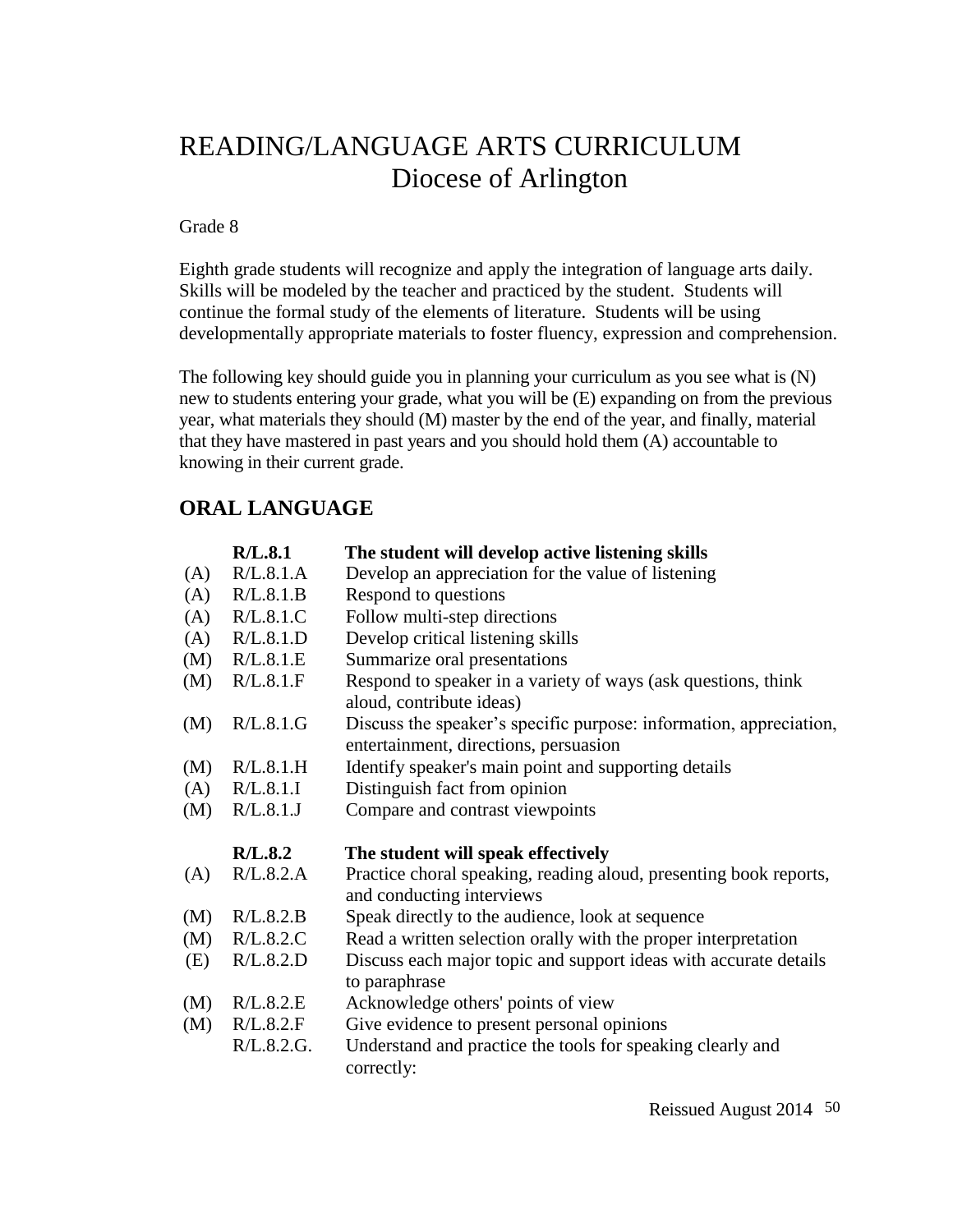| (M) | R/L.8.2.G.1 | Pitch                                        |
|-----|-------------|----------------------------------------------|
| (M) | R/L.8.2.G.2 | <b>Stress</b>                                |
| (M) | R/L.8.2.G.3 | <b>Stress</b>                                |
| (M) | R/L.8.2.G.4 | Projection                                   |
| (M) | R/L.8.2.G.5 | Pace                                         |
| (M) | R/L.8.2.G.6 | Tone                                         |
| (M) | R/L.8.2.H   | Practice introductions                       |
| (M) | R/L.8.2.I   | Construct supporting statement when speaking |
|     | R/L.8.2J    | Practice nonverbal messages                  |
| (M) | R/L.8.2.J.1 | Eye contact                                  |
| (M) | R/L.8.2.J.2 | Posture                                      |
| (M) | R/L.8.2.J.3 | Tone                                         |
| (M) | R/L.8.2.J.4 | Gesture                                      |
| (M) | R/L.8.2.J.5 | Facial expression                            |

# **READING/LITERATURE**

|     | R/L.8.3     | The student will read and learn the meaning of unfamiliar<br>words and increase vocabulary |
|-----|-------------|--------------------------------------------------------------------------------------------|
|     | R/L.8.3.A   | Use phonetic, structural and context clues to decode unfamiliar                            |
| (E) |             | words                                                                                      |
| (E) | R/L.8.3.B   | Work towards fluent reading                                                                |
| (E) | R/L.8.3.B.1 | Reads and rereads stories, poems and passages with                                         |
|     |             | fluency and expression                                                                     |
| (E) | R/L.8.3.B.2 | Self-corrects when necessary                                                               |
| (E) | R/L.8.3.C   | Develop vocabulary in content areas                                                        |
| (E) | R/L.8.3.D   | Recognize multiple meanings of words                                                       |
|     | R/L.8.3.E   | Develop word meanings                                                                      |
| (E) | R/L.8.3.E.1 | Synonyms                                                                                   |
| (E) | R/L.8.3.E.2 | Antonyms                                                                                   |
| (E) | R/L.8.3.E.3 | Homonyms                                                                                   |
| (E) | R/L.8.3.E.4 | Classifications                                                                            |
| (E) | R/L.8.3.F   | Understand the uses of figurative language                                                 |
| (E) | R/L.8.3.G   | Use word reference materials (glossary, dictionary and thesaurus)                          |
| (E) | R/L.8.3.H   | Solve analogies                                                                            |
| (E) | R/L.8.3.I   | Solve syllogisms                                                                           |
|     | R/L.8.4     | The student will demonstrate comprehension of literature                                   |
|     |             | selections in fiction, nonfiction, poetry and prose                                        |
| (A) | R/L.8.4.A   | Use prior knowledge to build background                                                    |
| (A) | R/L.8.4.B   | Identify the main idea/supporting details                                                  |
| (A) | R/L.8.4.C   | Summarize/retell the passage                                                               |
| (A) | R/L.8.4.D   | Draw conclusions                                                                           |
| (A) | R/L.8.4.E   | Predict outcomes                                                                           |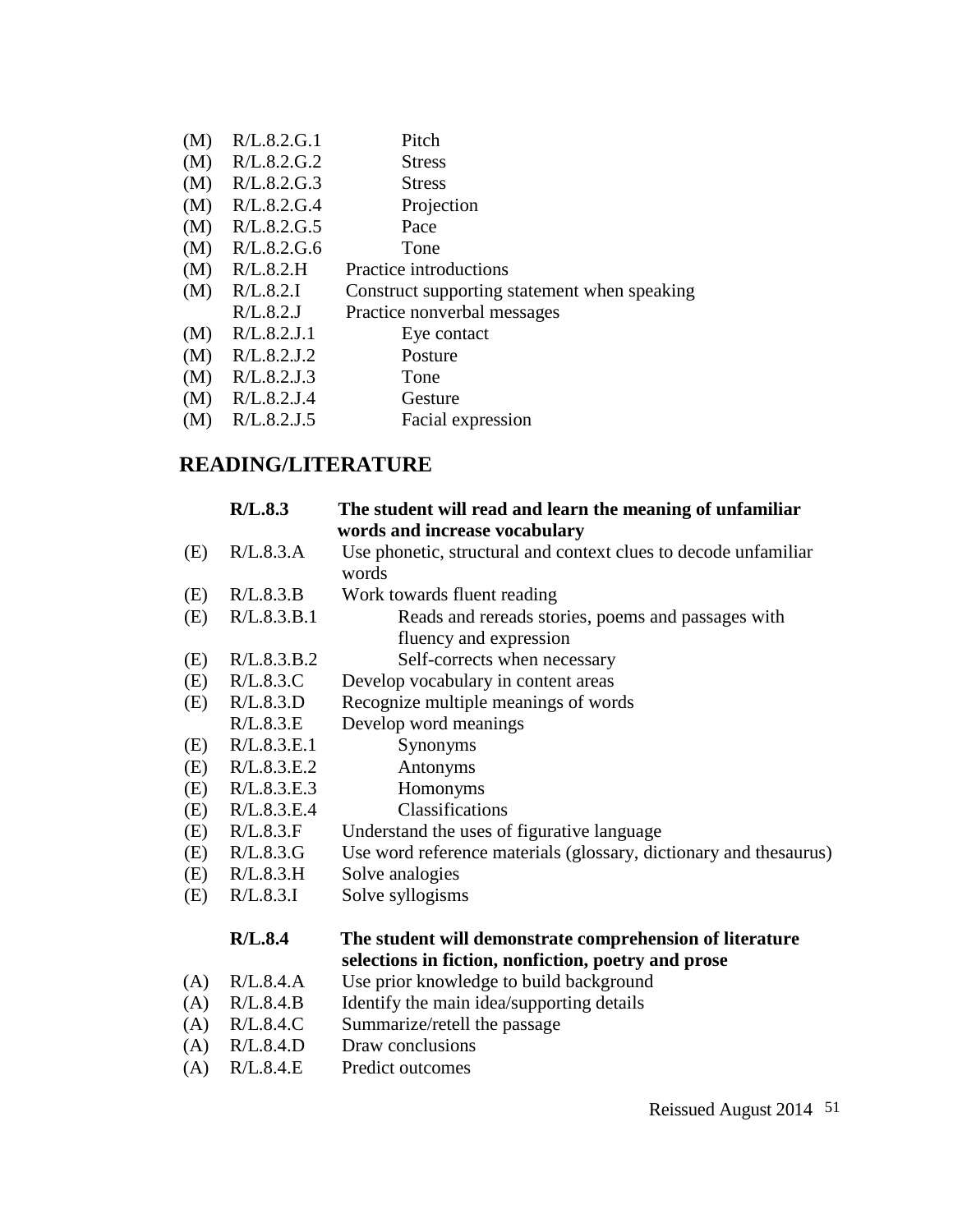- (A) R/L.8.4.F Follow sequence of events and ideas
- (M) R/L.8.4.G Relate cause to effect
- (M) R/L.8.4.H Identify the author's purpose/point of view
- (M) R/L.8.4.I Use knowledge of text structures to make inferences
- (A) R/L.8.4.J Distinguish fact from opinion
- (A) R/L.8.4.K Support opinions
- (A) R/L.8.4.L Identify problem/solution
- (A) R/L.8.4.M Identify steps in a process
- (A) R/L.8.4.N Form generalizations
- (A) R/L.8.4.O Make judgments/decisions
- (E) R/L.8.4.P Recognize techniques of persuasion and propaganda
- $(A)$ R/L.8.4.Q Compare/contrast genres of literature
- (A) R/L.8.4.R Discuss what is read
- (A) R/L.8.4.S Write about what is read
- $(A)$ R/L.8.4.T Adjust rate of reading according to material, level of difficulty, and purpose for reading
- (A) R/L.8.4.U Analyze the story elements (characters, setting, plot, point of view, mood, and theme)
- (A) R/L.8.4.V Identify characteristics of genres of literature (patterned poetry, narrative verse, short stories, novels, dramas, myths, fables, tall tales, biography, autobiography, fantasy, and historical and contemporary fiction)
- (M) R/L.8.4.W React to sensory imagery
- (M) R/L.8.4.X Recognize bias and symbolism
- (M) R/L.8.4.Y Identify flashback and foreshadowing techniques
- (M) R/L.8.4.Z Identify implied main ideas and themes
- (M) R/L.8.4.AA Respond to literature by relating it to real life, making historical and multicultural connections
- (E) R/L.8.4.BB Summarize, generalize, paraphrase
- (E) R/L.8.4.CC Analyze internal and external conflict
- (N) R/L.8.4.DD Recognize allusions
- (N) R/L.8.4.EE Identify irony
- (N) R/L.8.4.FF Explain how various authors develop their characters

# **WRITING/GRAMMAR**

|     | R/L.8.5     | The student will write daily                              |
|-----|-------------|-----------------------------------------------------------|
|     | R/L.8.5.A   | Employ prewriting strategies                              |
| (A) | R/L.8.5.A.1 | Generate ideas (brainstorm, make lists, web, map, outline |
|     |             | $etc.$ )                                                  |
| (A) | R/L.8.5.A.2 | Choose and narrow topics                                  |
| (M) | R/L.8.5.A.3 | Identify purpose and audience                             |
|     | R/L.8.5.B   | Select and identify the element for each form             |
| (M) | R/L.8.5.B.1 | Narrative                                                 |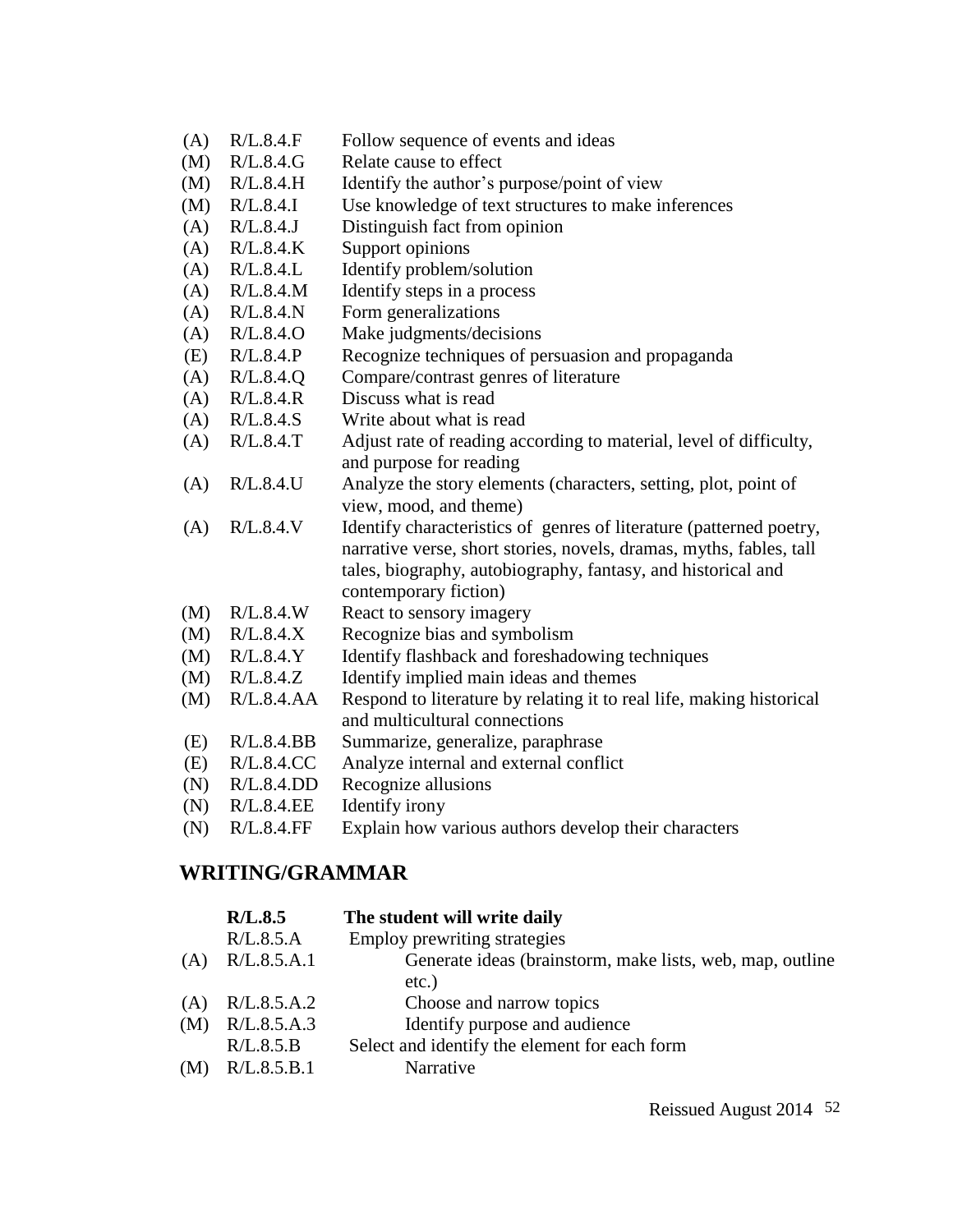| (M) | R/L.8.5.B.2   | Descriptive                                                                          |
|-----|---------------|--------------------------------------------------------------------------------------|
| (M) | R/L.8.5.B.3   | Expository                                                                           |
| (M) | R/L.8.5.B.4   | Persuasive                                                                           |
| (N) | R/L.8.5.B.5   | Thesis research paper (thesis statement, five paragraph)                             |
|     |               | format, work cited, and parenthetical citations)                                     |
|     | R/L.8.5.C     | Write a first draft                                                                  |
| (E) | R/L.8.5.C.1   | Organize generated information for writing using graphic                             |
|     |               | organizers                                                                           |
| (E) | R/L.8.5.C.1.a | Lists                                                                                |
| (E) | R/L.8.5.C.1.b | Graphic organizers                                                                   |
| (E) | R/L.8.5.C.1.c | Map                                                                                  |
| (E) | R/L.8.5.C.1.d | Outline                                                                              |
| (E) | R/L.8.5.C.1.e | Concept map                                                                          |
|     | R/L.8.5.D     | Evaluate and revise content                                                          |
| (E) | R/L.8.5.D.1   | Organization                                                                         |
| (E) | R/L.8.5.D.2   | Topic development                                                                    |
| (E) | R/L.8.5.D.3   | Transition                                                                           |
| (E) | R/L.8.5.D.4   | Clarity                                                                              |
| (E) | R/L.8.5.D.5   | Appropriateness of language                                                          |
| (E) | R/L.8.5.D.6   | Word and sentence variety                                                            |
| (E) | R/L.8.5.D.7   | Appropriateness to purpose and audience                                              |
| (M) | R/L.8.5.E     | Edit and revise with self and peer                                                   |
|     | R/L.8.5.F     | Publish                                                                              |
| (E) | R/L.8.5.F.1   | Critique a peer's work                                                               |
| (M) | R/L.8.5.F.2   | Use appropriate manuscript style                                                     |
| (M) | R/L.8.5.G     | Utilize writing as a tool of learning $-$ writing across the                         |
|     |               | curriculum                                                                           |
|     | R/L.8.6       | The student will apply grammatical rules when writing                                |
|     | R/L.8.6.A     | Use correct sentence structure                                                       |
| (A) | R/L.8.6.A.1   | Simple, declarative, interrogative, imperative                                       |
|     |               | exclamatory, simple subject, simple predicate, direct                                |
|     |               | object, understood subject, compound subject, compound                               |
|     |               | predicate, inverted order, complete subject, complete                                |
|     |               | predicate, subjective complement, compound object                                    |
| (M) | R/L.8.6.A.2   | Diagram simple and compound sentences including                                      |
| (M) | R/L.8.6.A.2.a | Independent clauses, compound sentences,                                             |
|     |               | coordinate conjunctions, compound complement                                         |
| (M) | R/L.8.6.A.2.b | Complex sentences, correlative conjunctions,                                         |
|     |               | subordinate conjunctions, and dependent clauses                                      |
| (N) | R/L.8.6.A.3   | Noun clauses, adjectival clauses, and adverbial clauses                              |
| (E) | R/L.8.6.B     | When posed with a question, used stated question as part of the<br>answer            |
|     | R/L.8.6.C     | Identify and use nouns                                                               |
| (A) | R/L.8.6.C.1   | Common, proper, singular, plural, possessives, as subject<br>Reissued August 2014 53 |
|     |               |                                                                                      |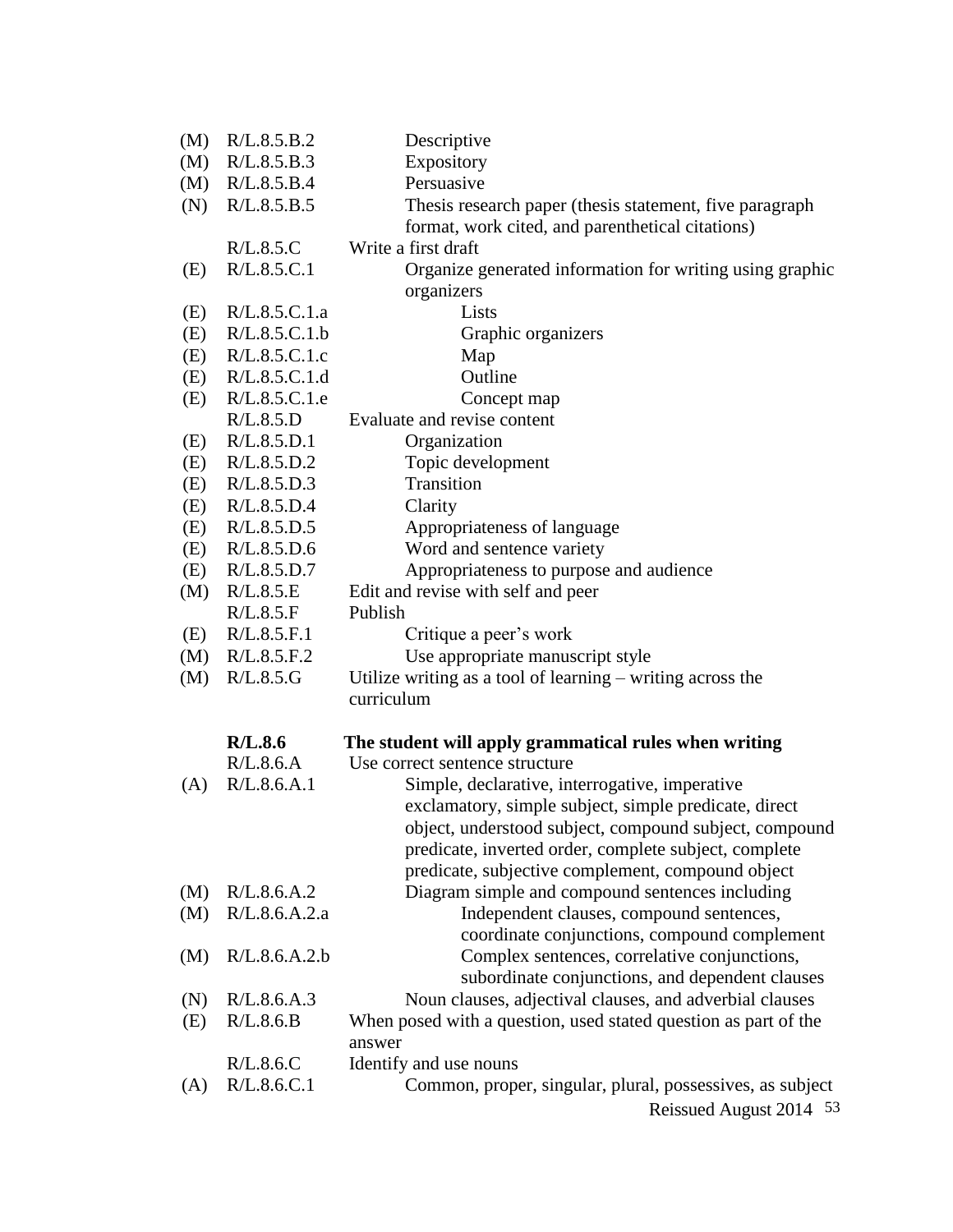|     |                       | of sentence, subject complement, as object of sentence,<br>gender, object complement, object of preposition, noun as<br>indirect object, in apposition, in direct address, class<br>(abstract, concrete, collective), and attributes of nouns<br>(case: nominative, possessive, objective)                                                                                                      |
|-----|-----------------------|-------------------------------------------------------------------------------------------------------------------------------------------------------------------------------------------------------------------------------------------------------------------------------------------------------------------------------------------------------------------------------------------------|
|     | R/L.8.6.D             | Identify and use pronouns                                                                                                                                                                                                                                                                                                                                                                       |
| (M) | R/L.8.6.D.1           | Person, number, gender, possessives, as subject of<br>sentence, as object of sentence, as direct object, as<br>indirect object, compound personal pronouns, as<br>subjective complement, as object of preposition, in<br>apposition, pronoun-antecedent agreement, case<br>(nominative, possessive, objective), attributes of<br>pronouns, interrogative pronoun, and subject-verb<br>agreement |
| (E) | R/L.8.6.D.1.a         | Intensive pronouns, reflexive pronouns, and<br>relative agreement                                                                                                                                                                                                                                                                                                                               |
| (N) | R/L.8.6.D.2           | Relative compound                                                                                                                                                                                                                                                                                                                                                                               |
|     | R/L.8.6.E             | Identify and use adjectives                                                                                                                                                                                                                                                                                                                                                                     |
| (M) | R/L.8.6.E.1           | Descriptive, limiting, proper, comparison of,                                                                                                                                                                                                                                                                                                                                                   |
|     |                       | demonstrative, article, possessive, interrogative                                                                                                                                                                                                                                                                                                                                               |
| (E) | R/L.8.6.E.1.a         | Indefinite, and distributive                                                                                                                                                                                                                                                                                                                                                                    |
|     | R/L.8.6.F             | Identify and use verbs                                                                                                                                                                                                                                                                                                                                                                          |
| (A) | R/L.8.6.F.1           | Action, auxiliary, being, linking, predicate,<br>simple/compound tenses and form, participle,                                                                                                                                                                                                                                                                                                   |
| (E) | R/L.8.6.F.1.a         | transitive/intransitive, person number, perfect tenses<br>Active voice, passive voice, indicative mood,<br>imperative mood, and synopsis of verb                                                                                                                                                                                                                                                |
| (N) | R/L.8.6.F.2           | Subjunctive mood, nominative absolute, and verbals<br>(gerunds, infinitives, and participles)                                                                                                                                                                                                                                                                                                   |
|     | R/L.8.6.G             | Identify and use adverbs                                                                                                                                                                                                                                                                                                                                                                        |
| (M) | R/L.8.6.G.1           | Time, place, manner, degree, affirmation, and negation                                                                                                                                                                                                                                                                                                                                          |
| (E) | R/L.8.6.G.1.a         | Interrogative                                                                                                                                                                                                                                                                                                                                                                                   |
| (N) | R/L.8.6.G.2           | Adverbial noun and relative adverb                                                                                                                                                                                                                                                                                                                                                              |
|     | R/L.8.6.H             | Identify and use prepositions and prepositional phrases                                                                                                                                                                                                                                                                                                                                         |
| (M) | R/L.8.6.H.1           | Adjectival phrase                                                                                                                                                                                                                                                                                                                                                                               |
| (M) | R/L.8.6.H.2           | Adverbial phrase                                                                                                                                                                                                                                                                                                                                                                                |
|     | R/L.8.6.1             | Identify and use conjunctions                                                                                                                                                                                                                                                                                                                                                                   |
| (M) | R/L.8.6.I.1           | Coordinate conjunction                                                                                                                                                                                                                                                                                                                                                                          |
| (E) | R/L.8.6.I.2           | Correlative conjunction and subordinate conjunctions                                                                                                                                                                                                                                                                                                                                            |
| (A) | R/L.8.6J<br>R/L.8.6.K | Identify and use interjections<br>Follow the standards of capitalization                                                                                                                                                                                                                                                                                                                        |
| (A) | R/L.8.6.K.1           | Capitalize pronoun I, first word in a sentence, proper                                                                                                                                                                                                                                                                                                                                          |
|     |                       | nouns, days of the week, months of the year,<br>abbreviations of a word beginning with a capital letter,<br>initials, salutation, and closing of a letter, titles of                                                                                                                                                                                                                            |
|     |                       | Reissued August 2014 54                                                                                                                                                                                                                                                                                                                                                                         |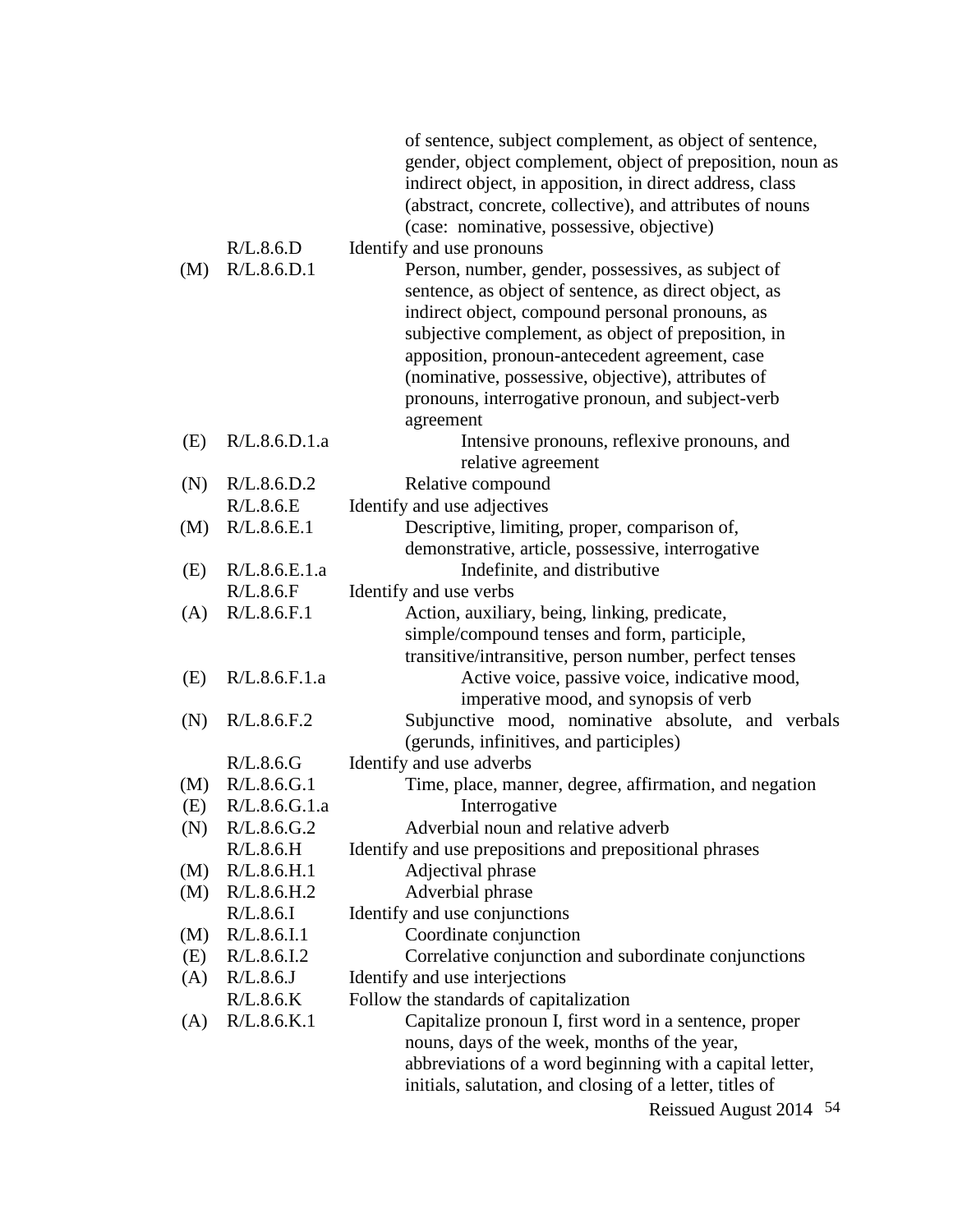books and poems, first word in a quotation, story titles, titles of honor and respect when preceding a name, pronouns relating to God, and proper adjectives

- R/L.8.6.L Follow the standards of punctuation
- (A) R/L.8.6.L.1 Use a period after declarative/imperative sentences, abbreviations, initials, and in an outline
- (A) R/L.8.6.L.2 Use a question mark after an interrogative sentence
- (A) R/L.8.6.L.3 Use an exclamation point after an exclamatory sentence, phrase/clause
- (A) R/L.8.6.L.4 Use a comma in a friendly letter, address, to separate words in a series, in direct quotations, in direct address, after "yes" or "no," before conjunctions when two simple sentences are joined, to separate clauses connected by conjunctions (and, but, or, nor, and yet) in some compound sentences, to separate nonrestrictive phrases and clauses from the rest of the sentence [A NONRESTRICTIVE PHRASE OR CLAUSE is one that may be omitted from the sentence without changing the meaning. RESTRICTIVE PHRASES OR CLAUSES (those that cannot be omitted without changing the meaning of the sentence) are not set off by commas.], after long introductory phrases and clauses and when needed to make the meaning clear, to set off an appositive that is not part of the name or that is not restrictive
- (A) R/L.8.6.L.5 Use an apostrophe in contractions, to show singular/plural possession, to show the omission of a letter, letters, or numbers R/L.8.6.L.6

| (A) | R/L.8.6.L.6.a | before/after a direct quotation, title of a poem     |
|-----|---------------|------------------------------------------------------|
| (M) | R/L.8.6.L.6.b | in divided quotations, to enclose titles of short    |
|     |               | stories, magazine articles, television shows and     |
|     |               | radio programs                                       |
| (E) | R/L.8.6.L.6.c | in an inner quotation [When a quotation contains]    |
|     |               | another quotation $-$ a quotation within a quotation |
|     |               | - the INNER QUOTATION is set off with single         |
|     |               | quotation marks.]                                    |
| (A) | R/L.8.6.L.7   | Underline titles of books, magazines, newspapers,    |
|     |               | movies, and works of art                             |
|     | R/L.8.6.L.8   | Use a semicolon:                                     |
| (M) | R/L.8.6.L.8.a | to separate the clauses of a compound sentence       |
|     |               | when they are not separated by a coordinate          |
|     |               | conjunction                                          |
| (E) | R/L.8.6.L.8.b | to separate the clauses of a compound sentence       |
|     |               | that are connected by nevertheless, moreover,        |
|     |               | therefore, then, however, or thus, and before as or  |

Reissued August 2014 55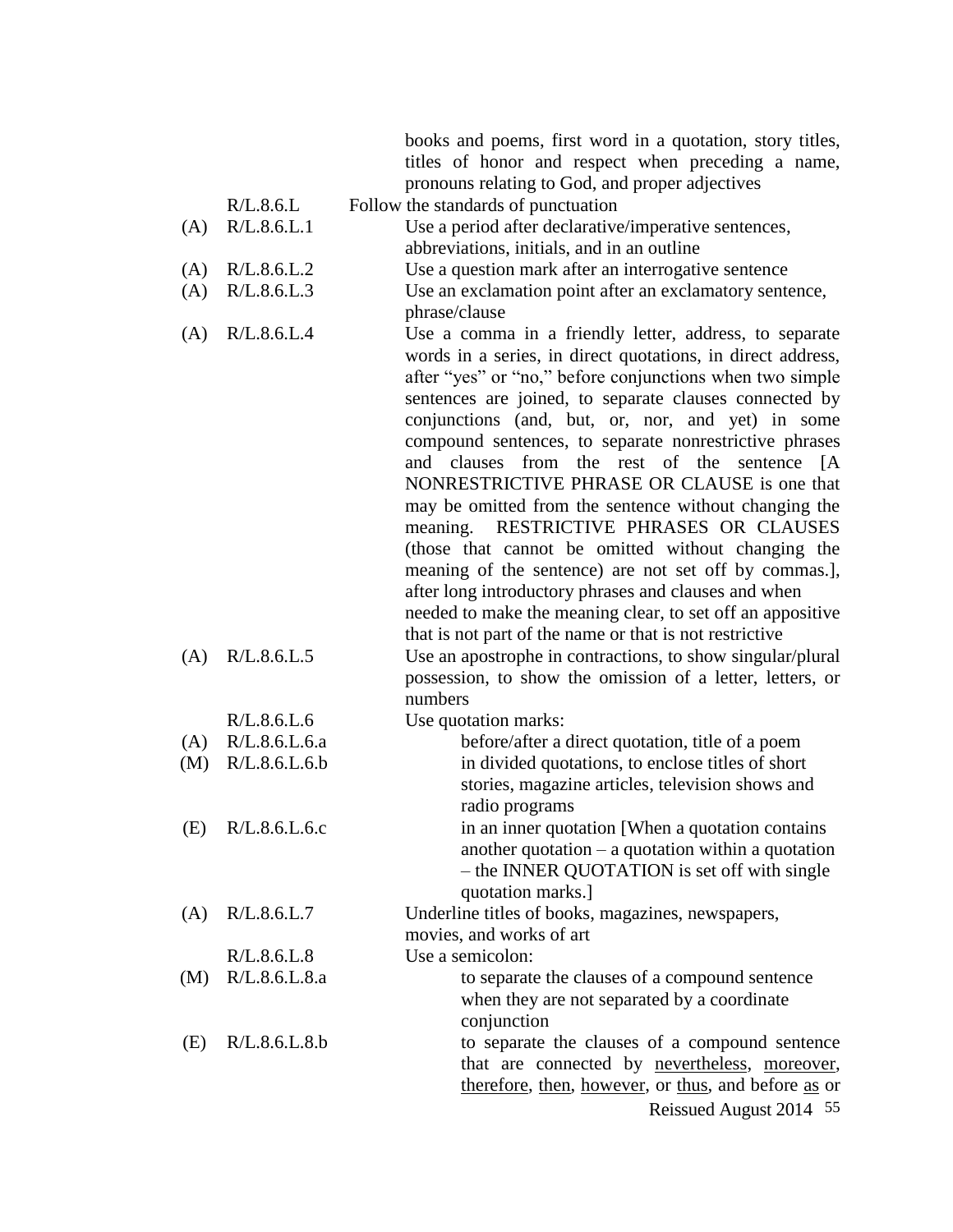namely when these words introduce an example or an illustration (N) R/L.8.6.L.8.c to separate the members of a series when a comma alone will not separate them clearly (M) R/L.8.6.L.9 Use a colon after the salutation in a business letter and before a list or enumeration of items

- (A) R/L.8.6.L.10 Use a dash to indicate a sudden change of thought
- (A) R/L.8.6.L.11 Use a hyphen to divide a word at the end of a line whenever one or more syllables are carried to the next line, in compound numbers from twenty-one to ninetynine, and to separate the parts of some compound words

#### **R/L.8.7 The student will use correct spelling**

- (A) R/L.8.7.A Spell words using a multi-sensory approach
- (A) R/L.8.7.B Understand structural principles and spelling patterns
- (A) R/L.8.7.C Spell words learned in the content areas correctly
- (A) R/L.8.7.D Spell high frequency words correctly
- (A) R/L.8.7.E Practice dictation regularly
- (A) R/L.8.7.F Know the etymology of words
- (A) R/L.8.7.G Practice proofreading skills
- (A) R/L.8.7.H Practice dictionary skills

#### **R/L.8.8 The student will write legibly**

- (A) R/L.8.8.A Write with correct form, alignment, and spacing
- (A) R/L.8.8.B Present work neatly done **in cursive**

#### **RESEARCH**

|     | R/L.8.9   | The student will locate information in reference sources                                                                                                                   |
|-----|-----------|----------------------------------------------------------------------------------------------------------------------------------------------------------------------------|
| (A) | R/L.8.9.A | Note format and parts of books                                                                                                                                             |
| (A) | R/L.8.9.B | Use alphabetical sequence to locate information                                                                                                                            |
| (A) | R/L.8.9.C | Use appropriate reference materials (encyclopedia, atlas,                                                                                                                  |
|     |           | Reader's Guide to Periodical Literature, electronic references,                                                                                                            |
|     |           | $etc.$ )                                                                                                                                                                   |
| (A) | R/L.8.9.D | Use library skills to locate information                                                                                                                                   |
| (A) | R/L.8.9.E | Use electronic databases, when possible, to access information                                                                                                             |
| (A) | R/L.8.9.F | Choose appropriate reference sources (card catalog, dictionary,<br>encyclopedia, almanac, thesaurus, books, magazines, pamphlets,<br>newspapers, primary source, calendar) |
| (A) | R/L.8.9.G | Skim materials to develop a general overview of content or to                                                                                                              |
|     |           | locate specific information                                                                                                                                                |
| (A) | R/L.8.9.H | Develop notes that include important concepts, paraphrases,<br>summaries, and identification of information sources                                                        |
| (A) | R/L.8.9.1 | Credit secondary reference sources                                                                                                                                         |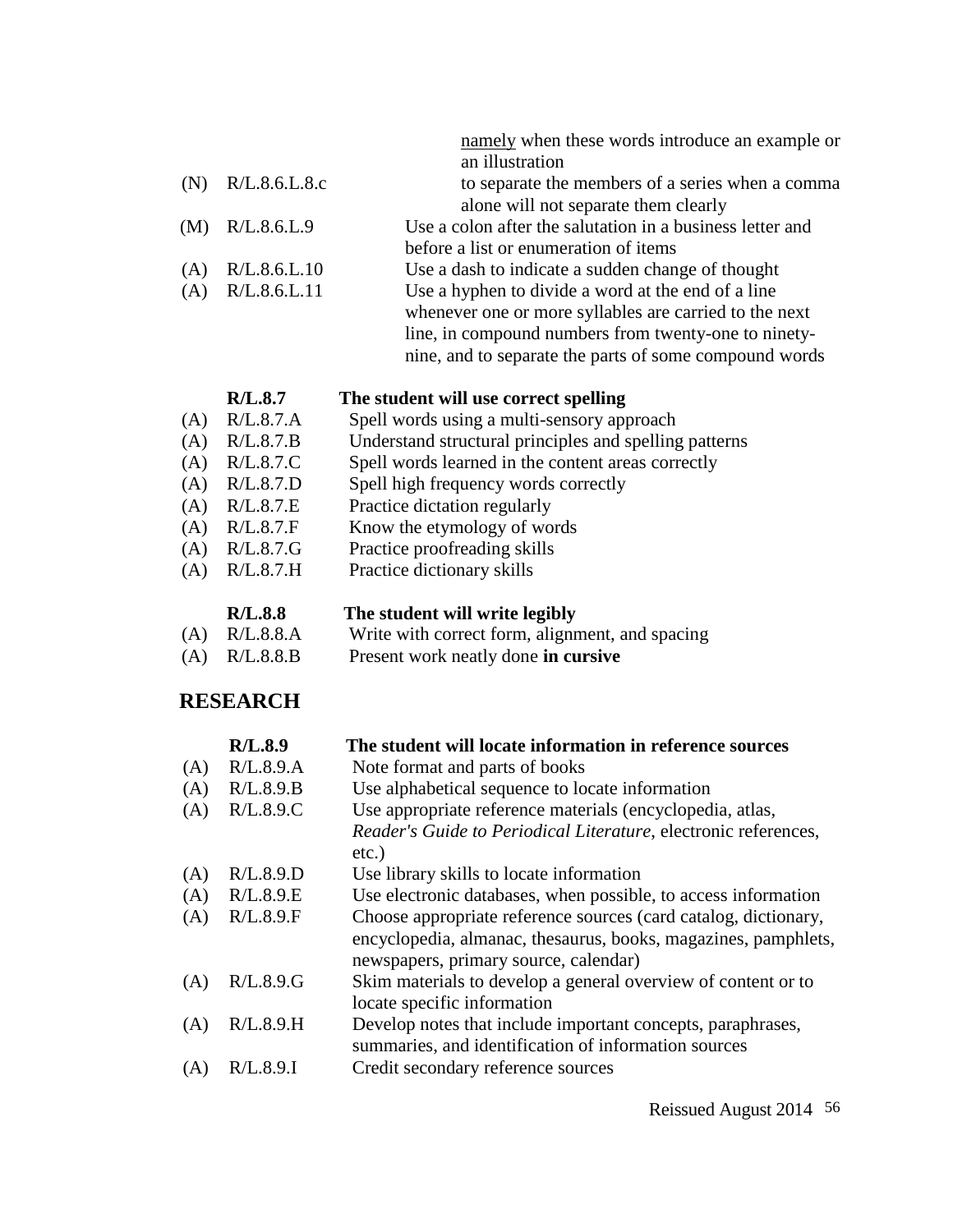- (A) R/L.8.9.J Compose a list of references (work cited or bibliography in MLA form)
- (E) R/L.8.9.K Develop an understanding of plagiarism and its repercussions

|     | R/L.8.10     | The student will utilize study skills                            |
|-----|--------------|------------------------------------------------------------------|
| (A) | R/L.8.10.A   | Use daily and long-term assignment calendars                     |
| (A) | R/L.8.10.B   | Organize materials for tasks                                     |
| (E) | R/L.8.10.C   | Comprehend, apply, analyze, evaluate, and synthesize information |
| (A) | R/L.8.10.D   | Develop time management skills                                   |
| (A) | R/L.8.10.E   | Develop strategies for comprehending text (e.g. SQ3R-skim,       |
|     |              | question, read, recite, review)                                  |
| (A) | R/L.8.10.F   | Use advance and graphic organizers                               |
| (A) | R/L.8.10.G   | Develop note-taking techniques, including paraphrasing,          |
|     |              | abbreviating and summarizing                                     |
| (A) | R/L.8.10.H   | Develop test-taking strategies including previewing and checking |
|     | R/L.8.10.I   | Portfolio use                                                    |
| (M) | R/L.8.10.I.1 | Maintain a variety of written work in a portfolio                |
| (M) | R/L.8.10.I.2 | Select and organize materials to be included                     |
| (M) | R/L.8.10.I.3 | Use for self-assessment and improvement                          |
| (M) | R/L.8.10.I.4 | Use as a record of progress/showcase of base work                |
|     |              |                                                                  |

# **TECHNOLOGY**

**R/L.8.11 The student will explore the uses of available technology in the reading/language arts program.**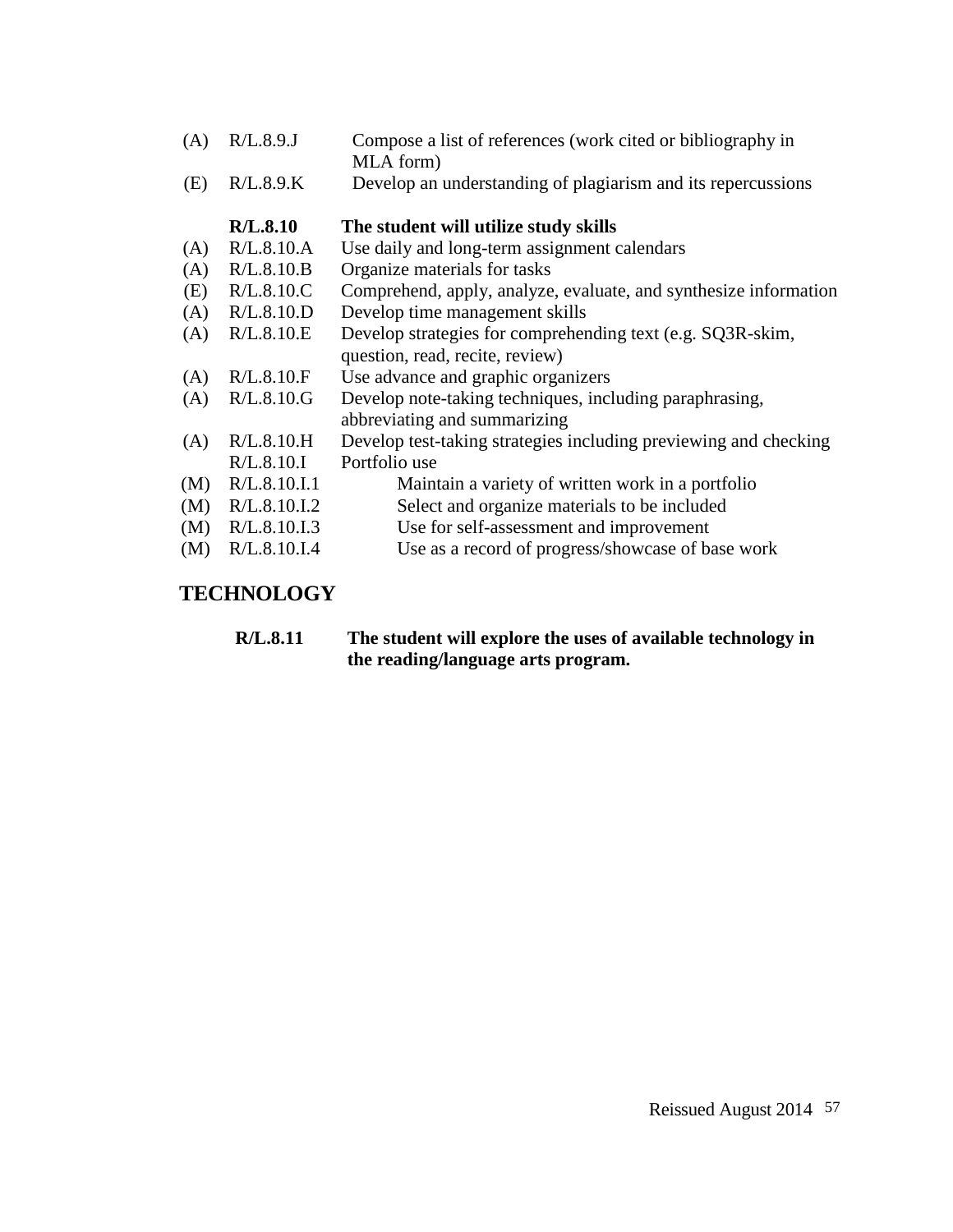# Dolch Sight Word List

| Preprimer   | <b>Primer</b> | <b>First</b> | Second  | <b>Third</b> |
|-------------|---------------|--------------|---------|--------------|
| Α           | All           | after        | always  | about        |
| And         | Am            | again        | around  | better       |
| Away        | Are           | an           | because | bring        |
| Big         | At            | any          | been    | carry        |
| <b>Blue</b> | Ate           | as           | before  | clean        |
| Can         | Be            | ask          | best    | cut          |
| Come        | <b>Black</b>  | by           | both    | done         |
| Down        | <b>Brown</b>  | could        | buy     | draw         |
| Find        | <b>But</b>    | every        | call    | drink        |
| For         | Came          | fly          | cold    | eight        |
| Funny       | Did           | from         | does    | fall         |
| Go          | Do            | give         | don't   | Far          |
| Help        | Eat           | going        | fast    | full         |
| <b>Hers</b> | Four          | had          | first   | got          |
| I           | Get           | has          | five    | grow         |
| In          | Good          | her          | found   | hold         |
| Is          | Has           | him          | gave    | hot          |
| It          | He            | how          | goes    | hurt         |
| Jump        | Into          | just         | green   | if           |
| Little      | Like          | know         | its     | keep         |
| Look        | Must          | let          | made    | kind         |
| Make        | <b>New</b>    | live         | many    | laugh        |
| Me          | No            | may          | off     | light        |
| My          | Now           | of           | or      | long         |
| <b>Not</b>  | On            | old          | pull    | much         |
| One         | Our           | once         | read    | myself       |
| Play        | Out           | open         | right   | never        |
| Red         | Please        | over         | sing    | only         |
| Run         | Pretty        | put          | sit     | own          |
| Said        | Ran           | round        | sleep   | pick         |
| See         | Ride          | some         | tell    | seven        |
| The         | Saw           | stop         | their   | shall        |
| Three       | Say           | take         | these   | show         |
| To          | She           | thank        | those   | six          |
| Two         | So            | them         | upon    | small        |
| Up          | Soon          | then         | us      | start        |
| We          | That          | think        | use     | ten          |
| Yellow      | <b>There</b>  | walk         | very    | today        |
| You         | They          | where        | wash    | together     |
|             | This          | when         | which   | try          |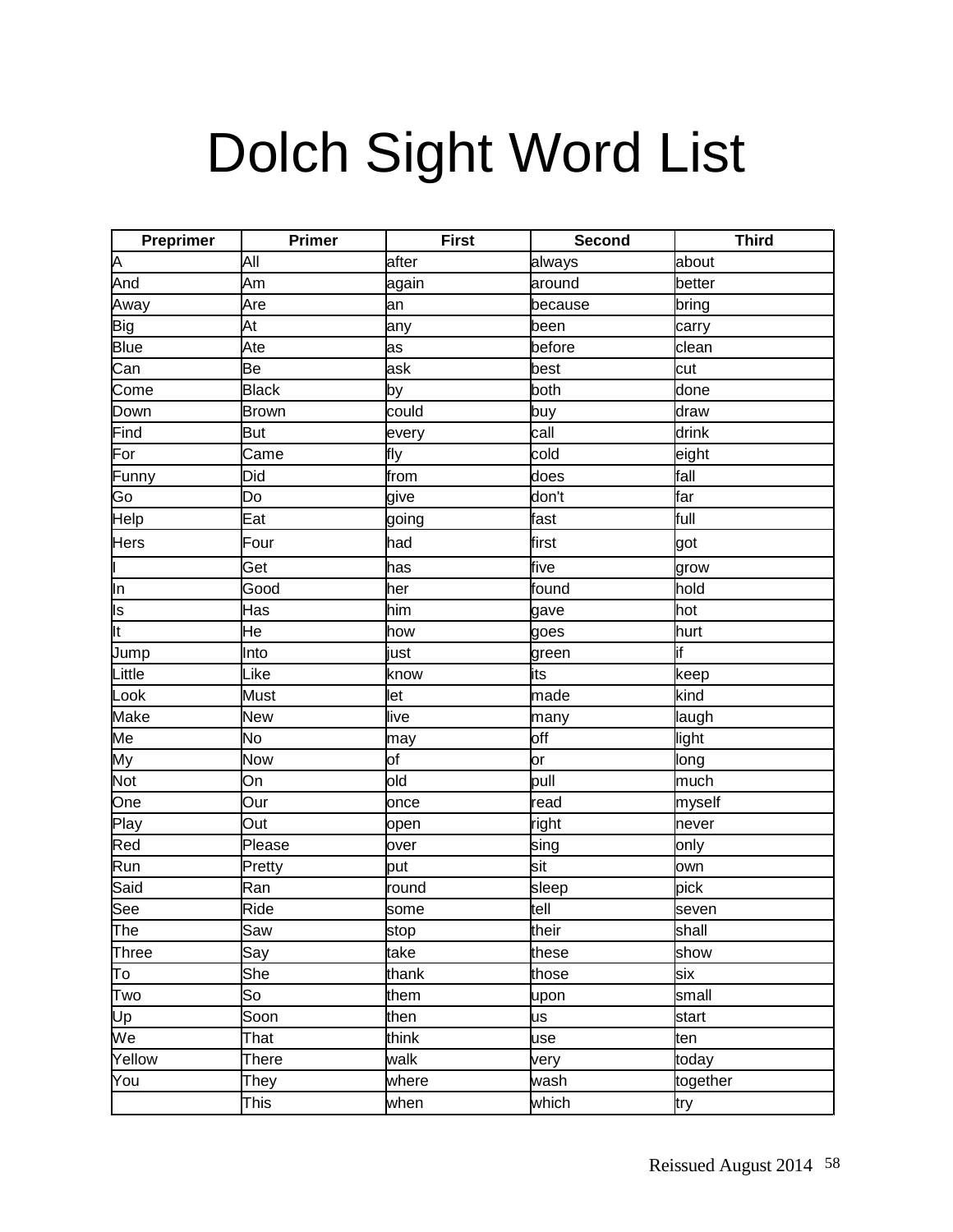| Too  |       | why   | warm |
|------|-------|-------|------|
|      | Under | wish  |      |
| Want |       | work  |      |
| Was  |       | would |      |
| Well |       | write |      |
| Went |       | your  |      |
| What |       |       |      |
|      | White |       |      |
| Who  |       |       |      |
| Will |       |       |      |
| With |       |       |      |
| Yes  |       |       |      |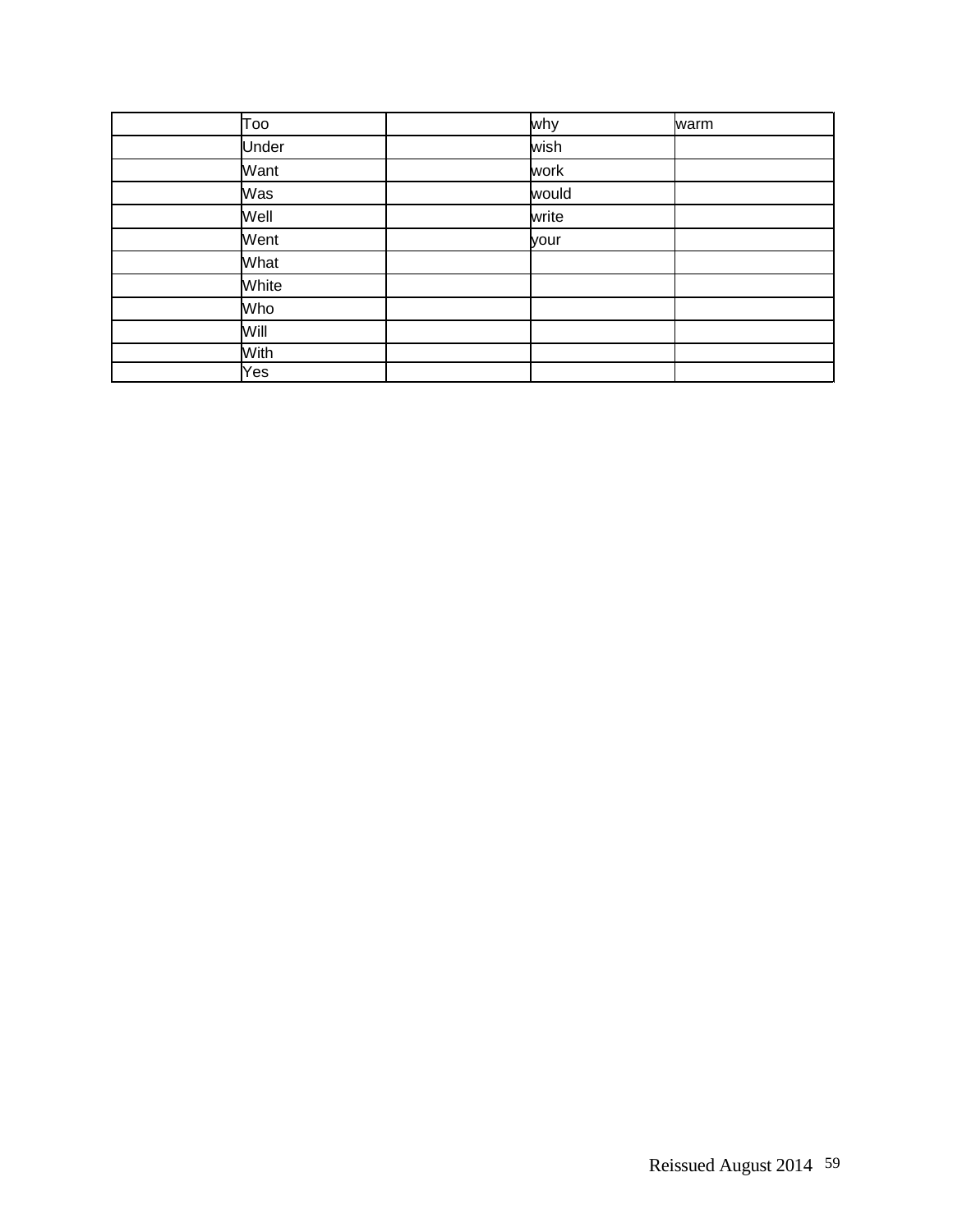# **GRAMMAR ADDENDUM**

#### INTRODUCTION

The following grammatical rules have been taught in previous grades. They should be reviewed and maintained throughout the middle school grades.

#### *Parts of Speech*

#### *Nouns:*

common, proper, number, gender case: nominative (subject, subjective complement); possessive; objective (direct object, object of preposition)

#### *Pronouns:*

person, number, gender, possessives, compound personal case: nominative (subject, subjective complement); possessive; objective (direct object, object of preposition)

#### *Verbs:*

action/being, principle/auxiliary, linking, simple tenses, transitive/intransitive

*Adjectives:* descriptive, limiting, proper, demonstrative, possessive, comparison

*Adverbs:* time, place, manner, comparison

#### *Prepositions:*

list, adjectival phrase, adverbial phrase

*Conjunction:* list

*Interjections:* list

*Sentence Structure*

Uses: simple, declarative, interrogative, imperative, exclamatory Elements: simple subject; predicate; compound subject/predicate; complete subject predicate; understood subject; inverted order; diagrams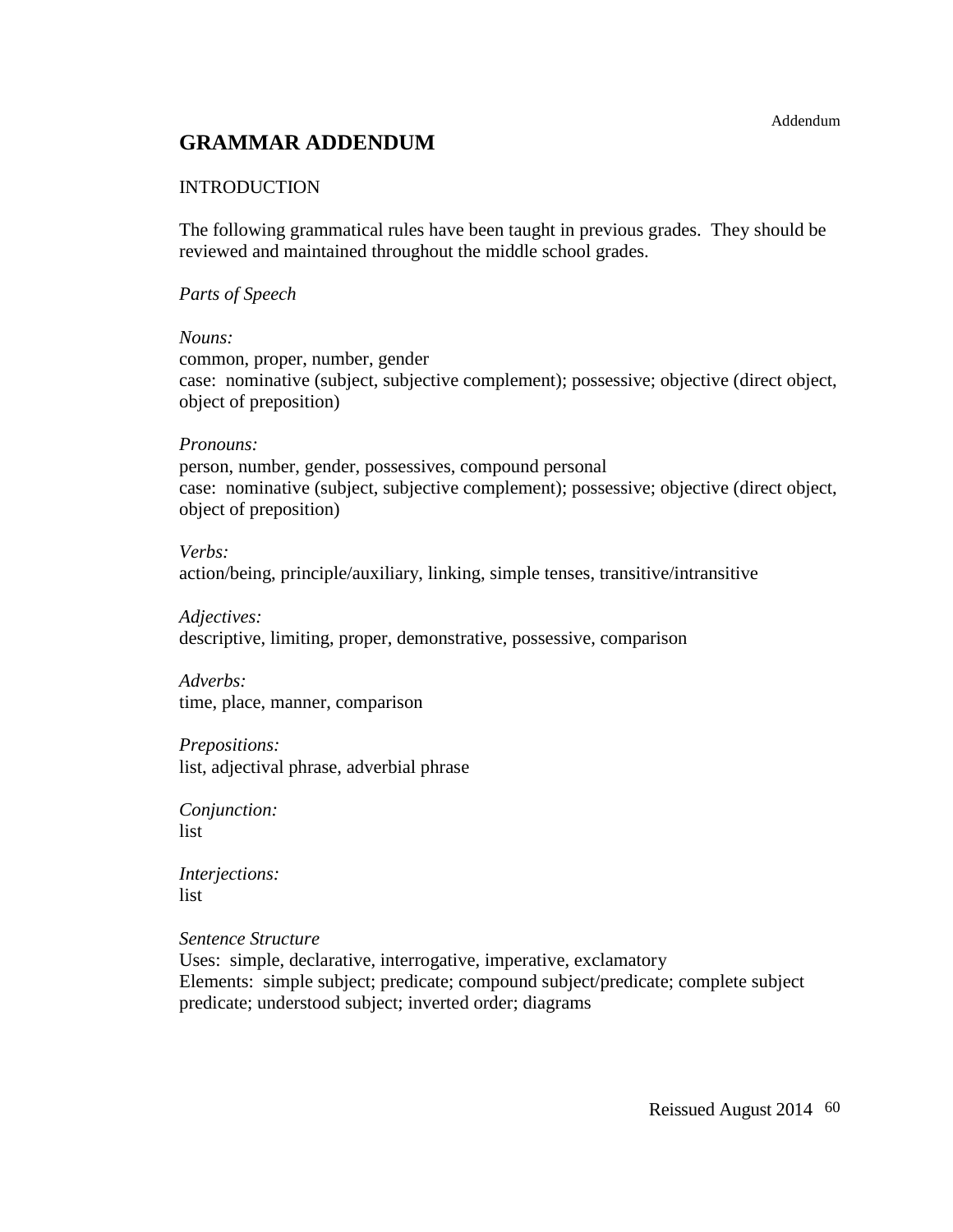#### Addendum

#### New Sixth Grade Grammar Objectives:

#### Parts of Speech

Nouns: class – abstract, concrete, collective case: objective syntax: indirect object Pronouns: usage: indirect object Verbs: person, number, perfect tense Sentence Structure: indirect clause, compound sentence, compound complement?

#### New Seventh Grade Grammar Objectives:

Parts of Speech

Nouns: apposition, direct address Pronouns: intensive, reflexive Verbs: active/passive voice; indicative/imperative mood, synopsis Adjectives: indefinite, distributive Adverbs: interrogative Conjunctions: correlative, subordinate Sentence Structure: compound/complex sentences, dependent/independent clauses

#### New Eighth Grade Grammar Objectives:

Parts of Speech:

Nouns: exclamation, objective complement Pronouns: compound, relative Verbs: subjunctive, mood, nominative absolute Verbals: part, gerund, int. Adverbs: relative Sentence Structure: noun, adjectival and adverbial clauses